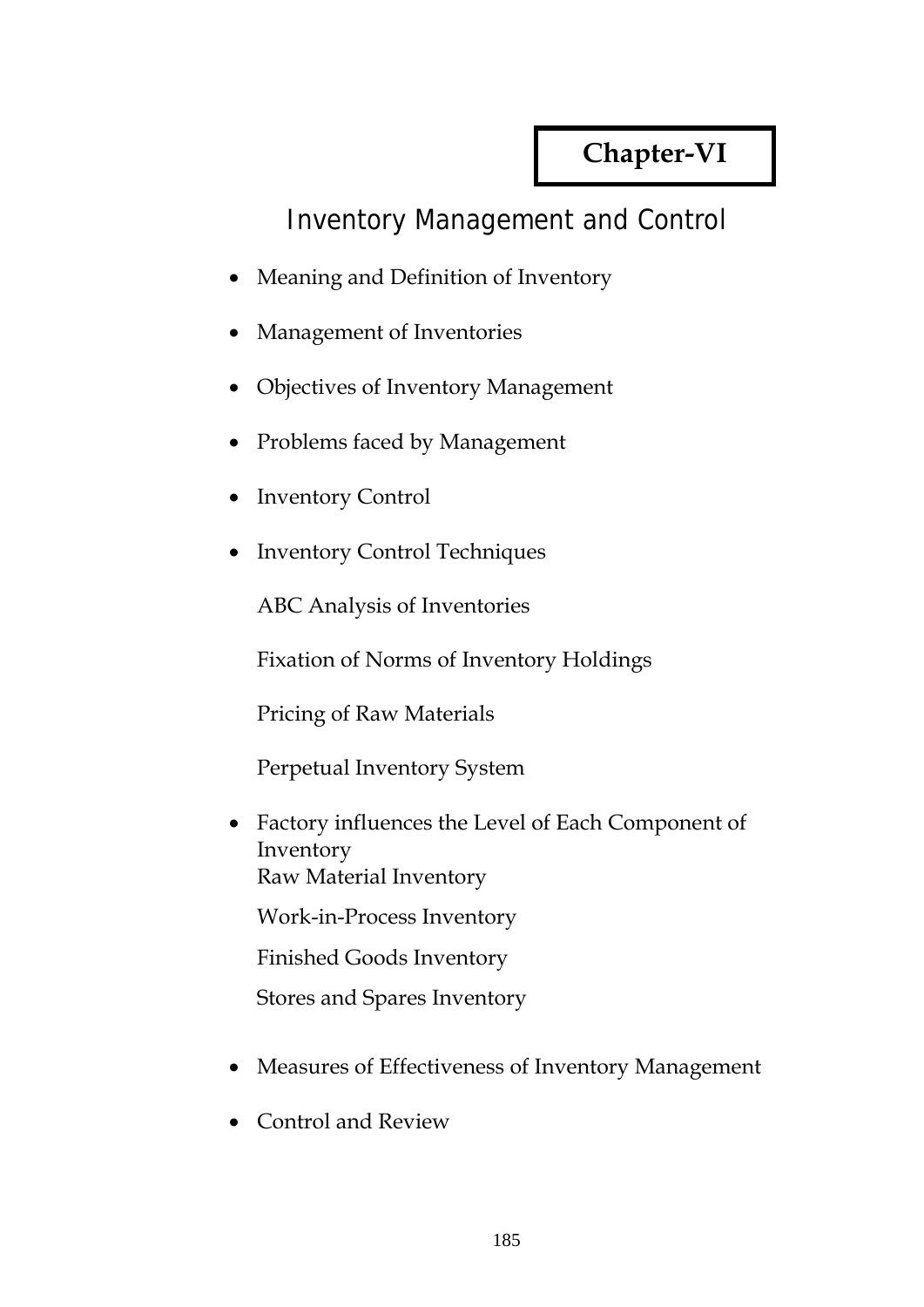Inventories occupy the most strategic position in the structure of working capital of most business enterprises. It constitutes the largest component of current asset in most business enterprises. In the sphere of working capital, the efficient control of inventory has passed the most serious problem to the cement mills because about two-third of the current assets of mills are blocked in inventories. The turnover of working capital is largely governed by the turnover of inventory. It is therefore quite natural that inventory which helps in maximize profit occupies the most significant place among current assets.

#### **Meaning and Definition of Inventory**

 In dictionary meaning of inventory is a "detailed list of goods, furniture etc." Many understand the word inventory, as a stock of goods, but the generally accepted meaning of the word 'goods' in the accounting language, is the stock of finished goods only. In a manufacturing organization, however, in addition to the stock of finished goods, there will be stock of partly finished goods, raw materials and stores. The collective name of these entire items is 'inventory'.

 The term 'inventory' refers to the stockpile of production a firm is offering for sale and the components that make up the production.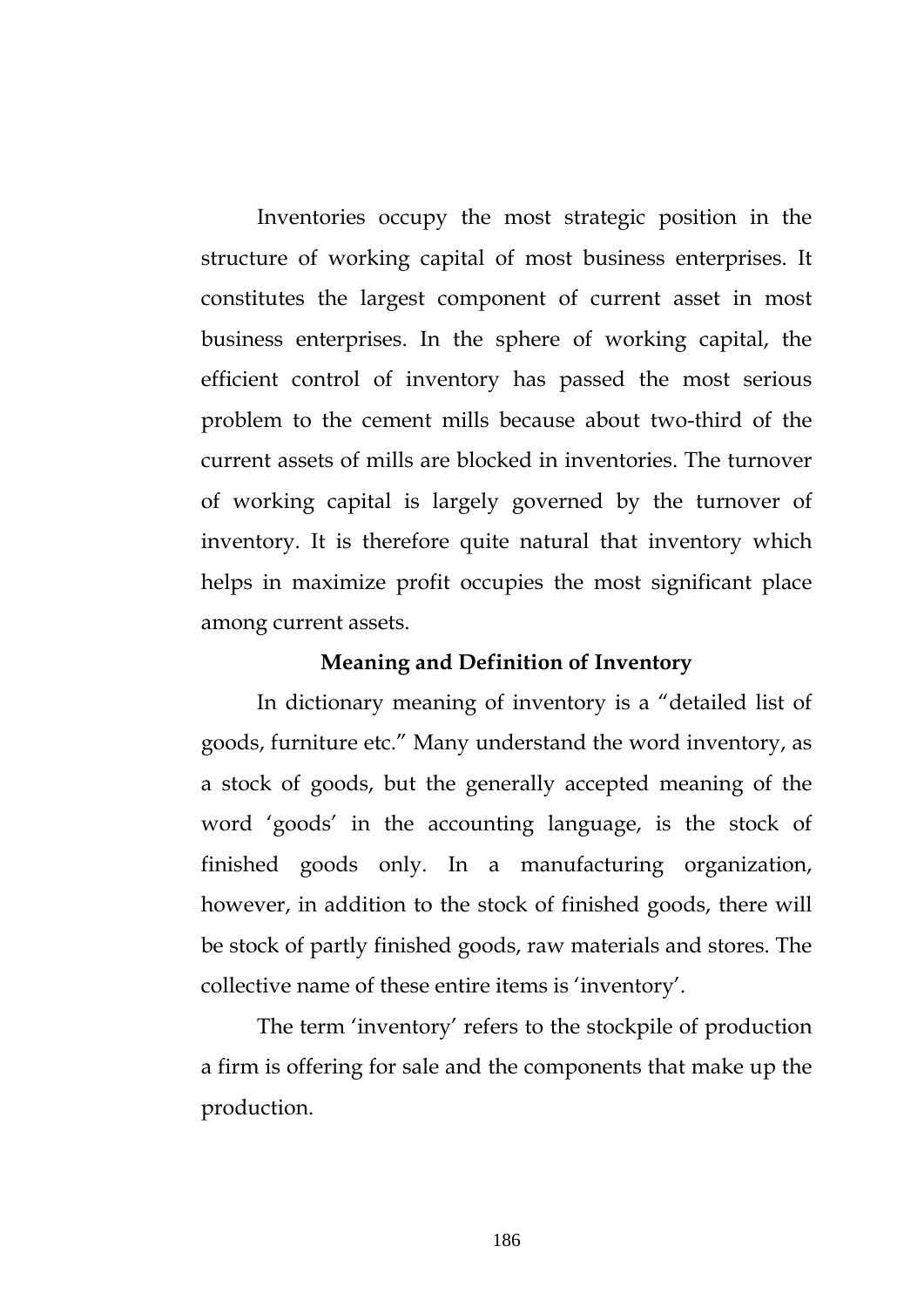The inventory means aggregate of those items of tangible personal property which

- (i) are held for sale in ordinary course of business.
- (ii) are in process of production for such sales.
- (iii) they are to be currently consumed in the production of goods or services to be available for sale.

Inventories are expandable physical articles held for resale for use in manufacturing a production or for consumption in carrying on business activity such as merchandise, goods purchased by the business which are ready for sale.

It is the inventory of the trader who dies not manufacture it.

#### **Finished Goods**:

Goods being manufactured for sale by the business which are ready for sale.

## **Materials:**

 Articles such as raw materials, semi-finished goods or finished parts, which the business plans to incorporate physically into the finished production.

#### **Supplies:**

 "Article, which will be consumed by the business in its operation but will not physically as they are a part of the production.

 The short inventory may be defined as the material, which are either saleable in the market or usable directly or indirectly in the manufacturing process. It also includes the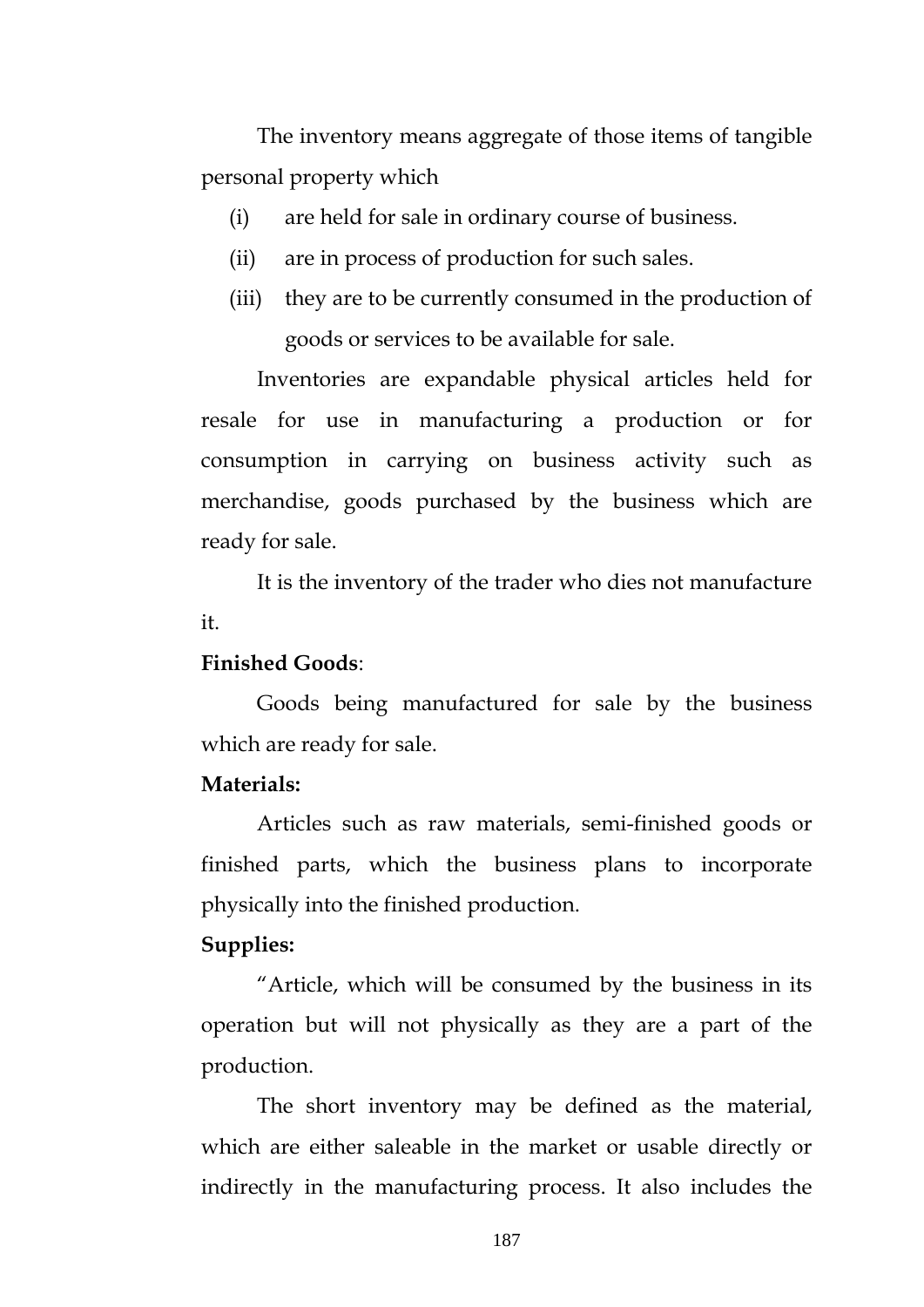items which are ready for making finished goods in some other process or by comparing them either by the concern itself and/or by outside parties. In other words, the term inventory means the material having any one of the following characteristics. It may be

- 1. saleable in the market,
- 2. directly saleable in the manufacturing process of the business,
- 3. usable directly in the manufacturing process of the undertaking, and
- 4. ready to send to the outside parties for making usable and saleable productions out of it.

In the present study raw materials, stores and spare parts, finished goods and work-in-process have been included inventories. Firm also manufactures inventory to supplies.

Supplies included office and plant cleaning materials (soap, brooms etc. oil, fuel, light bulbs and the likes). These materials do not directly enter into the production process, but are necessary for production process. Inventory constitutes the most significant part of current assets of a large majority of companies in India. For example, on an average inventories are more than 57 per cent of current assets in public limited companies and about 60.5per cent in government companies in India. Therefore it is absolutely imperative to manage inventories efficiently and effectively in order to avoid unnecessary investment in them. An undertaking neglecting the management of inventories will be jeopardizing its long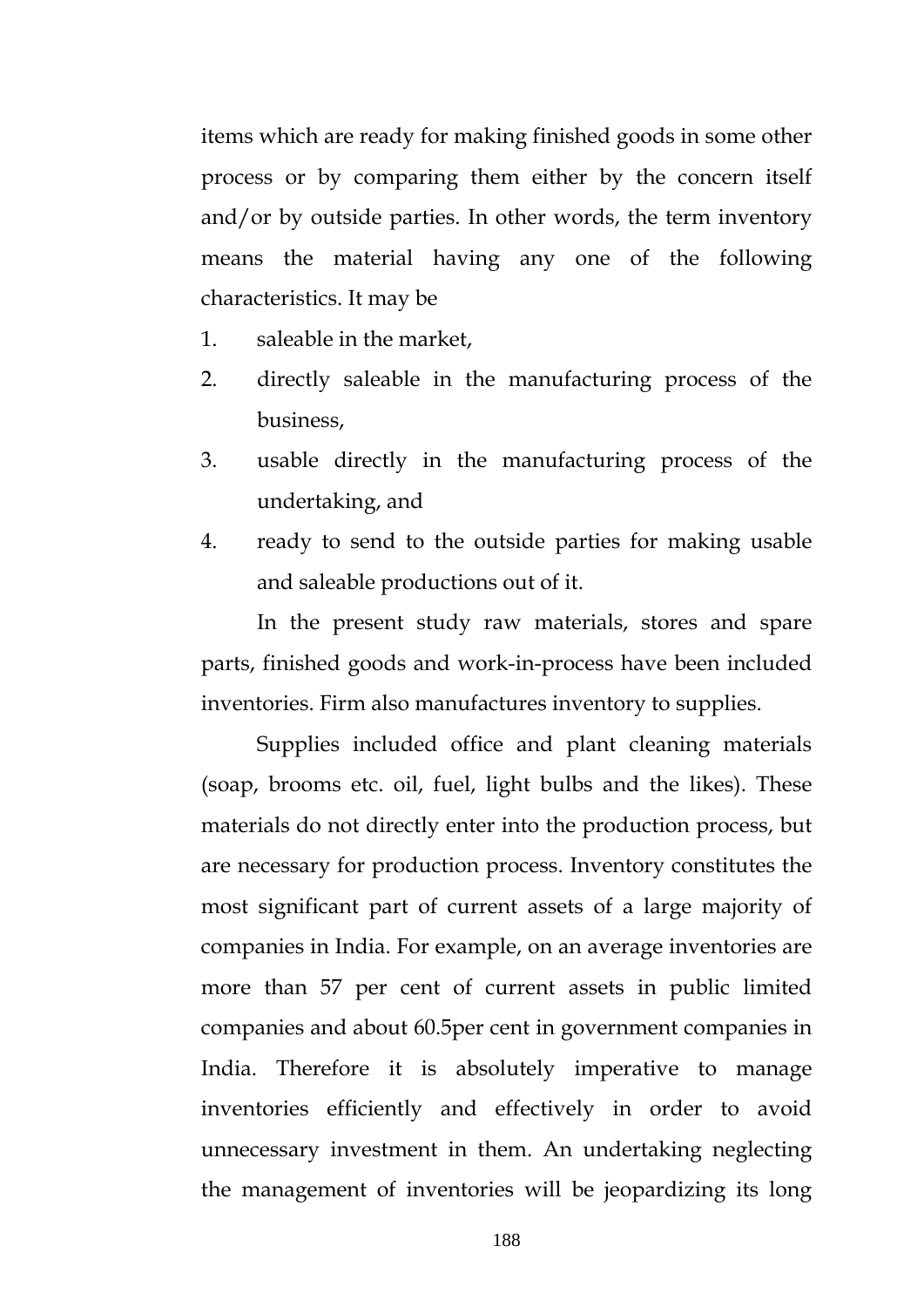run profitability and may fail ultimately. It is possible for a company to reduce its level of inventories to a considerable degree *e.g.* 10 to 20 per cent without any adverse effect on production and sales.

#### **Management of Inventories**

 Inventories consist of raw materials, stores, spares, packing materials, coal, petroleum products, works-in-progress and finished products in stock either at the factory or deposits. It is most important component of current assets in the cement industry and was 42 per cent of total current assets for sample companies as on March 31, 2004. In other industries too it is very important component of total investment.

 The maintenance of inventory means blocking of funds and so it involves the interest and opportunity cost to the firm. In many countries specially in Japan great emphasis is placed on inventory management. Efforts are made to minimize the stock of inputs and outputs by proper planning and forecasting of demand of various inputs and producing only that much quantity which can be sold in the market.

 The inventory cost is not only interest on stocks but also cost of store building for storage, insurance and obsolesce and movement of inputs from place of storage to the factory where the materials have to be finally used to convert them into finished goods. In japan industries have adopted concept of JIT (Just in Time) and components, materials are received when required for which detailed instructions are given to suppliers. There are many engineering companies who receive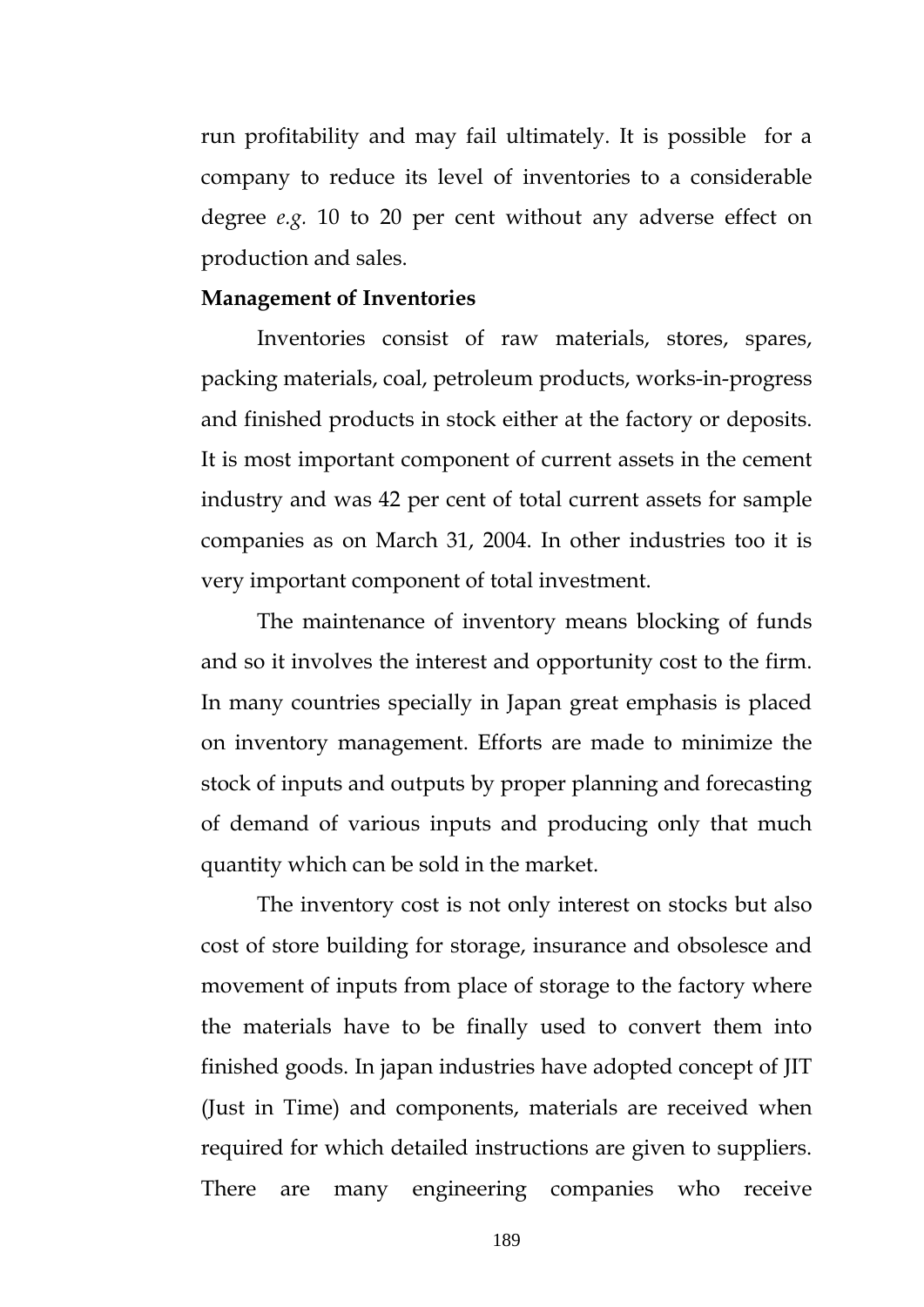components directly at assembly point and that too only for 3-4 hours requirements at a time. Even in case of bulk materials like iron ore, which is imported from abroad, the minimum possible inventory is kept.

As against this by and large in India the inventory of coal, raw materials and packing materials is very high and many items become junk or obsolete causing heavy loss to the enterprise. Lack of inventory planning in India has been pointed out by various committees but due to uncertainties in supplies, problem of timely receipt of railway wagons, lack of planning and unreliable suppliers the investment in inventories is quit high. The fluctuation in demand affects inventory of finished product of which cement industry has been a victim many times.

The situation in cement industry has been analysed in this chapter after studying the principles of inventory control and relating it with cement industry.

In case of raw materials the first requirement is to study lead time between the date of order and receipt in the factory and same is applicable in case of coal.

In case of cement industry the basic raw material *i.e.* lime stone is not purchased from the market but form one's own queries which are within 10 to 15 Km distance from factory and only in few cases distance is more upto 50 Km. It is transported to cursing mills by trucks, rail or overhead ropeways to the factory. The only uncertainty is with regard to problem of quarrying in quarries, which may be affected due to labour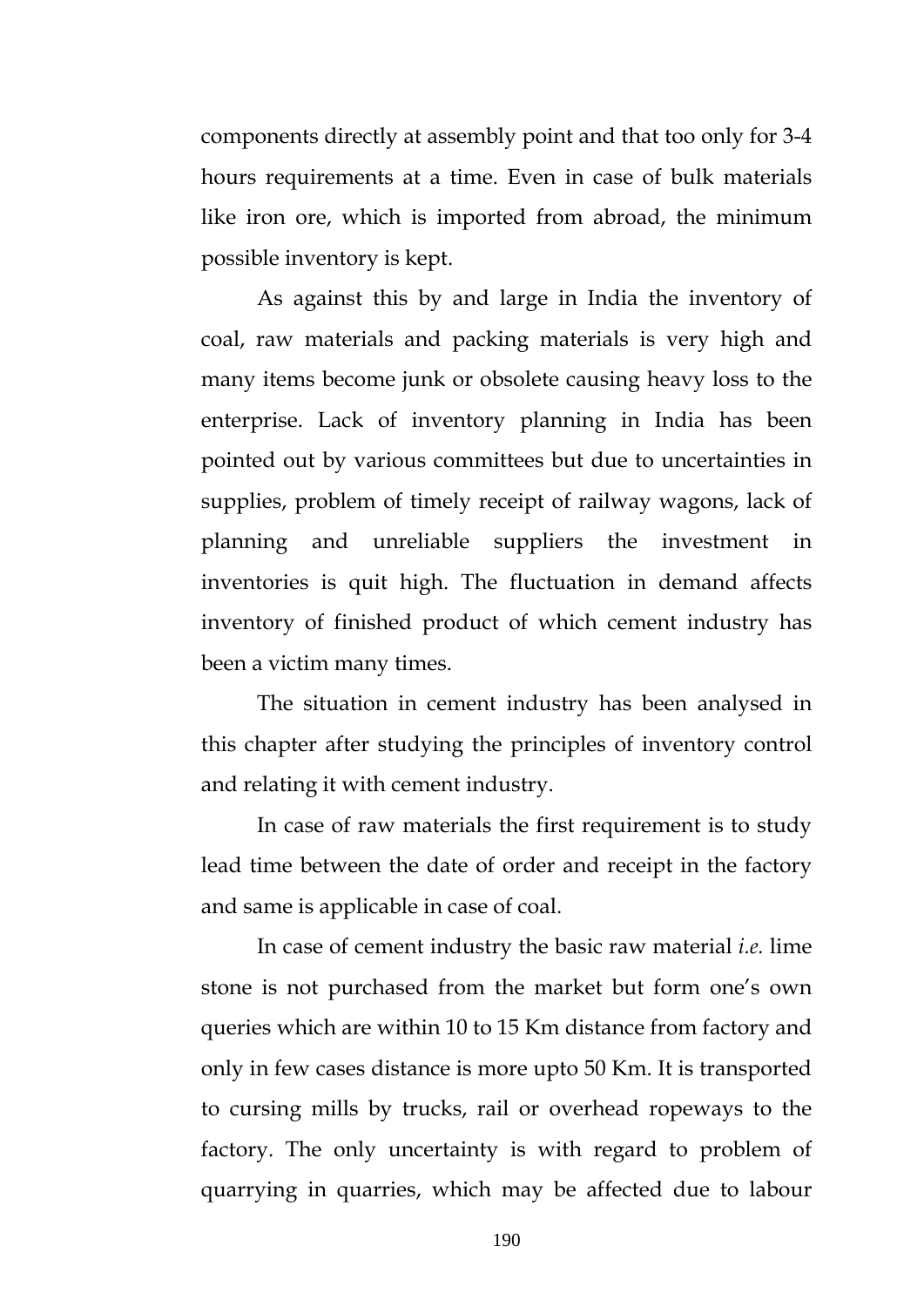problem, problem in supplies of electricity or explosives. But in spite of these factors industry feels that 3-4 days of stock of raw material is enough. This, from any standard is on the high side when self-produced raw material is used. Actually for ideal situation there should be stock for a few hours, requirement and at the most for one day need. The industry is keeping larger stocks of limestone because of uncertainties in quarrying and transportation.

#### **Objectives of Inventory Management**

The primary objectives of inventory management are:

- (i) To minimize the possibility of disruption in the production schedule of a firm for want of raw material, stock and spares.
- (ii)To keep down capital investment in inventories.

So it is essential to have necessary inventories. Excessive inventory is an idle resource of a concern. The concern should always avoid this situation. The investment in inventories should be just sufficient in the optimum level. The major dangers of excessive inventories are:

- (i) the unnecessary tie up of the firm's funds and loss of profit.
- (ii) excessive carrying cost, and
- (iii) the risk of liquidity.

The excessive level of inventories consumes the funds of business, which cannot be used for any other purpose and thus involves an opportunity cost. The carrying cost, such as the cost of shortage, handling insurance, recording and inspection,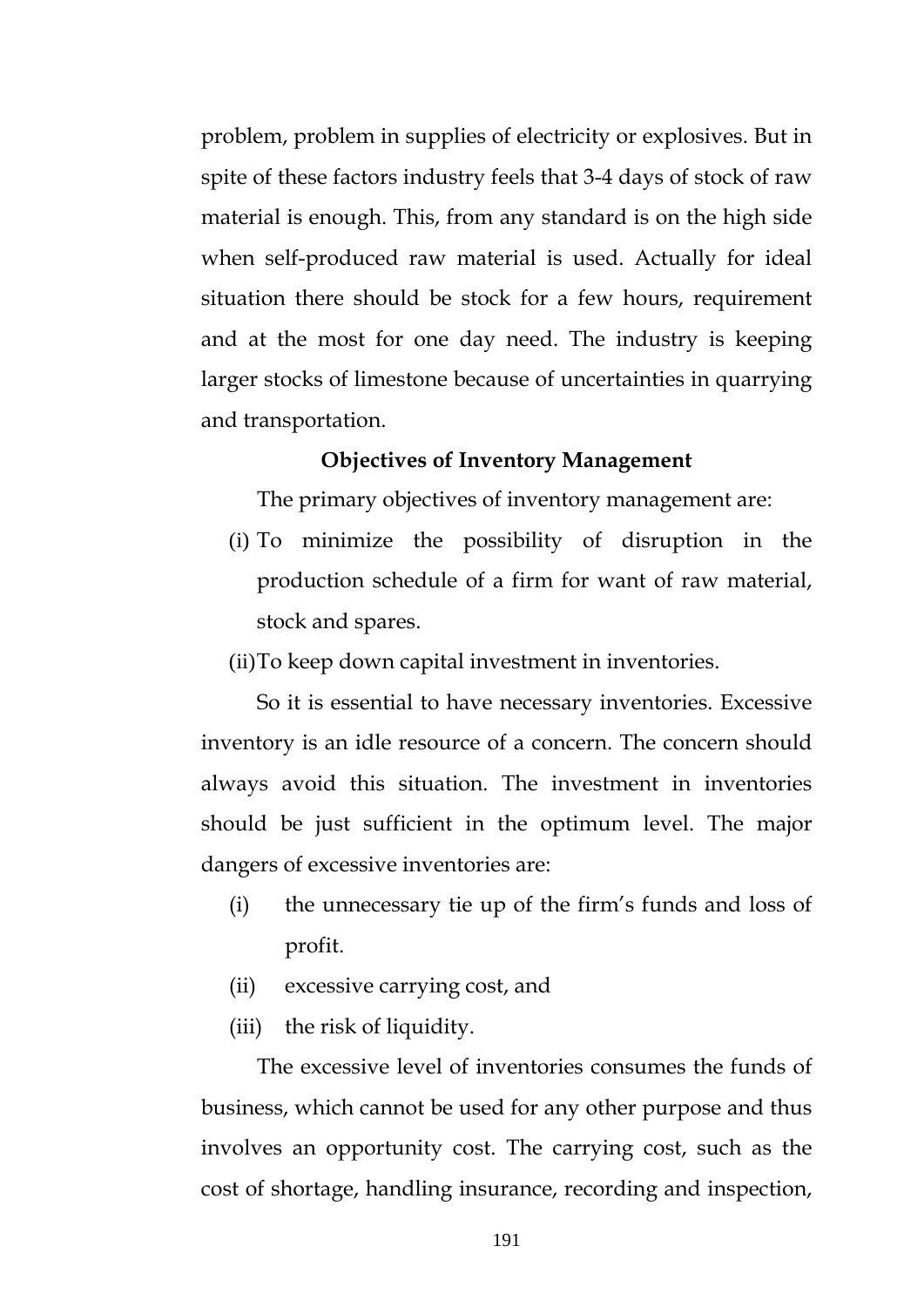are also increased in proportion to the volume of inventories. This cost will impair the concern profitability further.

 On the other hand, a low level of inventories may result in frequent interruptions in the production schedule resulting in under-utilization of capacity and lower sales. The aim of inventory management thus should be to avoid excessive inventory and inadequate inventory and to maintain adequate inventory for smooth running of the business operations. Efforts should be made to place orders at the right time with the right source to purchase the right quantity at the right price and quality. The effective inventory management should

- (i) maintain sufficient stock of raw material in the period of short supply and anticipate price changes.
- (ii) ensure a continuous supply of material to production department facilitating uninterrupted production.
- (iii) minimize the carrying cost and time.
- (iv) maintain sufficient stock of finished goods for smooth sales operations.
- (v) ensure that materials are available for use in production and production services as and when required.
- (vi) ensure that finished goods are available for delivery to customers to fulfil orders, smooth sales operation and efficient customer service.
- (vii) minimize investment in inventories and minimize the carrying cost and time.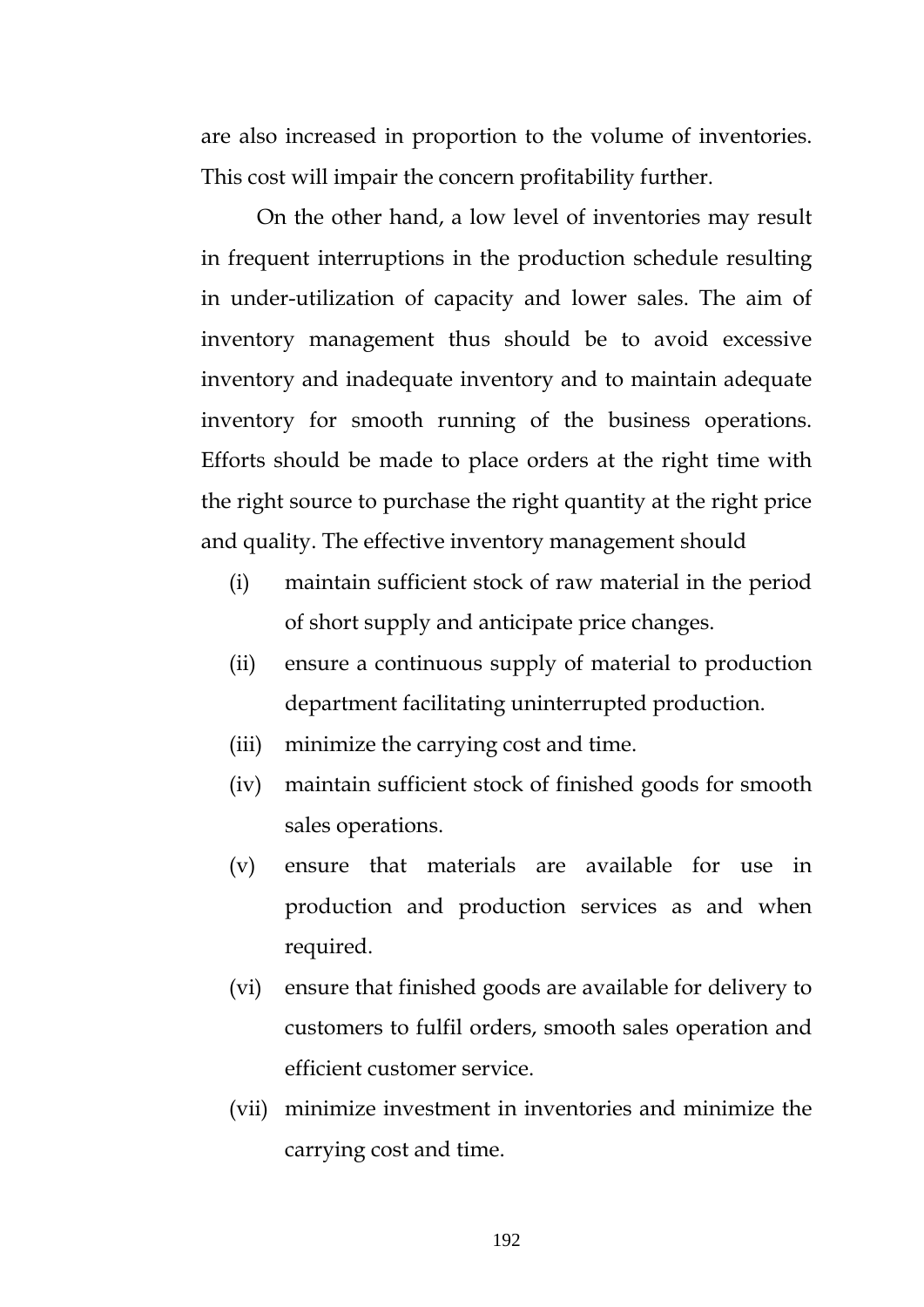- (viii) protect the inventory against deterioration, obsolescence and unauthorized use.
- (ix) maintain sufficient stock of raw material in period of short supply and anticipate price changes.
- (x) control investment in inventories and keep it at an optimum level.

#### **Problems faced by management:**

- (i) To maintain a large size inventories for efficient and smooth production and sales operation.
- (ii) To maintain only a minimum possible inventory because of inventory holding cost and opportunity cost of funds invested in inventory.
- (iii) Control investment in inventories and keep it at the optimum level.

Inventory management, therefore, should strike a balance between too much inventory and too little inventory. The efficient management and effective control of inventories help in achieving better operational results and reducing investment in working capital. It has a significant influence on the profitability of a concern.

#### **Inventory Control**

 Inventory control is concerned with the acquisition, storage, handling and use of inventories so as to ensure the availability of inventory whenever needed, providing adequate provision for contingencies, deriving maximum economy and minimizing wastage and losses.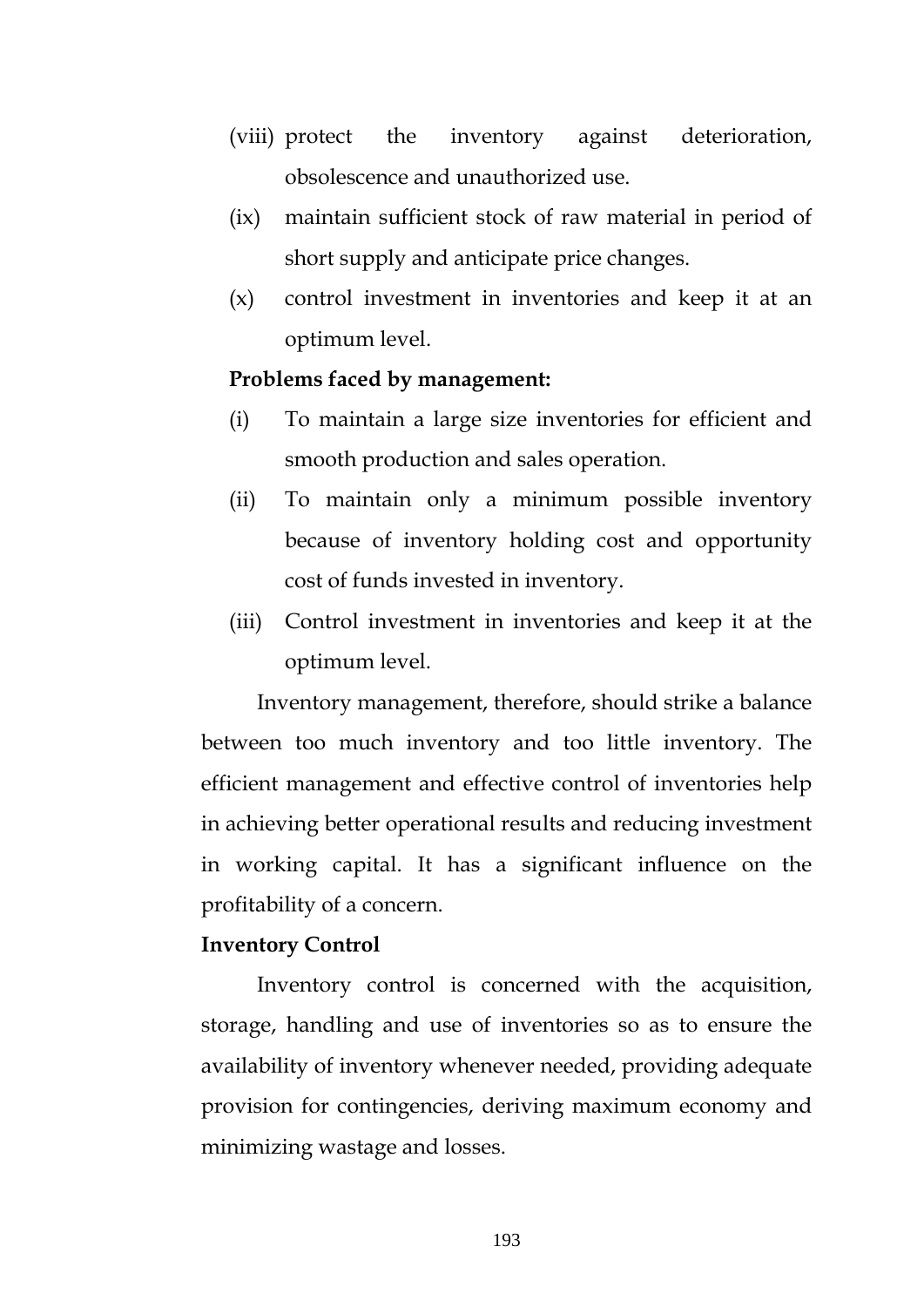Hence Inventory control refers to a system, which ensures the supply of required quantity and quality of inventory at the required time and at the same time prevent unnecessary investment in inventories.

 It is one of the most vital phase of material management. Reducing inventories without impairing operating efficiency frees working capital that can be effectively employed elsewhere. Inventory control can make or break a company. This explains the usual saying that "inventories" are the graveyard of a business.

 Designing a sound inventory control system is in a large measure for balancing operations. It is the focal point of many seemingly conflicting interests and considerations both short range and long range.

 The aim of a sound inventory control system is to secure the best balance between "too much and too little." Too much inventory carries financial rises and too little reacts adversely on continuity of productions and competitive dynamics. The real problem is not the reduction of the size of the inventory as a whole but to secure a scientifically determined balance between several items that make up the inventory.

 The efficiency of inventory control affects the flexibility of the firm. Insufficient procedures may result in an unbalanced inventory. Some items out of stock, other overstocked, necessitating excessive investment. These inefficiencies ultimately will have adverse effects upon profits. Turning the situation round, difference in the efficiency of the inventory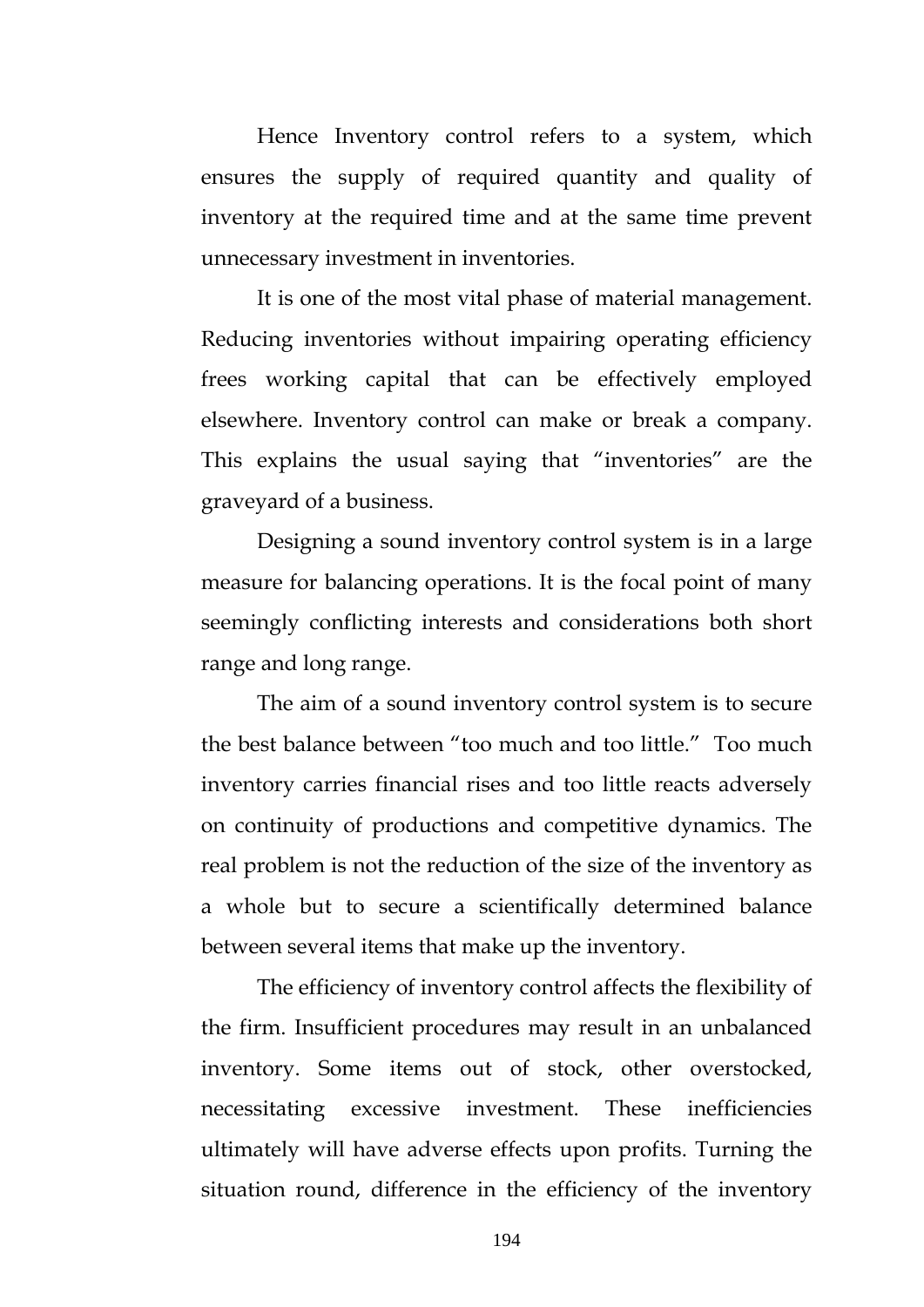control for a given level of flexibility affects the level of investment required in inventory. The less efficient is the inventory control, the greater is the investment required. Excessive investment in inventories increase cost and reduce profits, thus, the effects of inventory control of flexibility and on level of investment required in inventories represent two sides of the same coin.

 Control of inventory is exercised by introducing various measures of inventory control, such as ABC analysis fixation of norms of inventory holdings and reorder point and a close watch on the movements of inventories.

#### **Inventories Control Techniques**

#### **ABC Analysis of Inventories**

 The ABC inventory control technique is based on the principle that a small portion of the items may typically represent the bulk of money value of the total inventory used in the production process, while a relatively large number of items may from a small part of the money value of stores. The money value is ascertained by multiplying the quantity of material of each item by its unit price.

 According to this approach to inventory control high value items are more closely controlled than low value items. Each item of inventory is given A, B or C denomination depending upon the amount spent for that particular item. "A"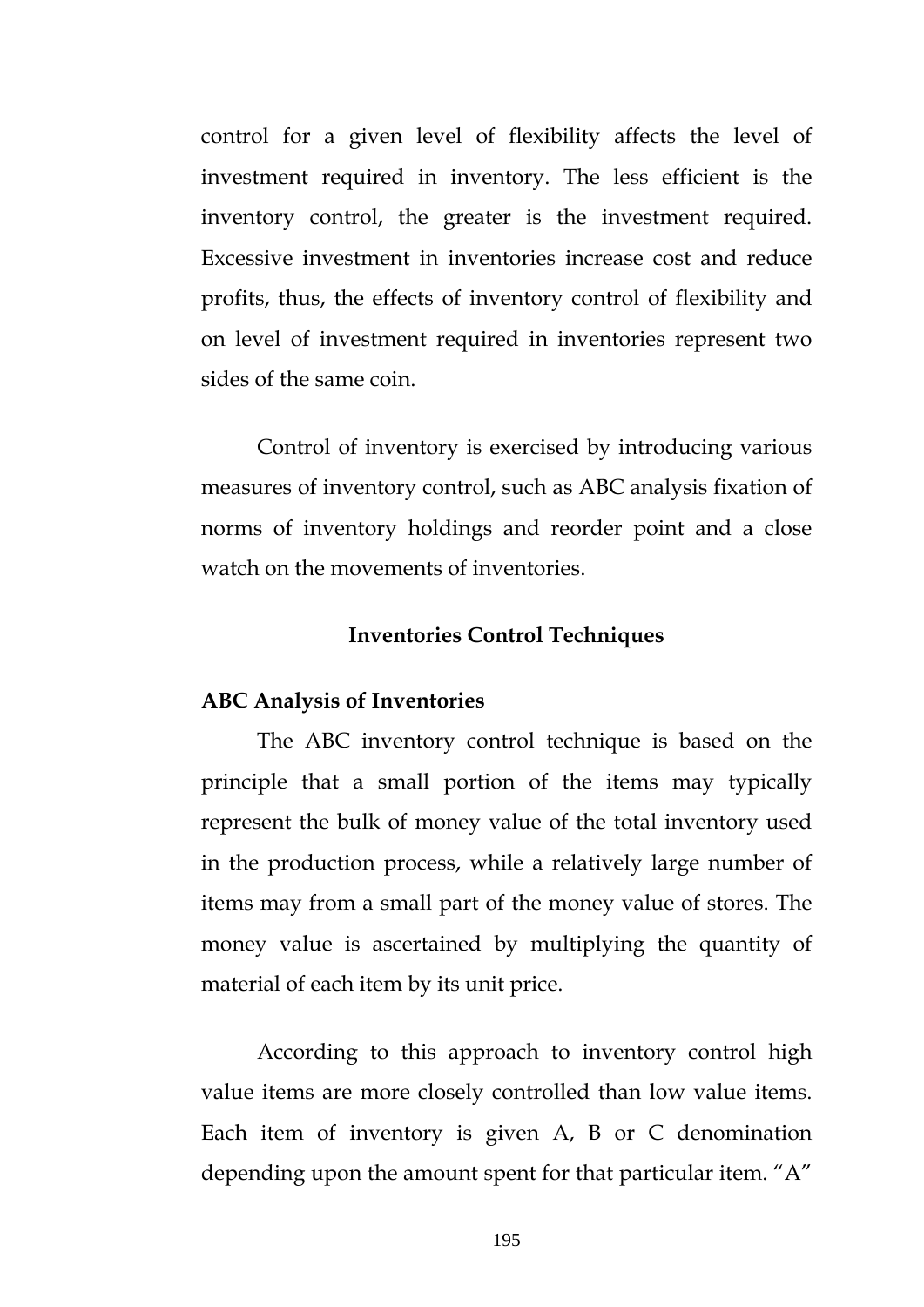or the highest value items should be under the tight control and under responsibility of the most experienced personnel, while "C" or the lowest value may be under simple physical control.

 It may also be clear with the help of the following examples:

- "A" Category  $-5\%$  to 10% of the items represent 70% to 75% of the money value.
- "B" Category 15% to 20% of the items represent 15% to 20% of the money.
- "C" Category The remaining number of the items represent 5% to 10% of the money value.

The relative position of these items show that items of category A should be under the maximum control, items of category B may not be given that much attention and item C may be under a loose control.

| Particulars         | A item     | <b>B</b> item | C item     |
|---------------------|------------|---------------|------------|
| Control             | Tight      | Moderate      | Loose      |
| Requirement         | Exact      | Exact         | Estimated  |
| Check               | Close      | Some          | Little     |
| Expenditure         | Regular    | Some          | $\rm No$   |
| Posting             | Industrial | Individual    | Group/none |
| <b>Safety Stock</b> | Low        | Medium        | Lare       |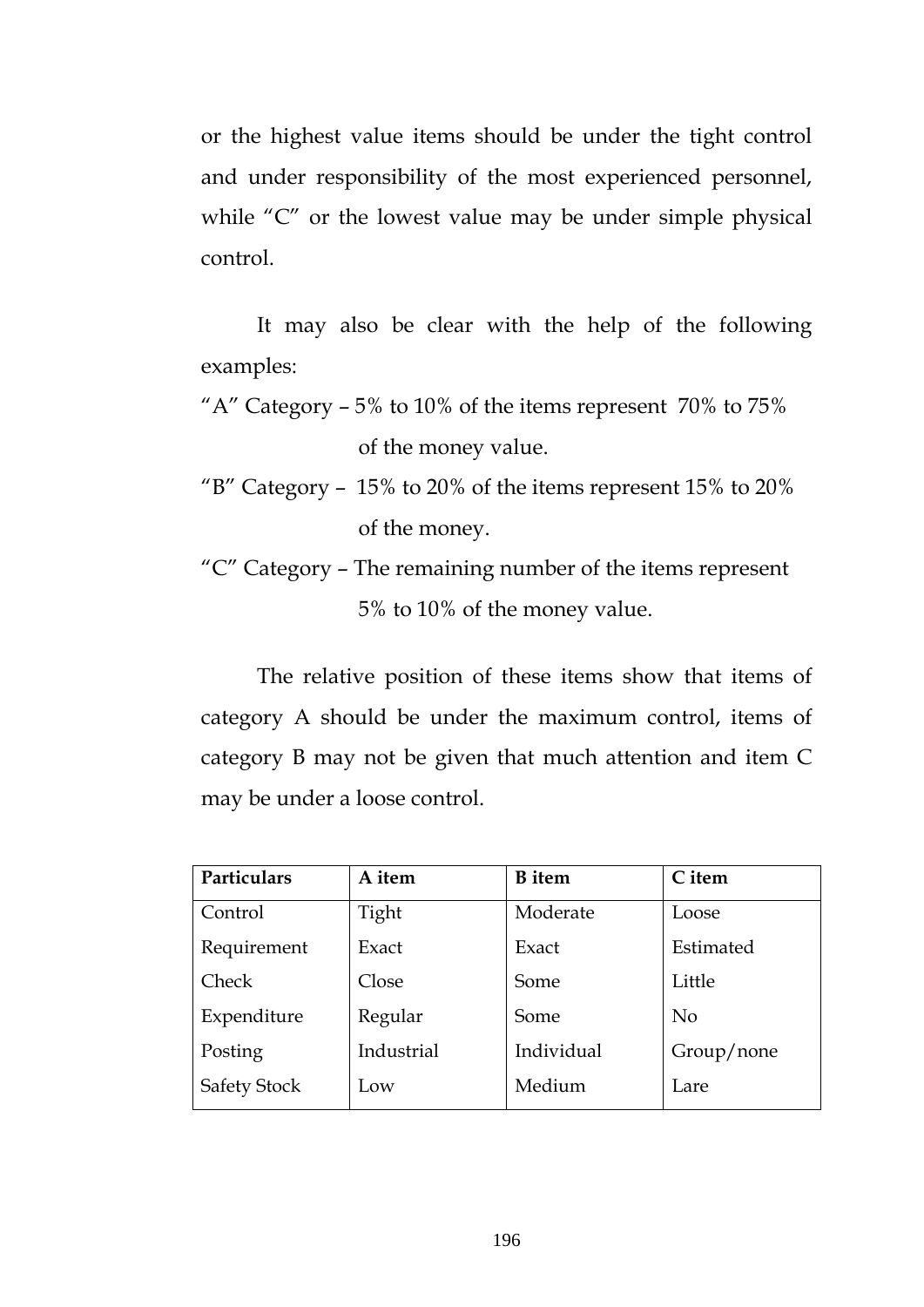

After classification, the items are ranked by their value and then the cumulative percentage of total value against the percentage of item are noted. A detailed analysis of inventory may indicate above figure that only 10 per cent of item may account for 75 per cent of the value, another 10 per cent of item may account for 15 per cent of the value and remaining percentage items may account for 10 per cent of the value. The importance of this tool lies in the fact that it directs attention to the key items.

## **Advantages of ABC Analysis**

- 1. It ensures a closer and a more strict control over such items, which are having a sizable investment in there.
- 2. It releases working capital, which would otherwise have been locked up for a more profitable channel of investment.
- 3. It reduces inventory-carrying cost.
- 4. It enables the relaxation of control for the 'C' items and thus makes it possible for a sufficient buffer stock to be created.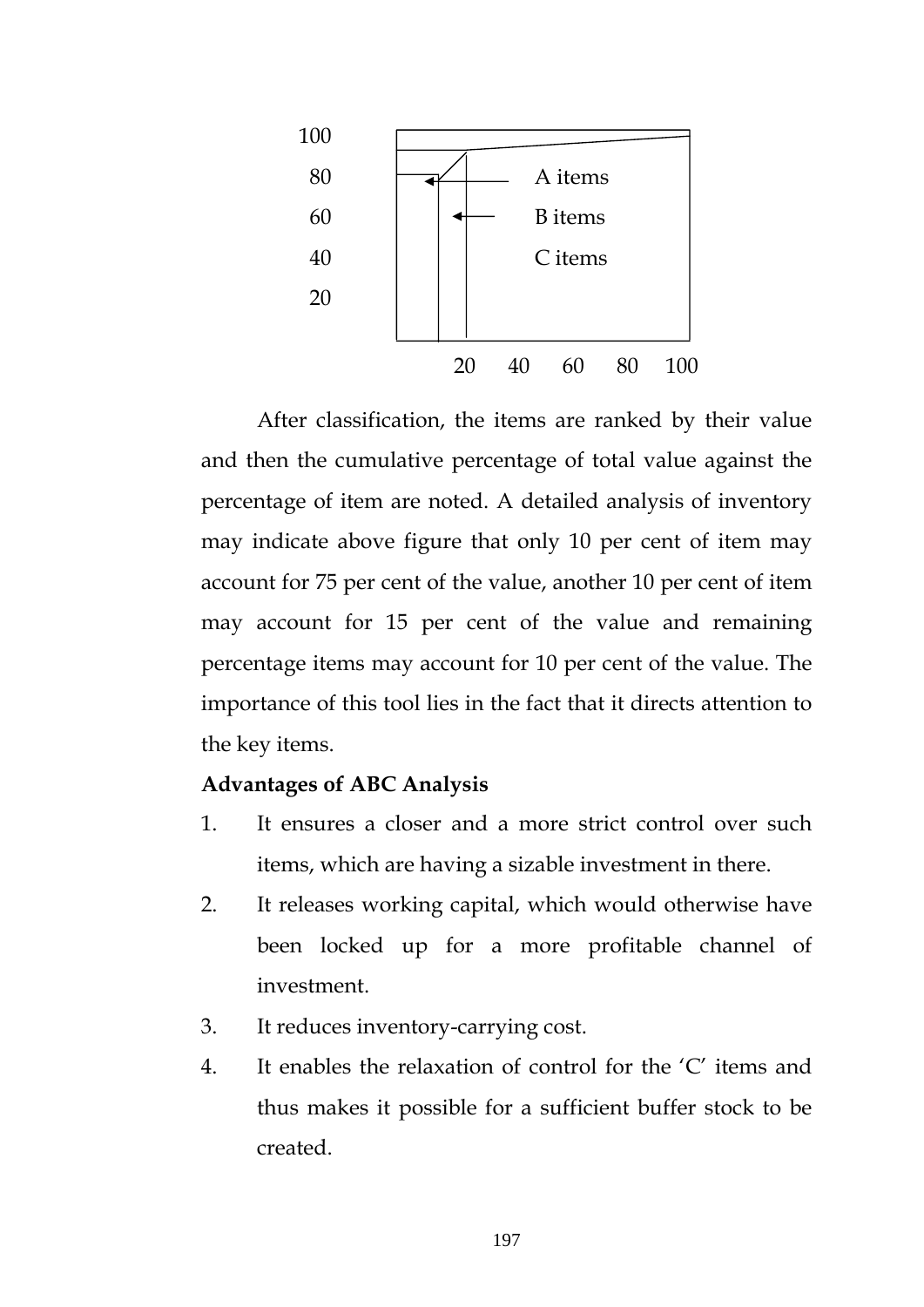5. It enables the maintenance of high inventory turn over rate.

#### **Fixation of Norms of Inventory Holdings**

Either by the top management or by the materials department could set the norms for inventories. The top management usually sets monitory limits for investment in inventories. The materials department has to allocate this investment to the various items and ensure the smooth operation of the concern. It would be worthwhile if norms of inventories were set by the management by objectives, concept. This concept expects the top management to set the inventory norms (limit) after consultation with the materials department. A number of factors enter into consideration in the determination of stock levels for individual items for the purpose of control and economy. Some of them are:

- 1. Lead time for deliveries.
- 2. The rate of consumption.
- 3. Requirements of funds.
- 4. Keeping qualities, deterioration, evaporation etc.
- 5. Storage cost.
- 6. Availability of space.
- 7. Price fluctuations.
- 8. Insurance cost.
- 9. Obsolescence price.
- 10. Seasonal consideration of price and availability.
- 11. EOQ (Economic Order Quantity), and
- 12. Government and other statuary restriction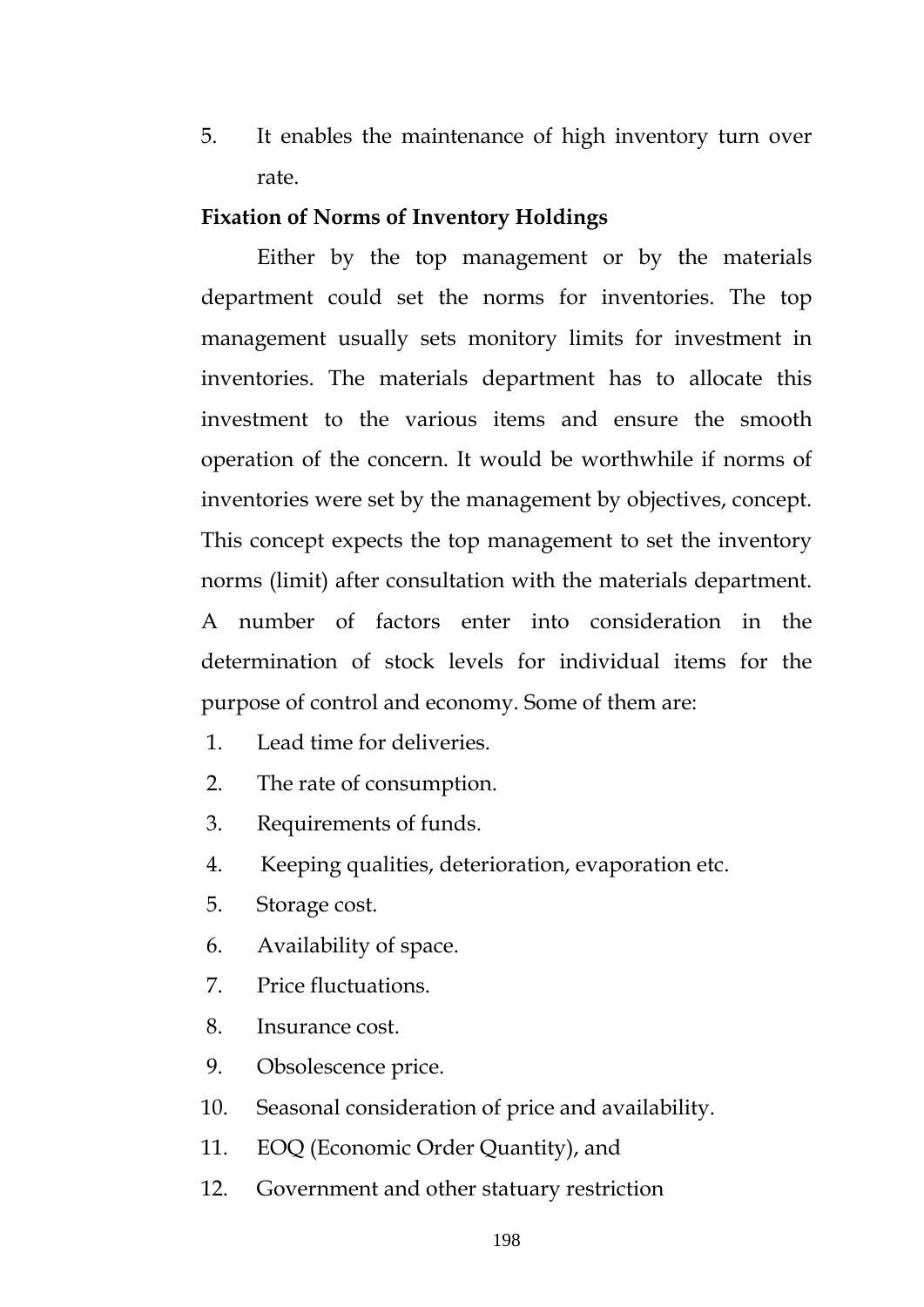Any decision involving procurement storage and uses of item will have to be based on an overall appreciation of the influence of the critical ones among them. Material control necessitates the maintenance of inventory of every item of material as low as possible ensuring at the same time, its availability as and when required for production. These twin objectives are achieved only by a proper planning of inventory levels. It the level of inventory is not properly planned, the results may either be overstocking or understocking. If a large stock of any item is carried it will unnecessarily lock up a huge amount of working capital and consequently there is a loss of interest. Further, a higher quantity than what is legitimate would also result in deterioration. Besides there is also the risk of obsolescence if the end product for which the inventory is required goes out of fashion. Again, a large stock necessarily involves an increased cost of carrying such as insurance, rent handling charges. Under stocking which is other extreme, is equally undesirable as it results in stock outs and the consequent production holds ups. Stoppage of production in turn, cause idle facility cost. Further, failure to keep up delivery schedules results in the loss of customers and goodwill. These two extreme can be avoided by a proper fixation of two important inventory level *viz,* the maximum level and the minimum level. The fixation of inventory levels is also known as the demand and supply method of inventory control.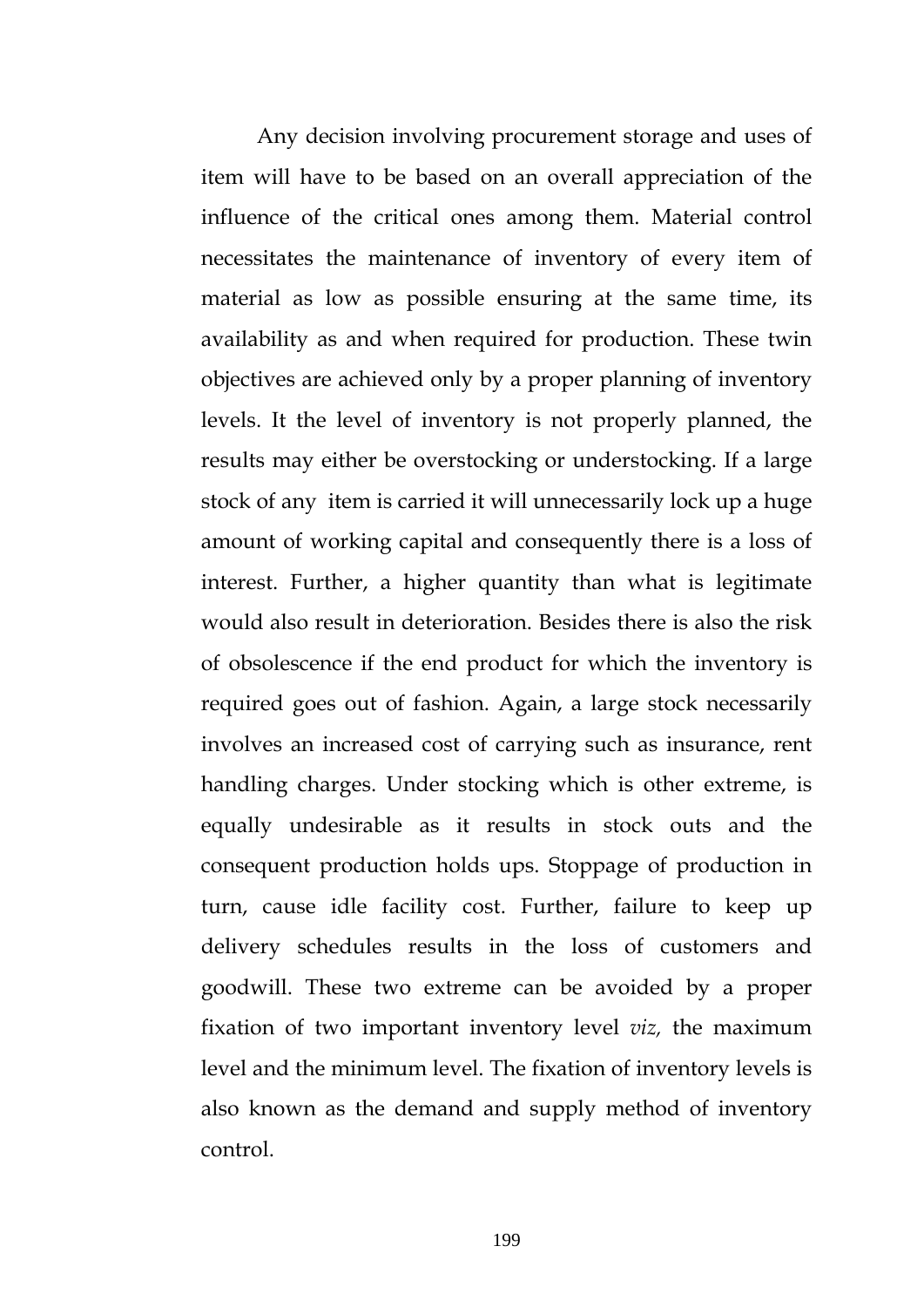Carrying too much or too little of the inventories is detrimental to the company. If too little inventories are maintained, company will have to encounter frequent stock outs and incur heavy ordering costs. Very large inventories subjects the company to heavy inventory carrying cost in addition to unnecessary tie up of capital.

An efficient inventory management, therefore, requires the company to maintain inventories at an optimum level where inventory costs are minimum and at the same time there is no stock out which may result in loss of sale or stoppage of production. This necessitates the determination of the minimum and maximum level of inventories.

## **Minimum Level**

 The minimum level of inventories of their reorder point may be determined on the following bases:

- 1 Consumption during lead-time.
- 2 Consumption during lead-time plus safety stock.
- 3 Stock out costs.
- 4 Customers irritation and loss of goodwill and production hold costs.

To continue production during Lead Time it is essential to maintain some inventories. Lead Time has been defined as the interval between the placing of an order (with a supplier) and the time at which the goods are available to meet the consumer needs.

There are sometimes fluctuations in the lead-time and/ or in the consumption rate. If no provision is made for these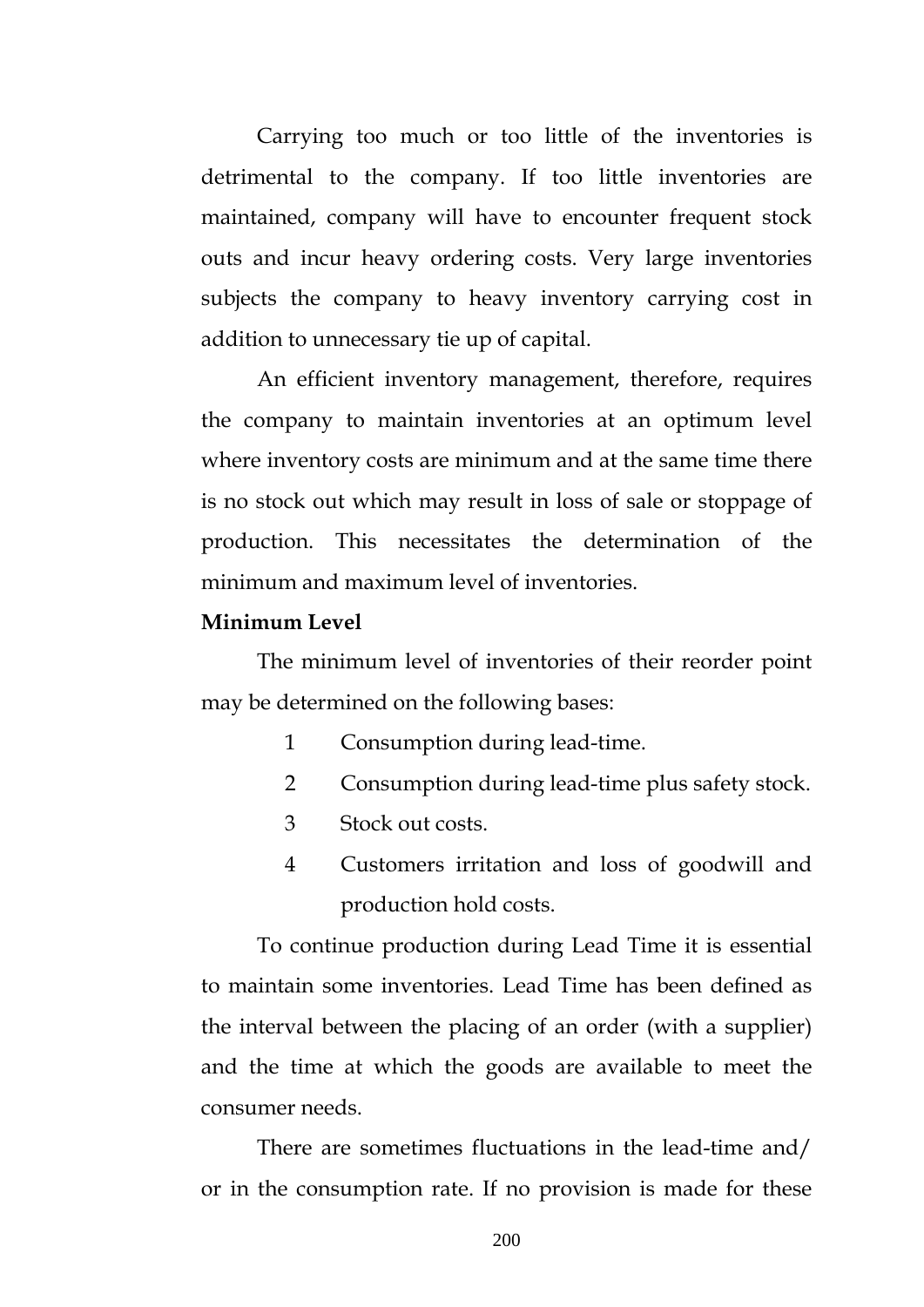variations, stock out may take place-causing disruption in the production schedule of the company. The stock, which takes care to the fluctuation in demand, varies in lead-time and consumption rate is known as safety stock. Safety stock may be defined as the minimum additional inventory, which serves as a safety margin or buffer or cushion to meet an unanticipated increase in usage resulting from an unusually high demand and or an uncontrollable late receipt of incoming inventory. It can be determined on the basis of the consumption rate, plus other relevant factor such as transport bottleneck, strikes or shutdowns.

In the case of uncertainly, the probabilistic approach may be applied to determine the safety margin. To avoid stock out arising out of such eventualities, companies always carry some minimum level of inventories including safety stock. Safety stock may not be static for all the times. A change in the circumstances and in the nature of industry demand, necessitates are adjusted in its level. In this study an effort has been made to examine how the current companies determine their minimum level for re-order inventories, safety stock, whether a level of study is maintained throughout the year or not.

For each type of inventory a maximum level is set that demand presumably will not exceed as well as a minimum level representative a margin of safety required to prevent out of stock condition. The minimum level also governs the ordering point. An order to sufficient size is placed to bring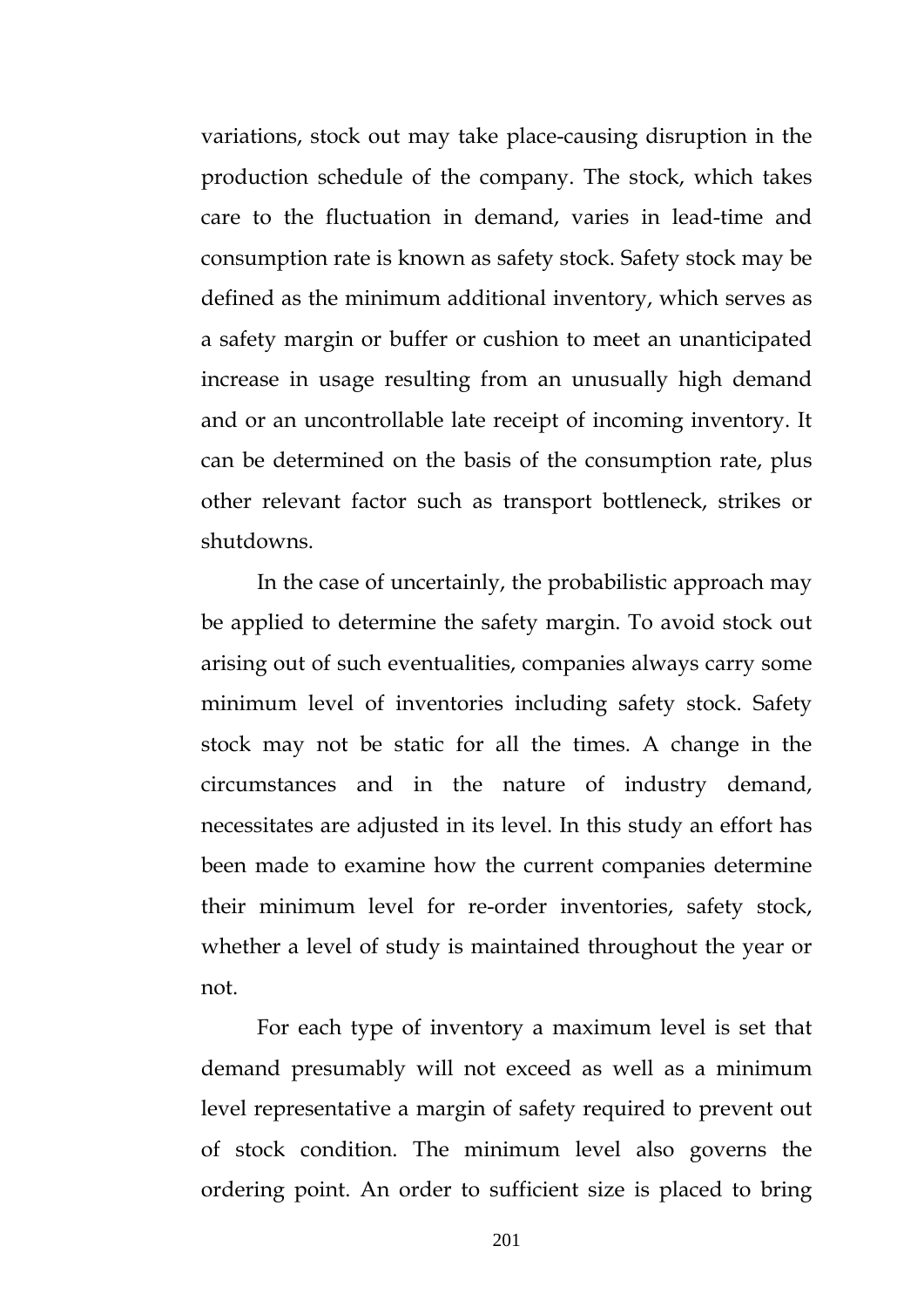inventory to the maximum point when the minimum level is reached.

#### **Maximum Level**

The upper limit beyond which the quantity of any item is not normally allowed to rise is known as the "Maximum Level". It is the sum total of the minimum quantity, and ECQ. The fixation of the maximum level depends upon a number of factors, such as, the storage space available, the nature of the material *i.e.* chances of deterioration and obsolescence, capital outlay, the time necessary to obtain fresh supplies, the ECQ, the cost of storage and government restriction.

#### **Re-Order Level**

Also known as the 'ordering level' the reorder level is that level of stock at which a purchase requisition is initiated by the storekeeper for replenishing the stock. This level is set between the maximum and the minimum level in such a way that before the material ordered for are received into the stores, there is sufficient quantity on hand to cover both normal and abnormal circumstances. The fixation of ordering level depends upon two important factors *viz,* the maximum delivery period and the maximum rate of consumption.

### **Re-Order Quantity**

The quantity, which is ordered when the stock of an item falls to the reorder level, is know as the reorder quantity or the EOQ or the economic lot size. Although it is not a stock level as such, the reorder quantity has a direct bearing upon the stock level in as much as it is necessary to consider the maximum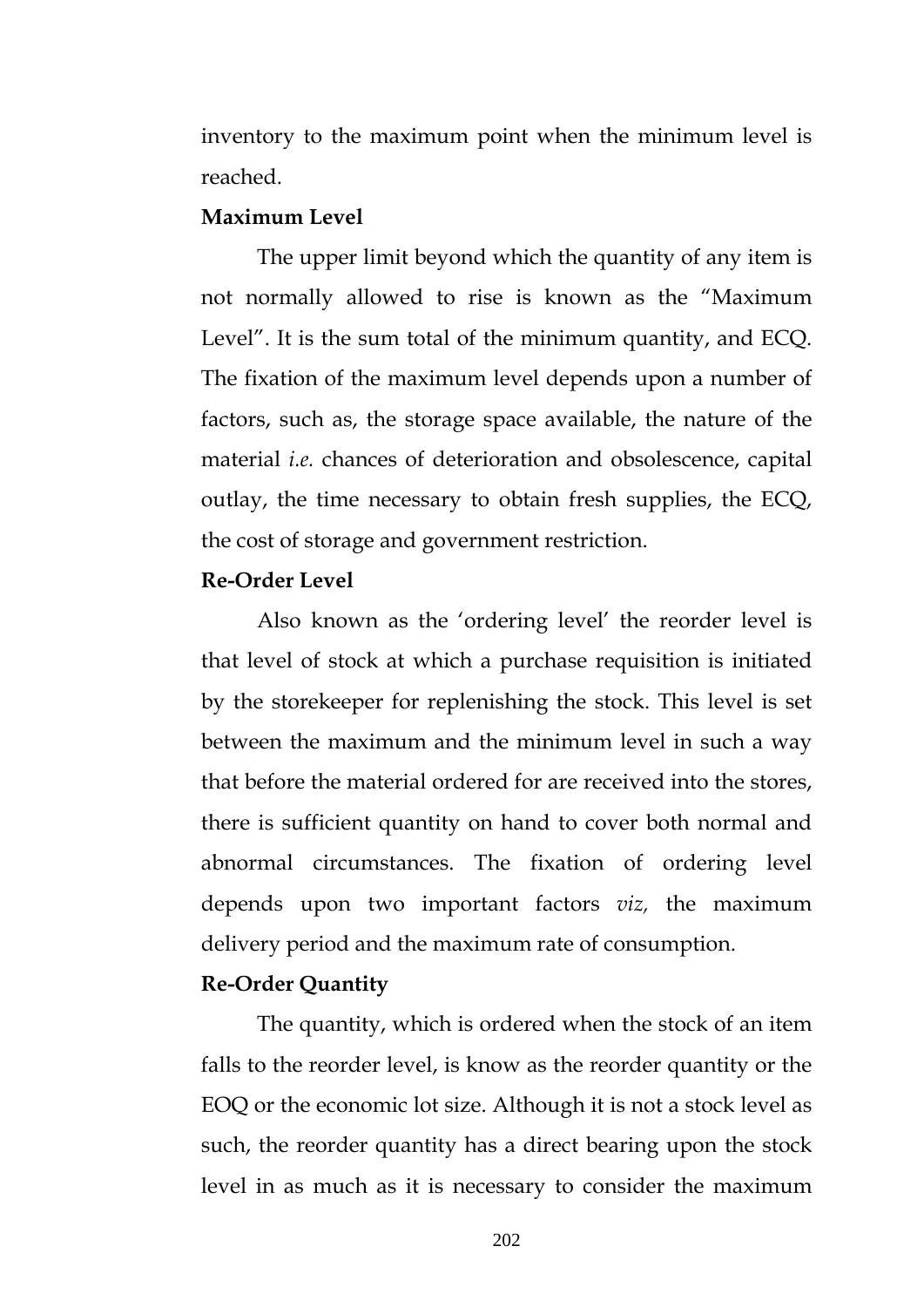and minimum stock level in determining the quantity to be ordered. The re-order quantity should be such that, when it is added to the minimum quantity, the maximum level is not exceeded. the re-order quantity depends upon two important factors *viz,* order costs and inventory carrying costs. It is, however, necessary to remember that the ordering cost and inventory carrying cost are opposed to each other. Frequent purchases in small quantities, no doubt reduce carrying cost, but the ordering costs such as the cost inviting tenders of placing order and of receiving and inspection, goes up. If on the other hand purchases are made in large quantities, carrying costs, such as, the interest on capital, rent, insurance, handling charges and losses and wastage, will be more than the ordering costs. The EOQ is therefore determined by balancing these opposing costs.



### **Economy Order Quantity**

 The EOQ refers to the order size that will result in the lowest total of order and carrying costs for an item of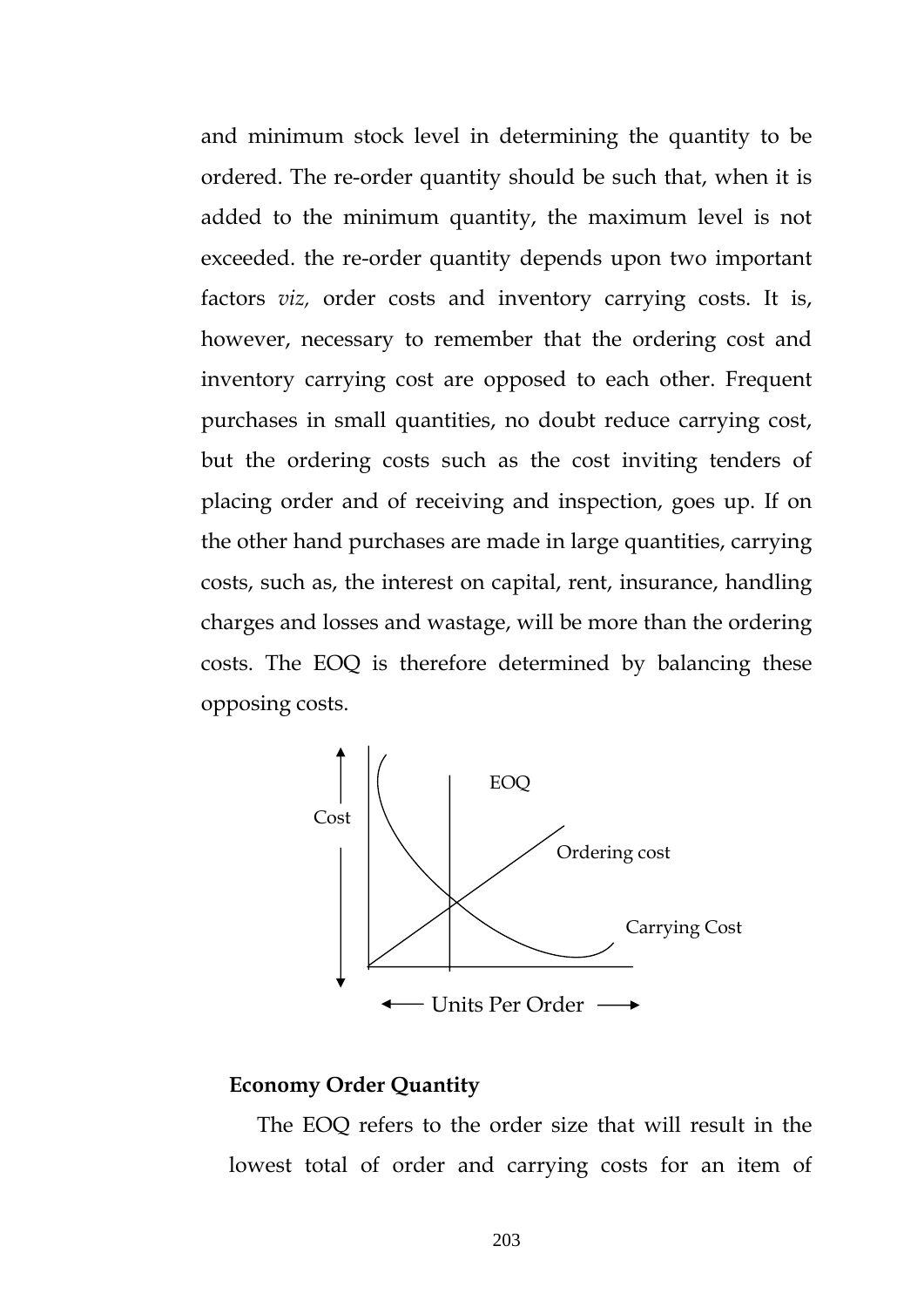inventory. If a firm place unnecessary orders it will incur unneeded order costs. If a firm places too few order, it must maintain large stocks of goods and will have excessive carrying cost. By calculating an economic order quantity, the firm identifies the number of units to order that result in the lowest total of these two costs.

The constraints and assumption followed:

1**. Demand is known**-- Using past data and future plans a reasonably accurate prediction of demand can often be made. This is expressed in unit sold in a year.

2. **Sales occur at a constant rate--** This model may be used for goods that are sold in relatively constant amount throughout the year. A more complicated model is needed for firms whose sales fluctuate in response to there seasonal cyclical factors.

3. **Cost of running of goods are ignored--** Cost associated with storage, delays or lost sales are not considered. These costs are considered in the determination of safety level in the re-order point subsystem.

4. **Safety stock level is not considered--** The safety stock level is the minimum level of inventory that the firm wishes to hold as a protection against running out. Since the firm must always be above this level the EOQ need not be considered the safety stock level.

Total Ordering Cost (TOC)=(A/Q)\*O Average Inventory=Q/2 Total Carrying Cost (TCC)=(Q/2)\*C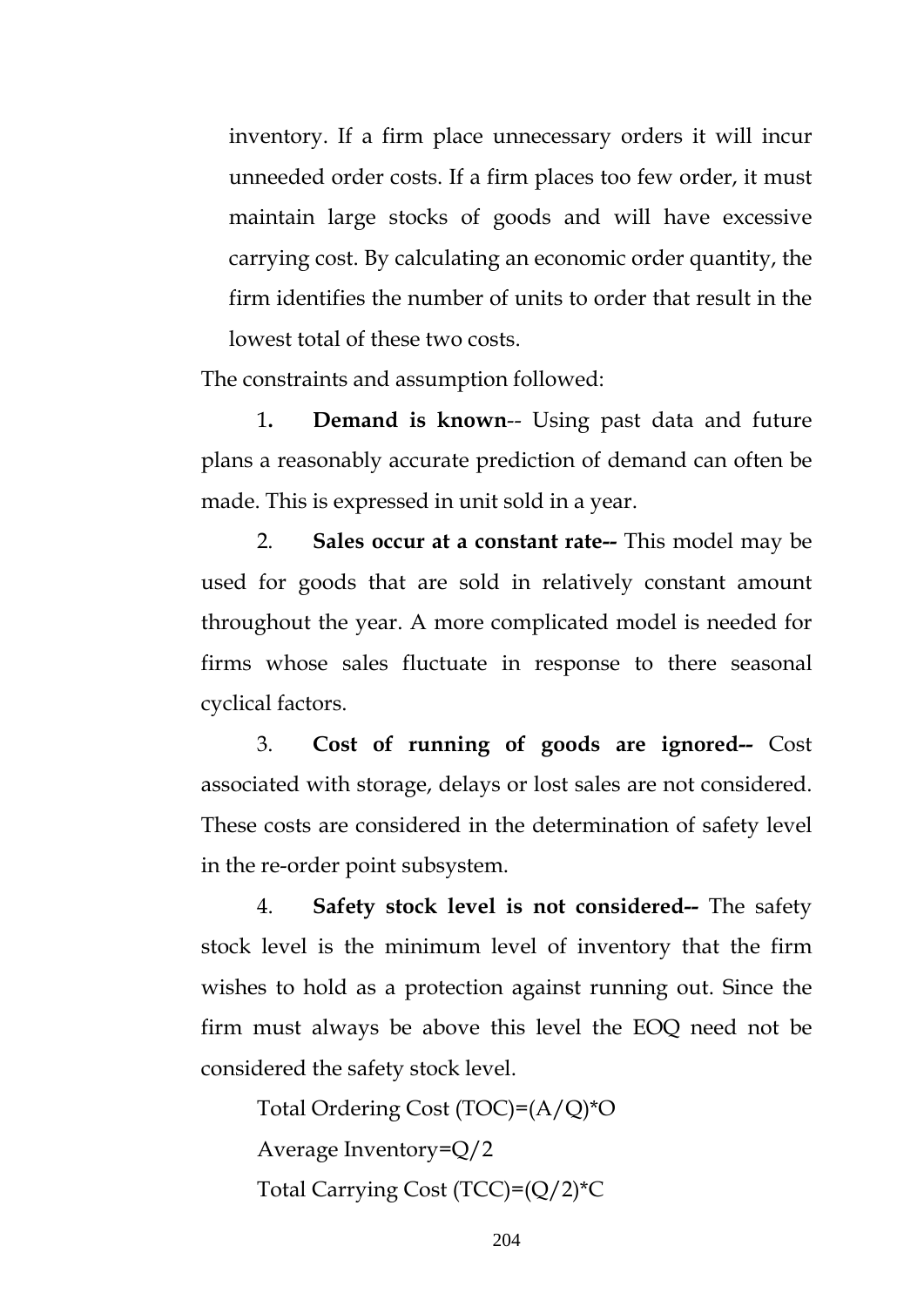Total Inventory Cost=TOC+TCC Total  $Cost=(AO/2)+(OC/2)$ Where A=total annual demand Q=Quantity order in units O=Order cost per order C=Carrying cost per unit The basic formula is  $EOQ = 2(U)(OC)$ CC%PP

Where 2=mathematical factor that occurs during the deriving of the formula, U-Units sold per year, a forecast provided by the marketing department. OC=Cost of placing each order for more inventory provided by cost accounting. CC% = Inventory carrying cost expressed as a percentage of the average value of the inventory, an estimate usually provided by cost accounting.  $PP =$  Purchase price per each unit of inventory supplied by the purchasing department.

#### **Trial and error approach**

 Select a number of possible lot (Order) sizes to purchase, then determine the total cost for each lot size chosen, now select the ordering quantity that minimizes the total cost.

#### **Quantity Discount and Order Quantity**

 The standard EOQ analysis is based on the assumption that the price per unit remains constant irrespective of the order size. When quantity discount are available which is often the case, price per unit is influenced by the ordered quantity. This violates the applicability of the EOQ formulas. However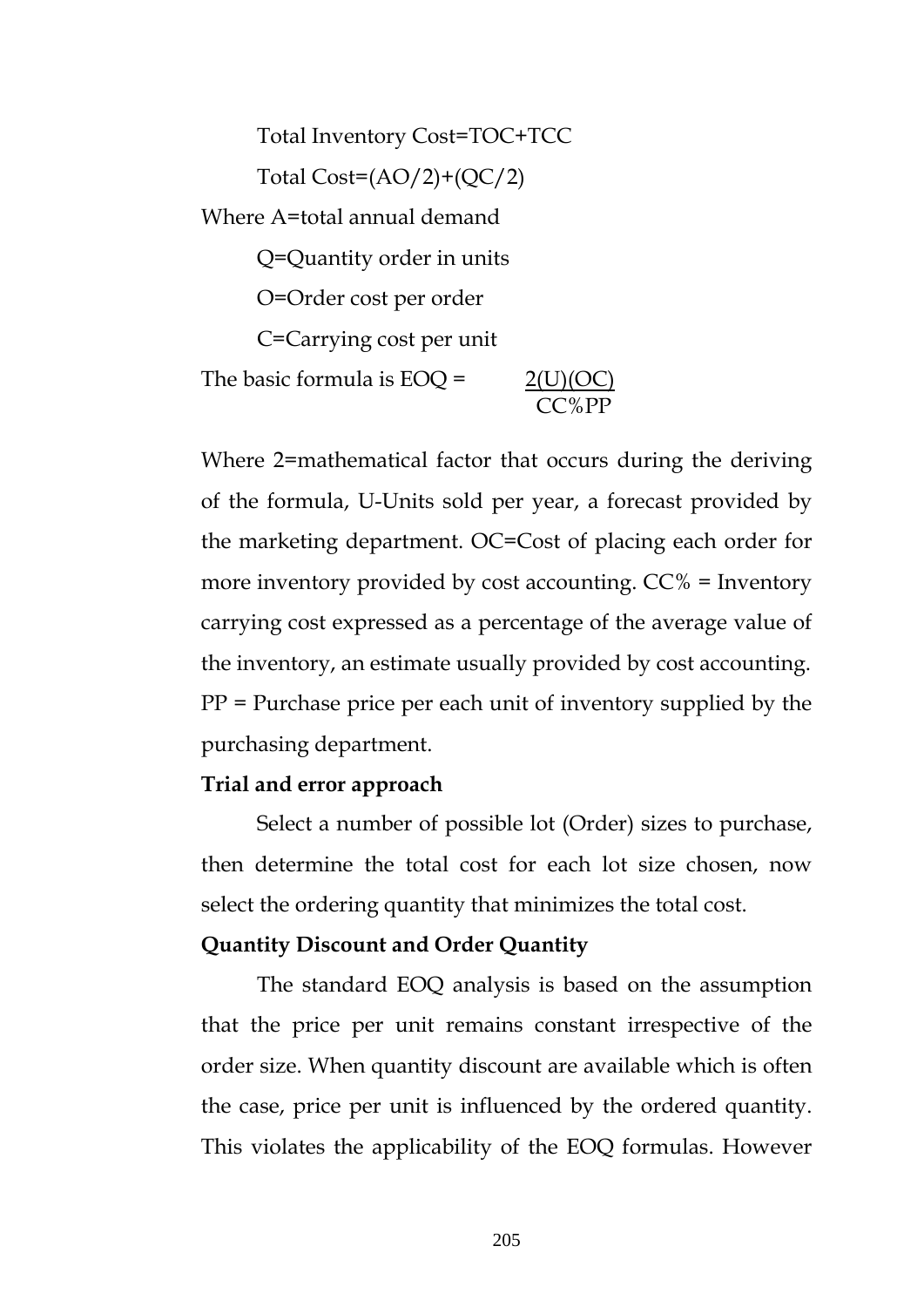the EOQ framework can still be used as a starting point for analyzing the problem.

 To determine the optimal order size when quantity discount is available, the following procedures may be followed:

- 1. Determine the order quantity using the standard EOQ formula assuming no quantity discount.
- 2. If Q enable the firm to get quantity discount then it represents the optimal order size.
- 3. If Q is less then the minimum order size required for quantity discount (call it-G2) compute to change in profit as a result of increasing the order quantity from  $O<sup>1</sup>$  to  $O<sup>2</sup>$ as follows.

 $=$ AD+[A/Q<sup>1</sup>-A/Q<sup>2</sup>] O-[Q<sup>2</sup>((P-D)/2-(Q<sup>1</sup>PC/2)

 $=$  Change in profit, A  $=$  total demand, D  $=$  discount per unit when quantity discount in available,  $Q^1$  = EOR assuming no discount,  $Q^2$  = minimum order size required for quantity discount,  $O =$  order cost,  $P =$  Purchase price without discount,  $C =$  carrying cost

4. If change in profit is positive  $= Q^2$ If change in profit is positive  $= Q<sup>1</sup>$ 

### **Stock Level Sub-system**

 This system keeps track of the goods held by the firm, the insurance of goods, and the arrival of order. It is made up of the records accounting for the goods in stock. Thus the stock level subsystems maintain record of the current level of inventory for any period of time, the current level is calculated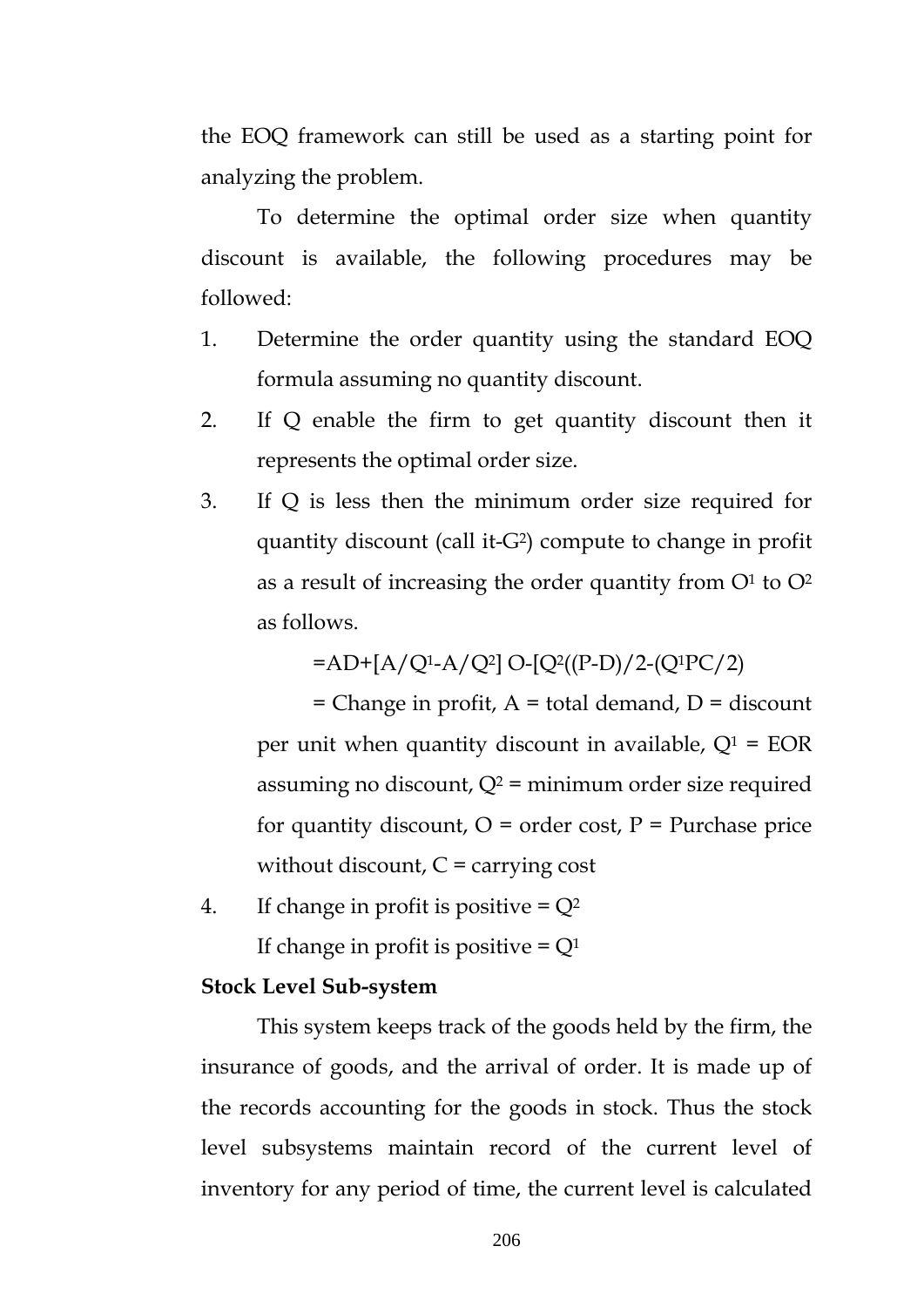by taking the beginning inventory, adding the inventory received and subtracting the cost of goods sold. When ever those subsystems reports that an item is at a below the recorder pt level, the firm will begin to place an order for the item.



UNITS

#### **Uncertainty and Safety Stock**

 In practice, the demand or usage of inventory is not generally known with certainty. Usually it fluctuates at a given period of time. In this case formula is (Maximum daily usage rate x Maximum lead time) – (Average daily usage rate x Average lead time).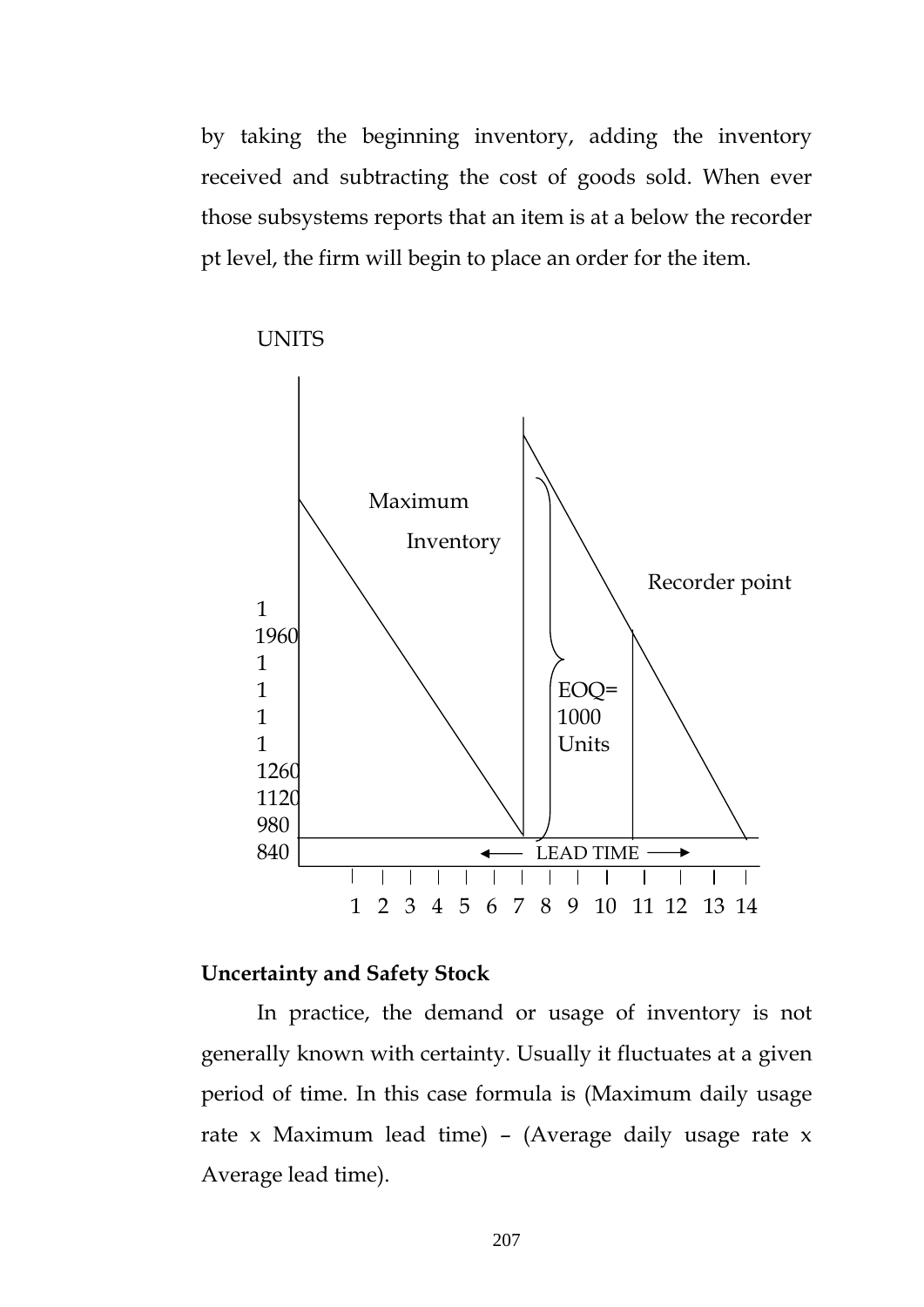#### **Reorder Point**

 The reorder point is the level of inventory at which the firm places an order in the amount of EOQ. If the firm places the order when the inventory reaches the reorder point, the new goods will arrive before the firm runs out of goods to sell.

 In designing reorder point subsystem, three items of information are needed as inputs to the subsystem.

1. **Usage rate--** This is the rate per day at which the item is consumed in production or sold to customers. It is expressed in units. It may be calculated by dividing annual sales by 365 days. If the sales are  $50,000$  units the usage rate is  $50,000/365 =$ 137 Units per day.

**2. Lead time--** This is the amount of time between placing an order and receiving goods. This information is usually provided by the purchasing department. The time to allow for an order to arrive may be estimated from a check of the company's record and the time taken in the past for different suppliers to fill orders.

3. **Safety stock--** The minimum level of inventory may be expressed in terms of several days' sales. The level can be calculated by multiplying the usage rate and time in the number of days that the firm wants to hold as a protection against shortages.

 $Re\text{-}order point = (Usage rate)(Lead time + Days of safety)$ = (Lead Time x Consumption rate) + Safety stock.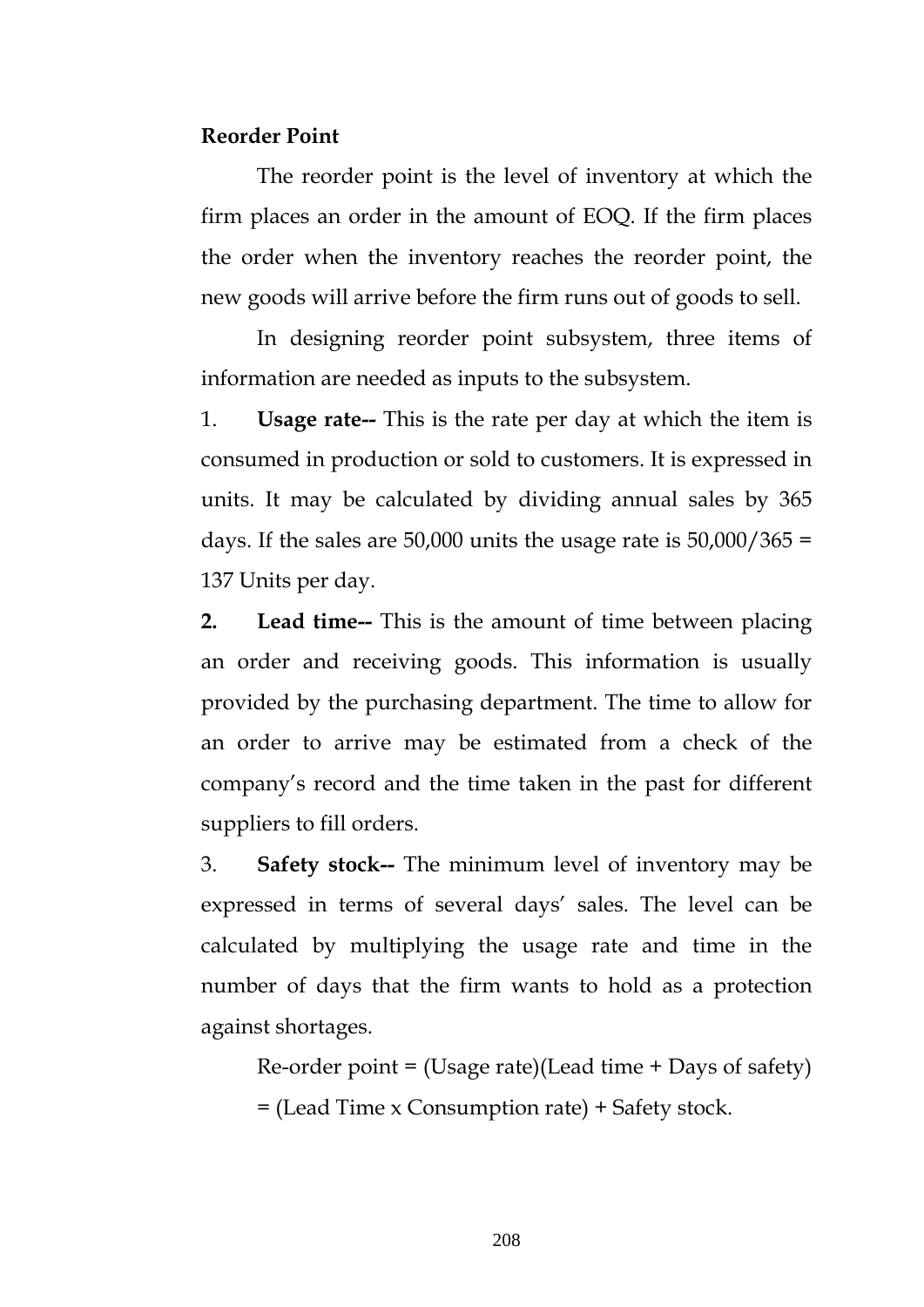The probabilistic approach is found to be cumbersome and unfeasible for a multi period problem. It is proposed an order point whereby an order is placed. When inventory reaches so many units (See Arthur Snynder, "Principle of inventory management," *Financial Executive,* 32 (April 64 (13- 21);

Re-order point  $S(L)+F\sqrt{SR(L)}$ 

 $L =$  Lead Time

R = Average number of units per order

F = Stock out acceptance factor.

 The foregoing analysis is based on certain simplifying assumption. In the real worked some additional consideration ought to be taken into account:

- (i) Anticipated scarcity of raw material
- (ii) Expected price charge
- (iii) Obsolescence risk
- (iv) Government restriction on inventory
- (v) Competitive market.

#### **Pricing of Raw Materials**

 When issues are made out of various lots purchased at varying prices, the problem arises as to which of the receipt price should be adopted for valuing the materials requisitions.

#### **1. First in first out**

 Materials received first will be issued first. The price of the earliest consignment is taken first and when that consignment is exhausted the price of the next consignment is adopted and so on. This method is suitable in times of falling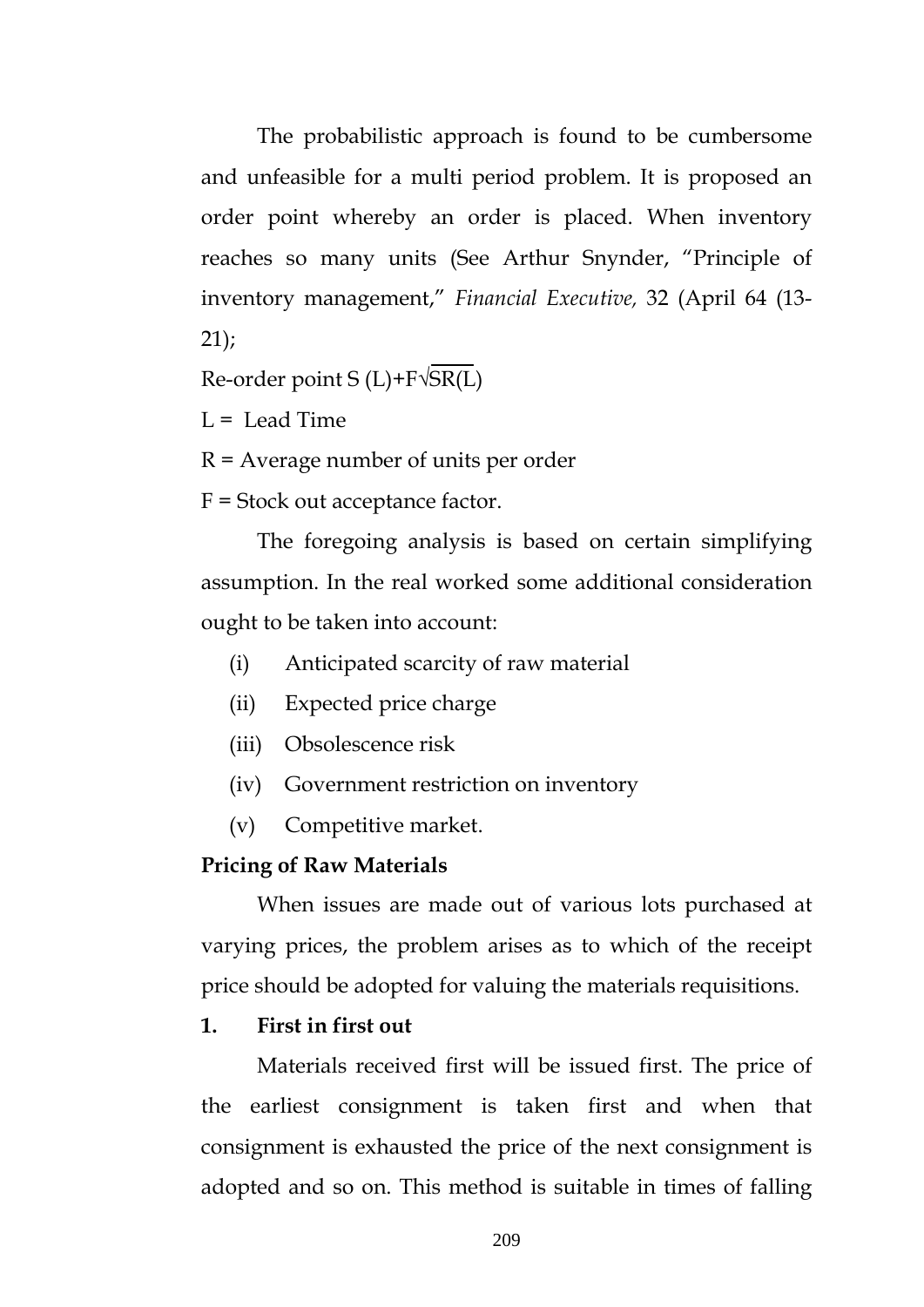prices, because the material charge to production will be high while the replacement cost of materials will be low.

### **2. Last in first out**

 Materials received last will be issued first. The price of the last consignment is taken first and when that consignment is exhausted the price of the second last consignment is adopted and so on. In timing of rising prices this method will show a charge to production, which is closely related to current price levels provided that the last purchase is made recently.

#### 3. **Weighted average cost method**

 Under this method, material issued is priced at the weighted average cost of material in stock:

WAC = Value of material in stock/Quantity in stock.

#### **4. Standard price method**

Under this method a standard price is predetermined. The price of issues predetermined for a stated period taken into account all the factors affecting price such as anticipated market trends, transportation charges, and normal quantity of purchase. Standard prices are determined for each material and material requisition are priced at standards irrespective of the actual purchase price. Any difference between the standard and actual price results in materials price variance.

#### **5. Current price**

 According to this method, material issued is priced at their replacement or realizable price at the time of issue. So the cost at which identical material could be purchased from the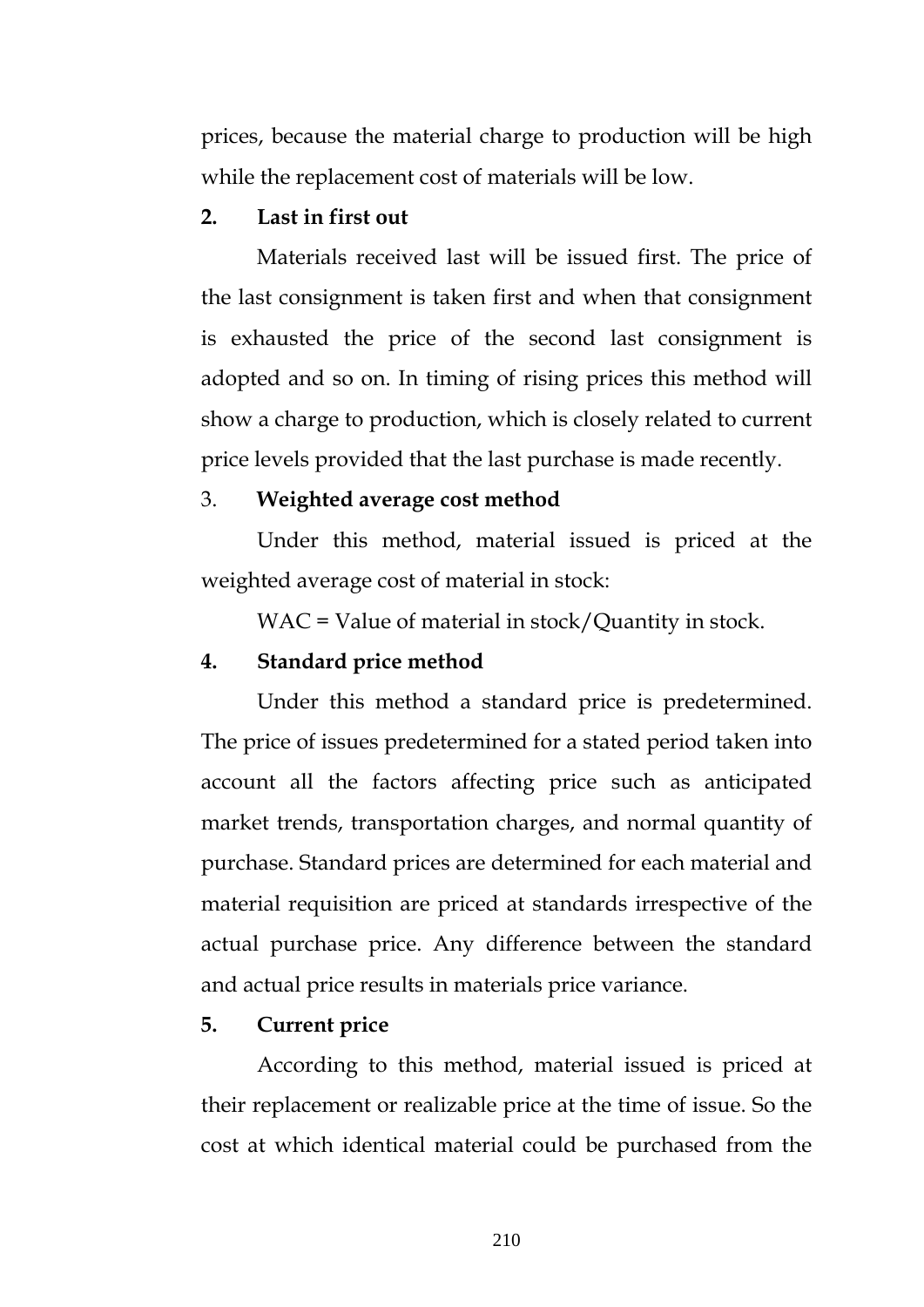market should be ascertained and used for valuing material issues.

#### **Perpetual Inventory System**

 Another method of inventory control is the maintenance of inventory control on a continuous basis. After the material are received into the stores, the storekeeper will arrange for the storing of each item in the allotted rack, bin, shelf or other receptacles and attach a card to each bin for the purpose of making entries there-in, relating to the receipts, issues and balance. The bin card or the locker card, this becomes a perpetual inventory record for each item of stores. If the stores balance is recorded on continuous basis after every receipt and issue, the record is said to be one of perpetual inventory and the method of recording is called the perpetual inventory system. Thus the perpetual inventory is a method of recording store balance after every receipt and issue to facilitate regular checking and to obviate closing down for stock locking

 As a perpetual inventory record, the bin card records the receipt, issues and the balance of every item of stores only in physical quantities, and not in value. This feature of the bin card is in accordance with the accepted principle that the storekeeper true to his designation, should be responsible for the safe keeping of the items of stores entrusted to him, and his accounting for stores should always be in physical quantities and not in value. The perpetual inventory system includes continues stock taking also.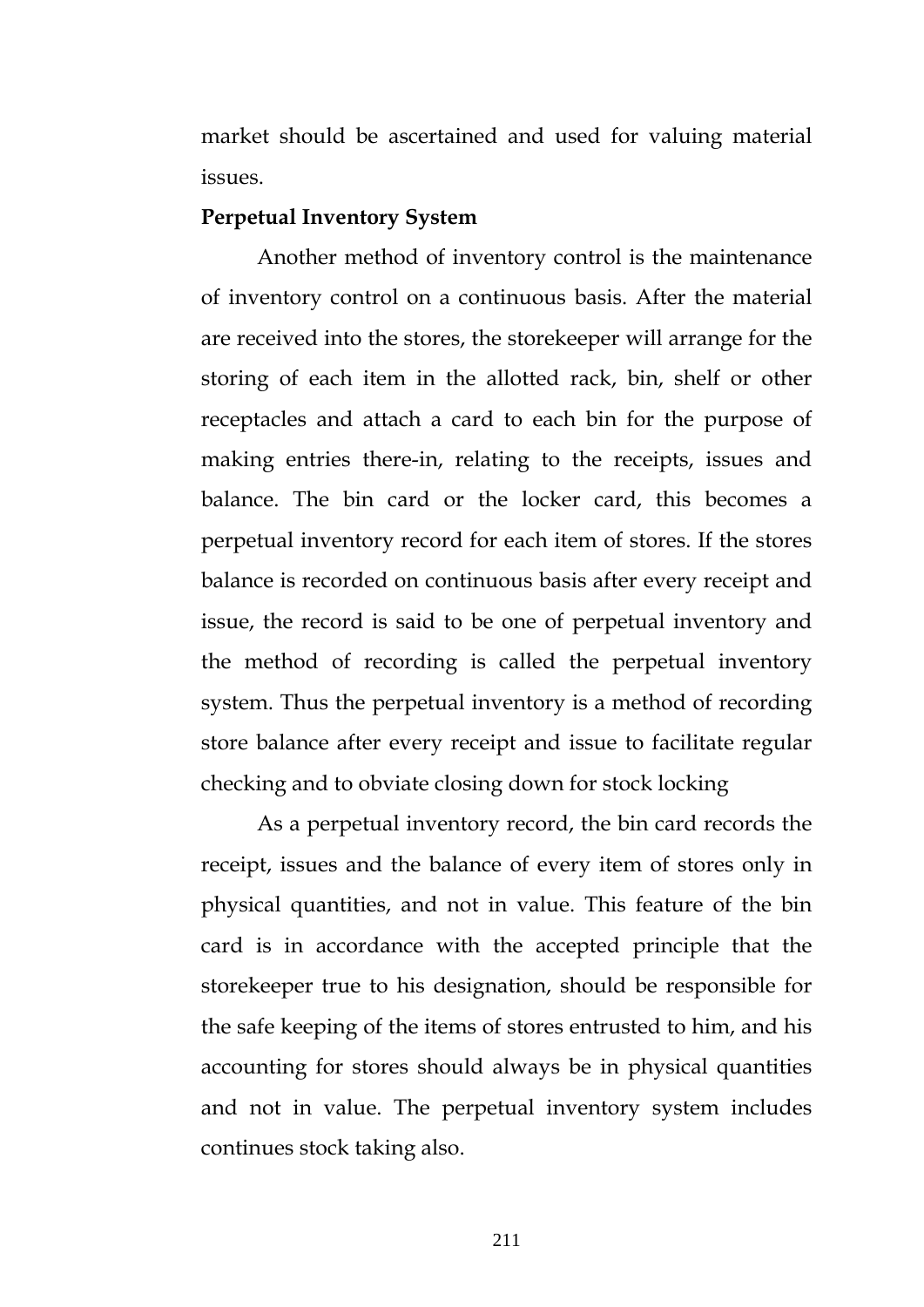Stocktaking or stock verification is done mainly with a view to finding out whether the book balances as revealed by the stock records agree with the physical or the ground balance. Although, therefore, stock verification is one of the tools of inventory control, and is done for exercising control over the stock of every item, is an integral part of material control for the purpose of preparing the B/S, the physical verification of stock must be done at the end of year.

 Such verification at the end of the year is known as the periodical stock taking as against the continuous stocktaking, which is done throughout the year. The periodic stock taking method usually adopted by concerns which cannot maintain perpetual inventory records due to the nature of the items which are usually stored in open yards and not in bins and as a such, bin cards cannot be employed for them, or do not want to maintain such records and employ stock verification staff to do the work of stock checking throughout the year. Under this method of stocktaking, the verification of the whole of the stock and its valuation are accomplished only once at the close of the financial year and difference in stock is adjusted only once. As such, the stock in hand would tend to be accurate for the balance sheet purposes. It is also possible to find out slow moving items. Nevertheless, the periodic inventory has its own disadvantage. In the first place, it becomes necessary to close down the factory on the day of stock taking. Secondly, discrepancies in stock cannot be corrected by an executive action immediately as and when they occur. Thirdly, since all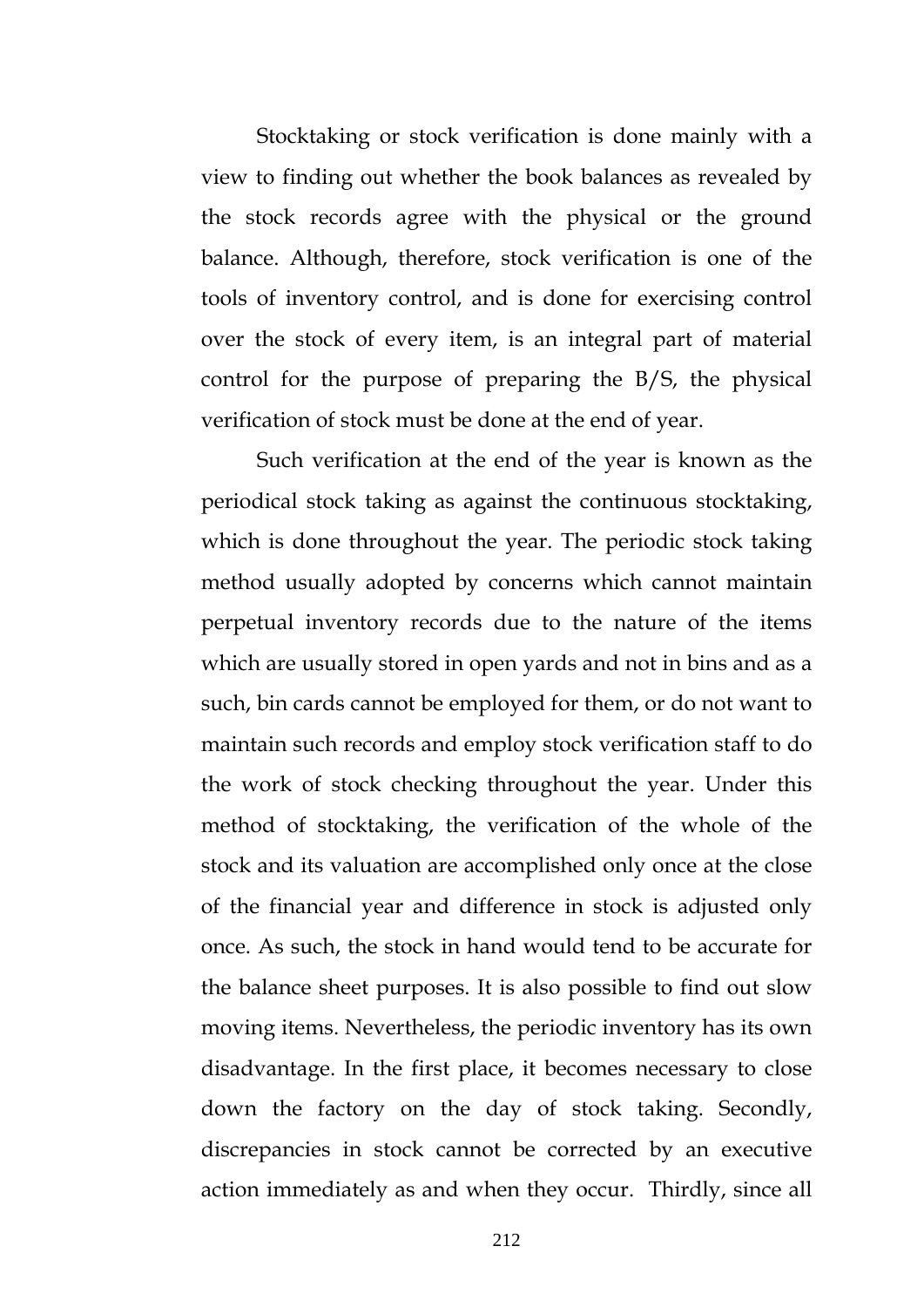the items are checked only once in a particular day, a surprise verification will not be possible. Lastly, reason for the discrepancies cannot be found out because of the long interval between two consecutive verifications.

 These disadvantages of the periodical inventory system are overcome in the case of the perpetual inventory system. Under this method of continuous stock verification the purpose of verification is carried on throughout the year by a specially trained staff. This duty is to verify a few selected items in details so that each item is checked up a number of times during the year. The day and time of checking not being known to the staff, they are taken by a surprise. As such, not only secrecy of the items to be verified cannot maintained, a manipulation of every type can be prevented. Discrepancies are located, reasons are ascertained, the necessary adjustment are made in the accounting records, and correlative action is taken then and there to prevent their recurrence. The advantages of a continuous stocktaking where perpetual inventory records are maintained may thus be summarized as follows:

- (i) The elaborate and costly work involved in periodic stock taking can be avoided.
- (ii) The stock verification can be done without the necessity of closing down the factory.
- (iii) The preparation of interim financial statement becomes possible.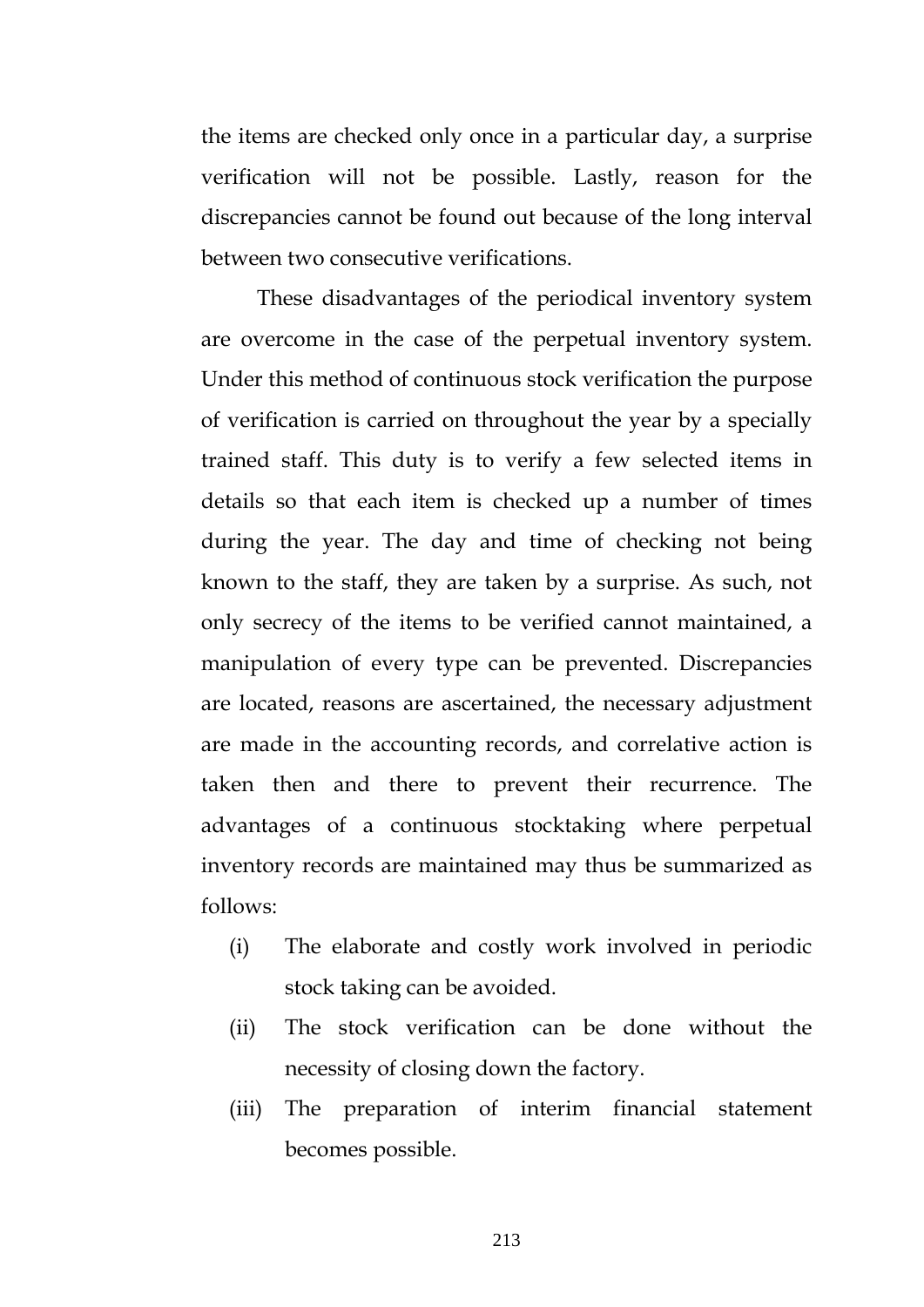- (iv) Discrepancies are easily located, and corrected immediately.
- (v) It ensure a reliable check on the stores.
- (vi) It exercises a moral influence on the stores staff.
- (vii) Fast and slow moving items can be distinguished and the fixation of proper stock levels prevents not only over-stocking, but under-stocking also.
- (viii) A perpetual inventory record of the nature of the bin cards enables the storekeeper to keep an eye on the stock levels, and replenish the stock of every item whenever the limit falls to the reorder level.
- (ix) It provides a reliable information to the management of the number of units, and the value of every item of stores.
- (x) It ensures secrecy of the items that are verified.

## **Factors Influences the Level of each Component of Inventory Raw Material Inventory:**

- 1. The volume of safety stock against material shortages that interrupt production.
- 2. Considerations of economy in purchase.
- 3. The outlook for future movements in the price of materials.
- 4. Anticipated volume of usage and consumption.
- 5. The efficiency of procurement and inventory control function.
- 6. The operating costs of carrying the stocks.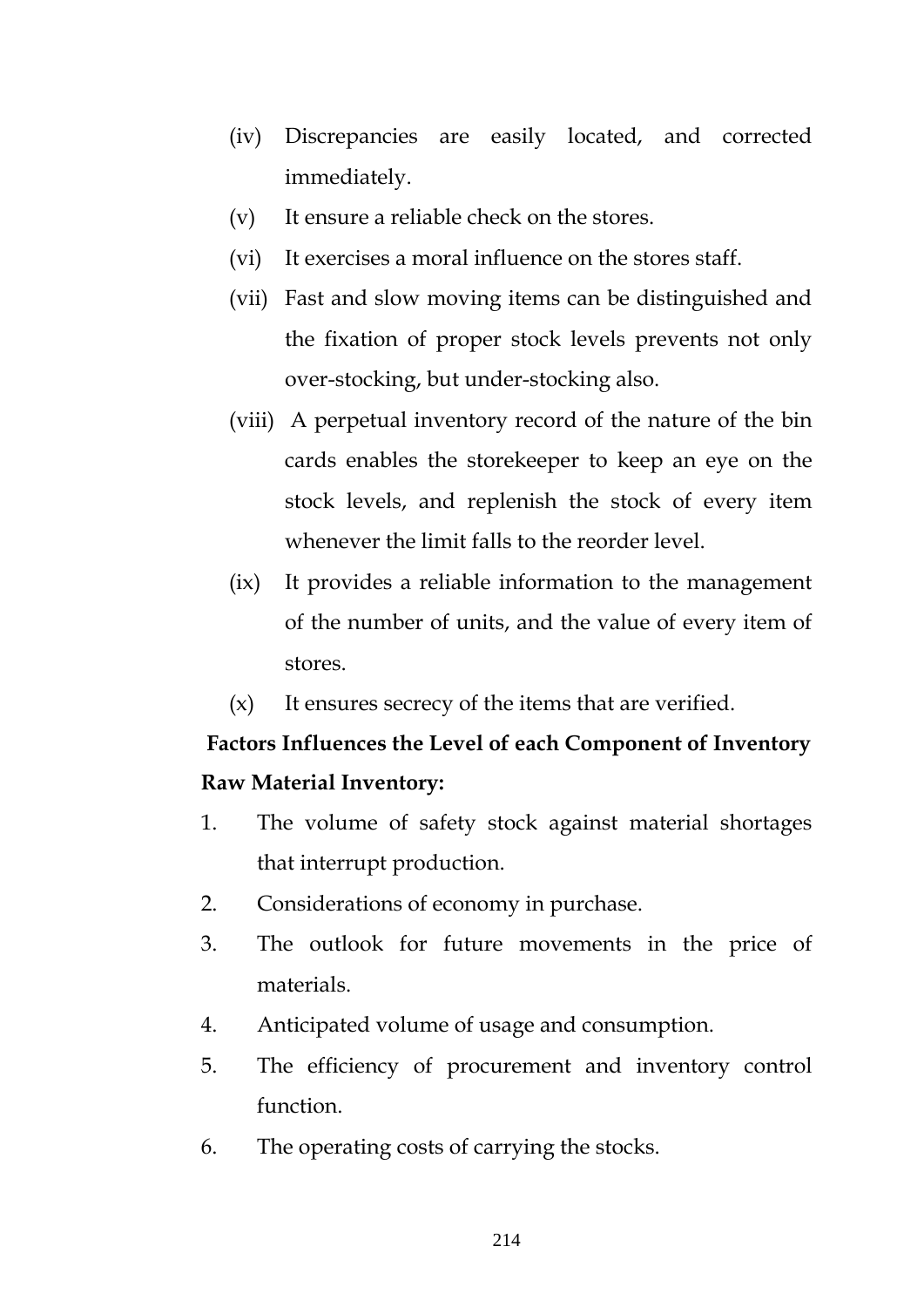- 7. The costs and availability of funds for investment in inventory.
- 8. Storage capacity.
- 9. Re-component cycle.
- 10. Indigenous or foreign.
- 11. The lead-time of supply.
- 12. Formalities for importing.

### **Work-in-process Inventory:**

- 1. The length of the complete production process.
- 2. Management policies affecting length of process time.
- 3. Length of process in runs.
- 4. Action that speed up the production process, *e.g.* adding second or third production shifts.
- 5. Management's skills in production scheduling and control.
- 6. Volume of production.
- 7. Sales expectations.
- 8. Level of sales and new orders.
- 9. Price level of raw materials used, wages and other items that enter production cost and the value added in production.
- 10. Customer requirements.
- 11. Usual period of aging.

### **Finished Goods Inventory:**

1. The policy of the management to gear the production to meet the firm order in hand.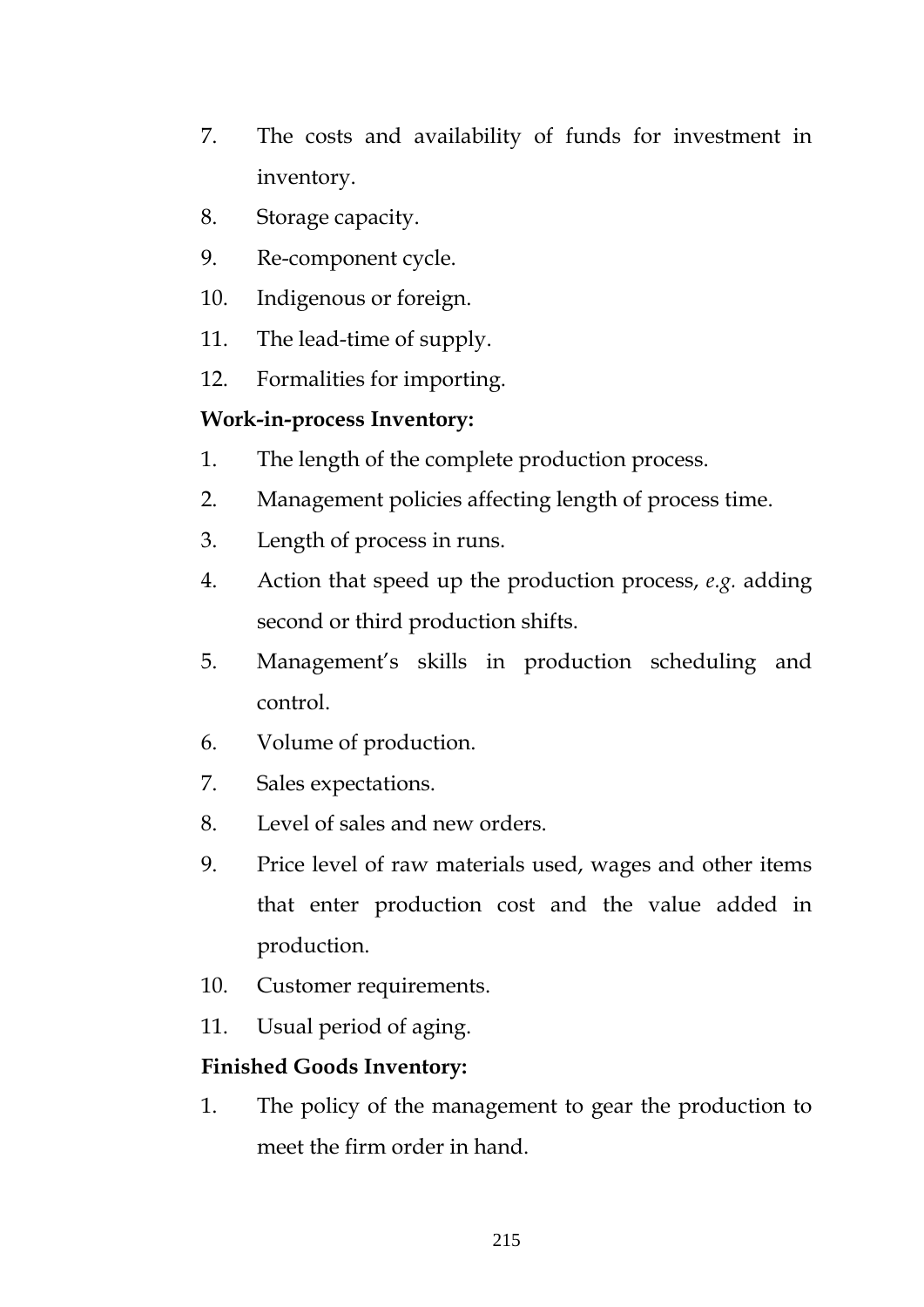- 2. The policy to produce for anticipated orders and stock keeping.
- 3. Goods required or the purpose of minimum and safety stocks.
- 4. Sales policies of the firm.
- 5. Need for maintaining stability in production.
- 6. Price fluctuations for the product.
- 7. Durability, spoilage and obsolescence.
- 8. Distribution system.
- 9. Ability to fill orders immediately.
- 10. Availability of raw material on seasonal basis while customer's demand spread throughout the year.
- 11. Storage capacity.

## **Stores and Spares Inventory:**

- 1. Nature of the product to be manufactured and its leadtime of manufacture.
- 2. State of technology involved.
- 3. Consumption's patterns.
- 4. Lead time of supply.
- 5. Indigenous or foreign.
- 6. Minimum and safety stock and ordering quantities.
- 7. Capacity utilization.
- 8. Importing formalities.

Some of the important inventory policies relates to :

- 1. minimum, maximum and optimum stocks;
- 2. safety stocks, order quantities, order levels and anticipated stocks;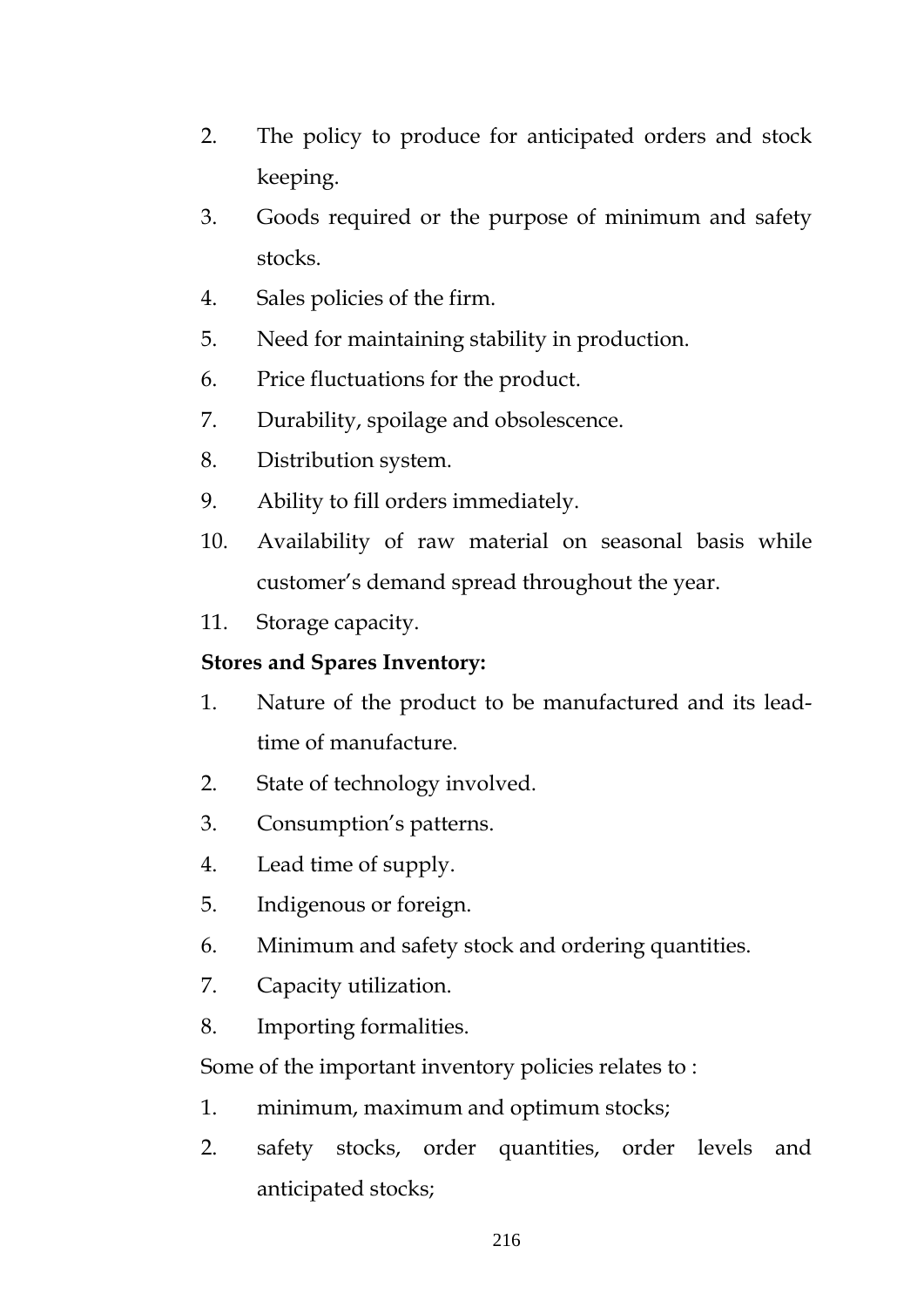- 3. waste, scrap spoilage and defective;
- 4. policies relating to alternative use;
- 5. policies relating to order filling;

#### **Measure of Effectiveness of Inventory Management**

- 1. Size of Inventory = Total inventory/Total Current assets
- 2. Size of Raw material Inventory = Raw material inventory/Total inventory
- 3. Size of Work in Process Inventory = Work in process Inventory/Total Inventory
- 4. Size of Stores and Spares parts Inventory = Stores and Spares parts inventory/Total Inventory
- 5. Size of Finished Goods Inventory = Finished goods inventory/Total inventory
- 6. Overall inventory turn over ratio = Cost of goods sold/average total inventories at cost
- 7. Raw material inventory turnover ratio = Annual consumption of Raw material / Average Raw material inventory
- 8. Work-in-process inventory turnover ratio = Cost of manufacture/average work-in-process inventory at cost
- 9. Finished Goods inventory turnover ratio = Cost of goods sold / Average finished stock
- 10. Stores and spare parts inventory turnover ratio = Stores and Spares consumed/Average stock of stores and spares
- 11. Age of Finished Goods inventory = 365/Finished Goods inventory turnover ratio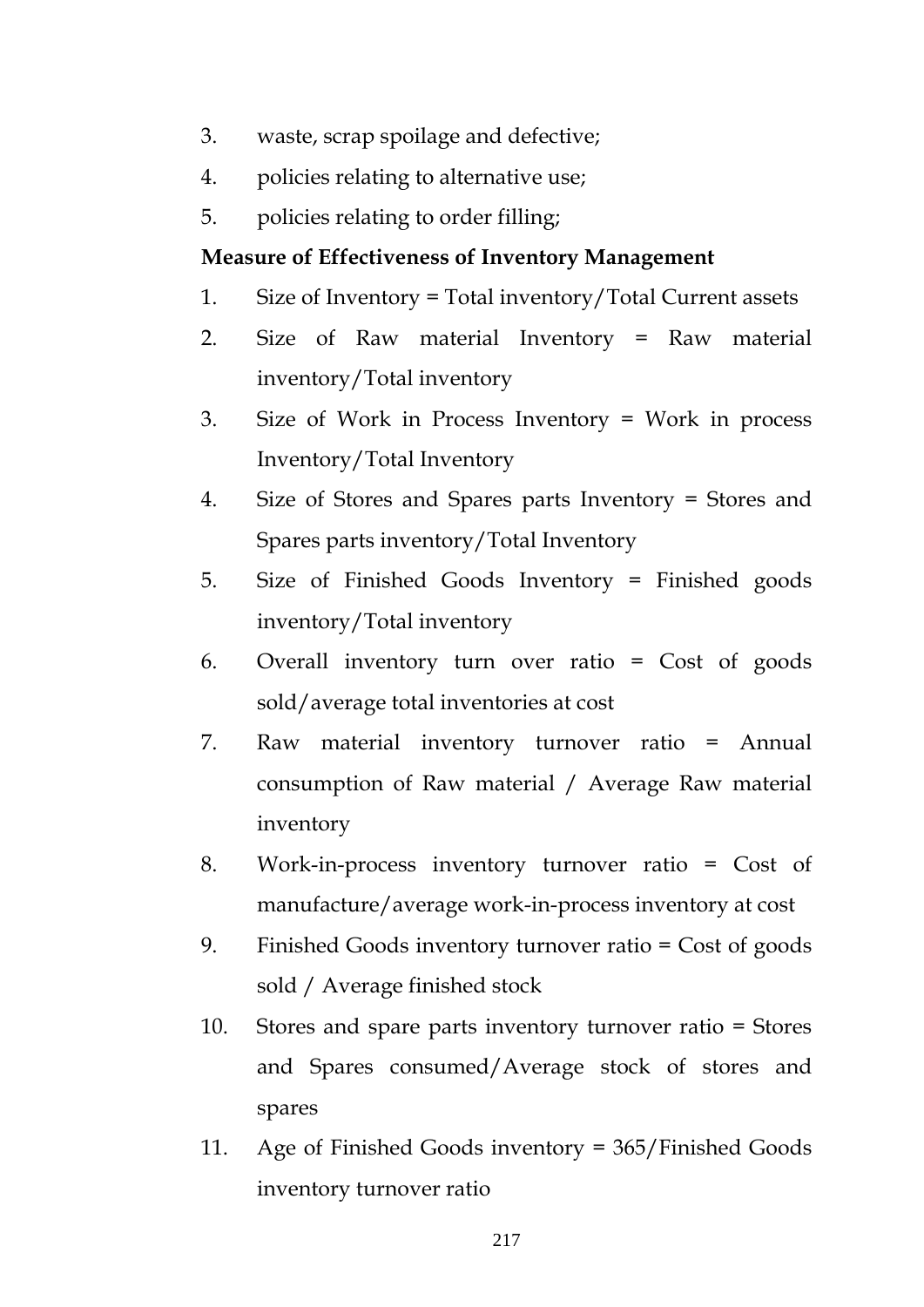- 12. Average age of raw material inventory = 365/Raw material inventory turnover ratio
- 13. Average age of Work-in-Process inventory = 365/Workin-Process inventory turnover ratio
- 14. Age of Stores and spare parts inventory = 365/Stores and spare parts inventory turnover ratio
- 15. Inventory holding period = 365/Inventory turn over ratio **Control and Review**

The efficiency of inventory control affects the flexibility of the firm. There are several tools of inventory control. Some of these are:

- (1) The economic order quantity which enables determination of optimal size of order to place on the basis of demand or usage of the inventory.
- (2) The technique of safety stocks to overcome problems of uncertainty.
- (3) The order point formula, which tells us, the optimal point at which to reorder a particular item of inventory.

Together, these tools provide the means for determining an optimal average level of inventory for the firm.

Ratio analysis has a wider application as a measure of inventory control among most manufacturing firms. Some of the important ratios are explained below:

(1) Inventory to Sales (Total Inventory/Sales for the Period)

 The ratio explains variations in the level of investment. An increase in inventory levels, substantially beyond that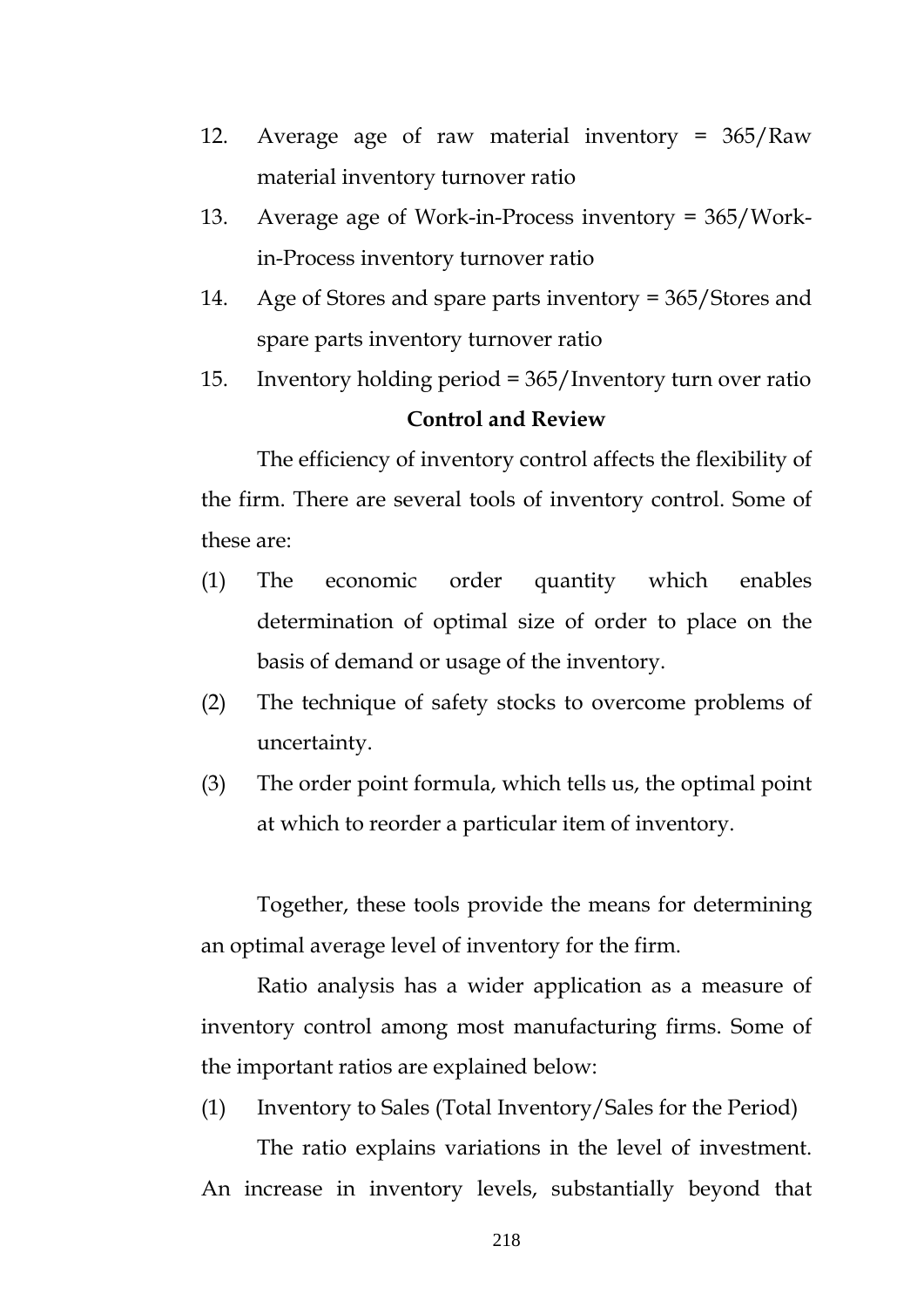which might be expected from an increase in sales, may reflect such phenomena as the result of a conscious policy shift to higher stock levels, of unintended accumulation of unsold stocks, and of inventory speculation, or simply stocking in anticipation of an almost certain surge of orders.

(2) Inventory Turnover (Cost of Goods Sold/Average Inventory)

The ratio tells us the rapidity with which the inventory is turned over into receivables through sales. Generally, the higher the inventory turnover, the more efficient the management of a firm is. However, a relatively high inventory turnover ratio may be the result of too low a level of inventory and frequent stock outs. Therefore, the ratio must be judged in relation to the past and expected future ratios of the firm and in relations of similar firms or the industry average or both.

(3) Sales to Inventory (Annual Net Sales/Inventory at the End of Fiscal Period)

 The ratio indicates the volume of sales in relation to the amount of capital invested in inventories. When inventory for a firm is larger in relation to sales (the condition which causes it to have a lower net sales to inventory ratio than other firms) the firm's rate of return is less since it has more working capital tied up in inventories than has the firm with a higher ratio.

(4) Inventory to Current Assets (Total Inventory/Total Current Assets)

The ratio indicates the amount of investment in inventory per rupee of current assets investment. Generally an increasing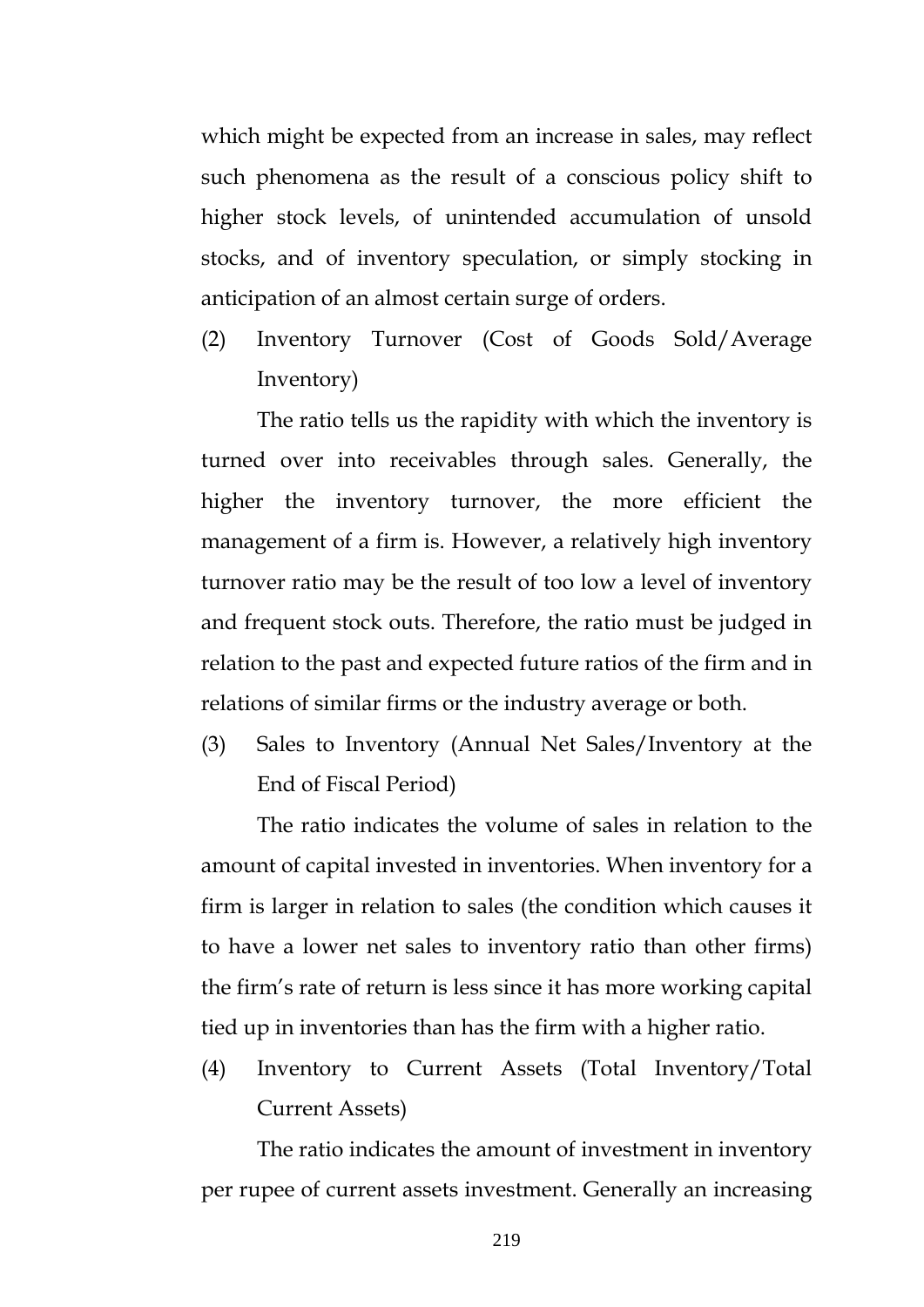proportion of inventory is indicative of inefficient inventory management. The ratio may also indicate the state of liquidity position of concern. The lower the inventory to current assets lowers the liquidity as compared to other current assets, *viz.,* receivables, cash and marketable securities.

(5) Inventories Expressed in Terms of Number of Days Sales (Inventory/Sales x 365)

The ratio indicates the size of inventory in terms of number of days sales. For this purpose first the sales per day are calculated and inventory is divided by the amount of sales per day. The increasing inventory in terms of number of days sales may indicate either accumulation of inventory or decline in sales. Inventory for this purpose is assumed to include finished goods only. While the former situation signifies poor inventory management, the later indicates the poor performance of the marketing department.

(6) Sundry Creditors to Inventory (Sundry Creditors/Inventory)

The ratio reveals the extent to which inventories are procured through credit purchases. Inventories for this purpose are assumed to include raw materials and stores and spares only. If the ratio is less than unity, it reveals that the credit available is lower than the total inventory required. It also explains the extent of inventory procured through cash purchases. Indirectly it emphasizes the inventory financing policy of the firm. If the ratio is more than one, it explains that the entire inventory is purchased on credit.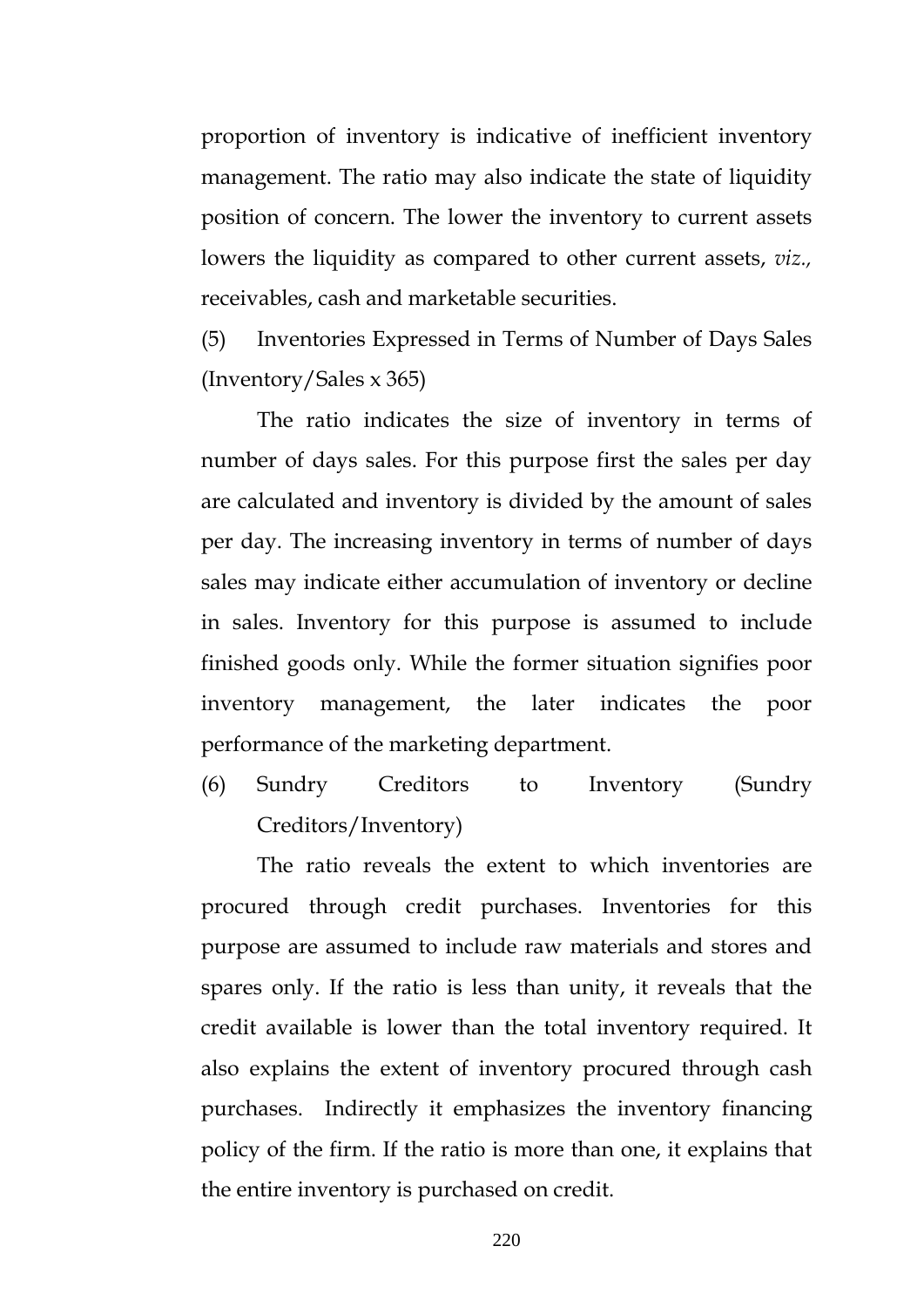(7) Inventory to Net Working Capital (Inventory/Net Working Capital)

The ratio explains the amount of inventory per rupee of equity/long-term financed portion of current assets. A higher ratio may mean greater amount of net working capital investment in inventory. In order to control each category of inventory, the following ratios can be calculated.

The size of inventory of selected cement companies has been presented in table 6.1.

#### **Table 6.1**

| Year    | <b>ACC</b> | Mangalam | Gujarat | <b>Shree</b> | India  | Industry |
|---------|------------|----------|---------|--------------|--------|----------|
|         |            |          | Ambuja  | Cement       | Cement | Average  |
| 2003-04 | 0.27       | 0.37     | 0.51    | 0.40         | 0.37   | 0.38     |
| 2004-05 | 0.31       | 0.41     | 0.35    | 0.38         | 0.26   | 0.34     |
| 2005-06 | 0.27       | 0.40     | 0.31    | 0.29         | 0.19   | 0.29     |
| 2006-07 | 0.32       | 0.47     | 0.36    | 0.33         | 0.14   | 0.33     |
| 2007-08 | 0.34       | 0.51     | 0.41    | 0.22         | 0.12   | 0.32     |
| Company | 0.31       | 0.43     | 0.39    | 0.32         | 0.22   | 0.33     |
| Average |            |          |         |              |        |          |

**Size of Inventory of Selected Cement Companies for the years from 2003-04 to 2007-08** 

Source: Based on data provided in Appendix

 Five cement companies under study have kept at different levels of inventory during the study period from 2003-04 to 2007-08. Table 6.1 gives a clear picture of inventory kept by the five companies. The size of inventory of all the cement companies shows fluctuating trend throughout the study period except India Cement that shows decreasing trend. The minimum size of inventory in ACC is 0.27 (2003-04). Mangalam is 0.37 (2003-04), Gujarat Ambuja is 0.31 (2005-06),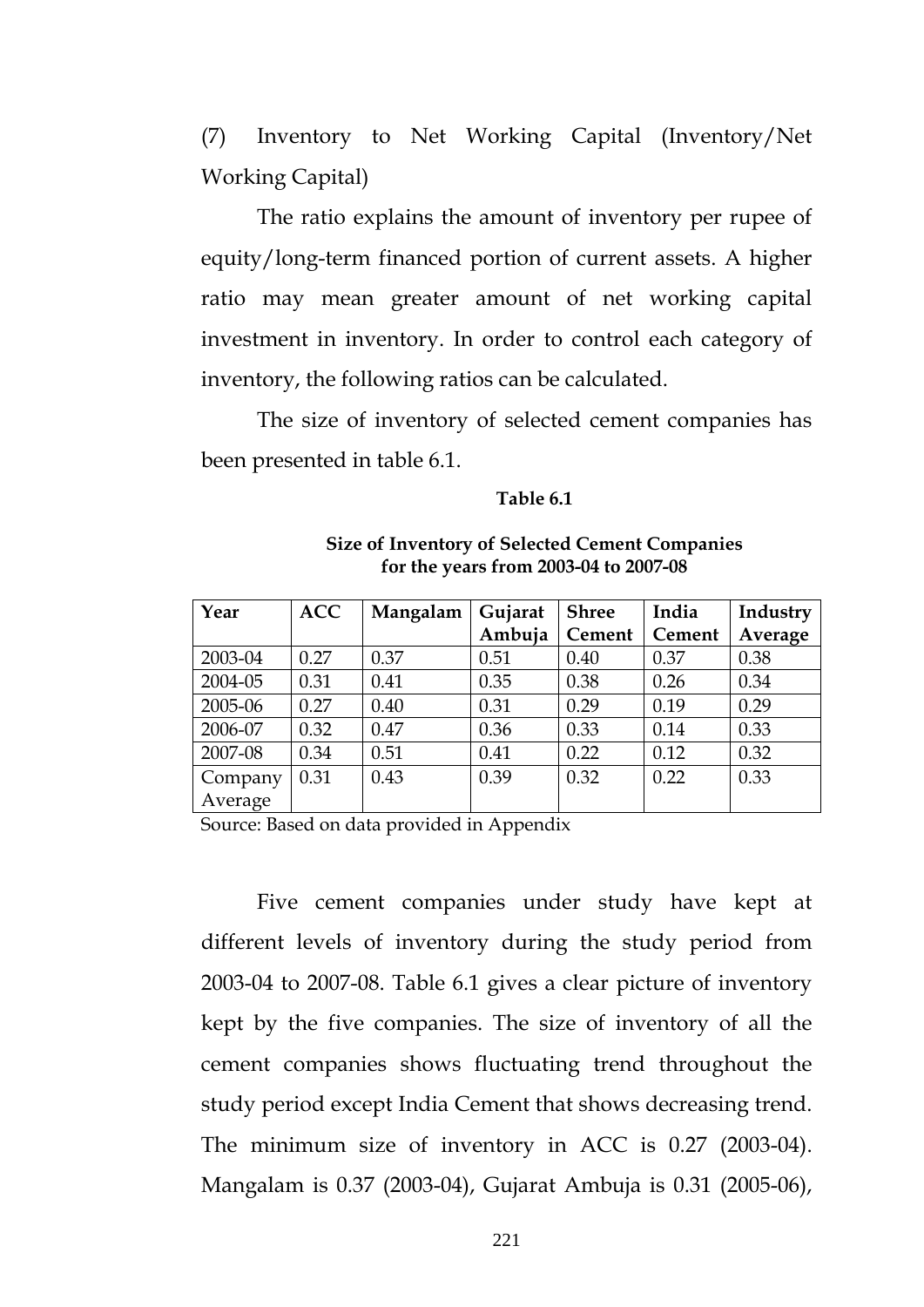Shree Cement is 0.22 (2007-08) and in India Cement is 0.12 (2007-08). The maximum size of inventory in ACC is 0.34 (2007- 08), Mangalam is 0.51 (2007-08), Gujarat Ambuja is 0.51 (2003- 04), and Shree Cement is 0.40 (2003-04) and in India Cement is 0.37 (2003-04).

 The size of Raw Material Inventory of selected companies has been given in table 6.2.

#### **Table 6.2**

| Year    | <b>ACC</b> | Mangalam | Gujarat | <b>Shree</b> | India  | Industry |
|---------|------------|----------|---------|--------------|--------|----------|
|         |            |          | Ambuja  | Cement       | Cement | Average  |
| 2003-04 | 0.14       | 0.11     | 0.04    | 0.15         | 0.07   | 0.10     |
| 2004-05 | 0.12       | 0.07     | 0.04    | 0.23         | 0.08   | 0.11     |
| 2005-06 | 0.15       | 0.08     | 0.04    | 0.30         | 0.08   | 0.13     |
| 2006-07 | 0.15       | 0.05     | 0.04    | 0.25         | 0.10   | 0.12     |
| 2007-08 | 0.13       | 0.03     | 0.05    | 0.13         | 0.11   | 0.09     |
| Company | 0.14       | 0.07     | 0.04    | 0.21         | 0.09   | 0.11     |
| Average |            |          |         |              |        |          |

#### **Size of Raw Material Inventory of Selected Cement Companies for the years from 2003-04 to 2007-08**

Source: Based on data provided in Appendix

 Five cement companies under study have kept at different levels of raw material inventory during the study period from 2003-04 to 2007-08. Table 6.2 gives a clear picture of raw material inventory kept by the five companies. The size of raw material inventory of all the cement companies shows fluctuating trend throughout the study period except Gujarat Ambuja and India Cement which shows decreasing trend. The minimum size of raw material inventory in ACC is 0.12 ((2004- 05), Mangalam is 0.03 (2007-08), Gujarat Ambuja is 0.04 (2003- 04 to 2006-07), Shree Cement is 0.13 (2007-08) and in India Cement is 0.07 (2003-04). The maximum size of raw material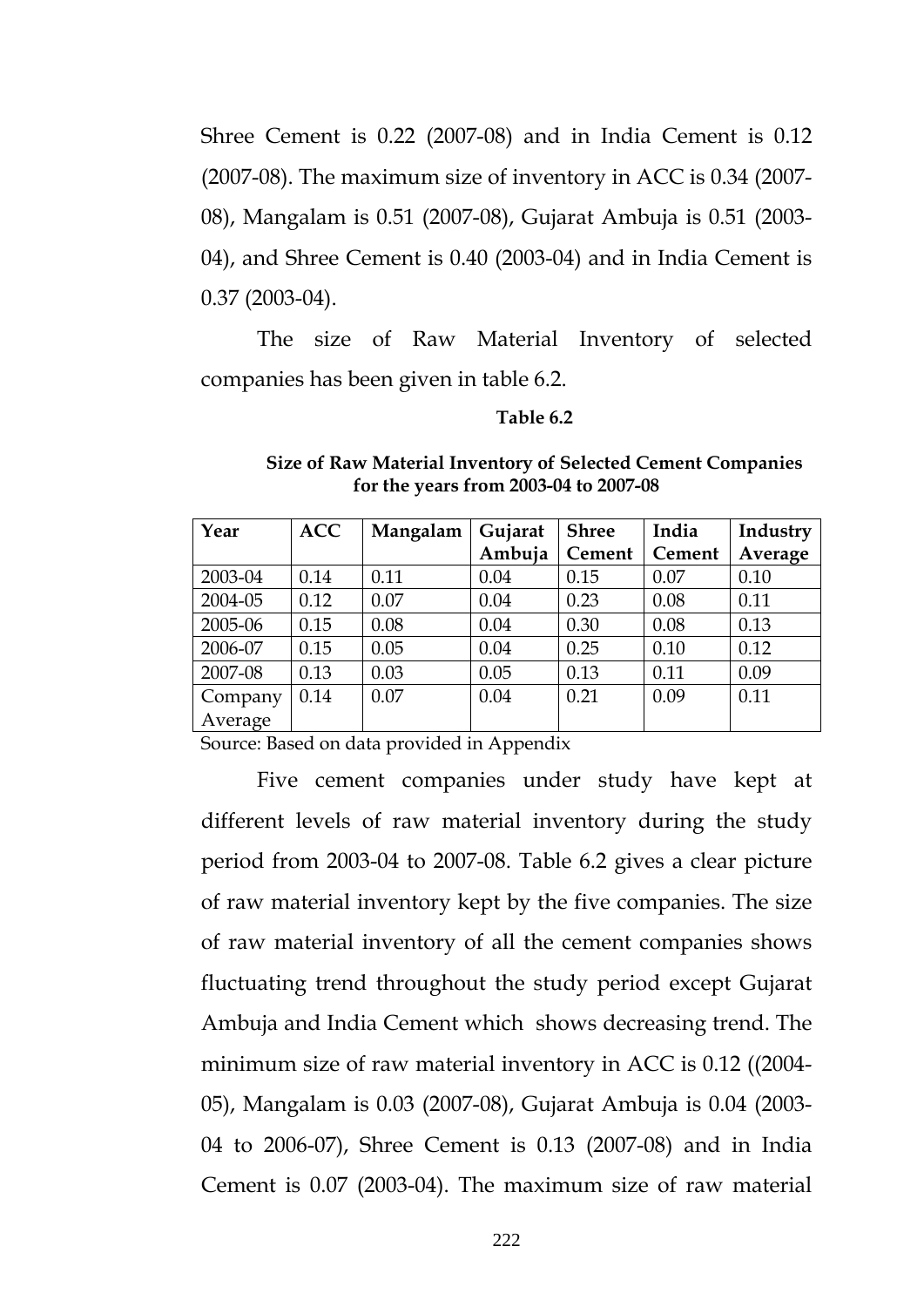inventory in ACC is 0.15 (2005-06 and 2006-07). Mangalam is 0.11 (2003-04), Gujarat Ambuja is 0.05 (2007-08), and Shree Cement is 0.30 (2005-06) and in India Cement is 0.11 (2007-08).

 The size of Stores and Spares Inventory of selected companies have been presented in Table 6.3

#### **Table 6.3**

| Year    | <b>ACC</b> | Mangalam | Gujarat | <b>Shree</b> | India  | Industry |
|---------|------------|----------|---------|--------------|--------|----------|
|         |            |          | Ambuja  | Cement       | Cement | Average  |
| 2003-04 | 0.51       | 0.56     | 0.68    | 0.52         | 0.60   | 0.57     |
| 2004-05 | 0.48       | 0.60     | 0.64    | 0.36         | 0.49   | 0.52     |
| 2005-06 | 0.51       | 0.52     | 0.68    | 0.45         | 0.48   | 0.53     |
| 2006-07 | 0.40       | 0.56     | 0.66    | 0.45         | 0.39   | 0.49     |
| 2007-08 | 0.42       | 0.49     | 0.61    | 0.67         | 0.39   | 0.51     |
| Company | 0.46       | 0.54     | 0.65    | 0.49         | 0.47   | 0.53     |
| Average |            |          |         |              |        |          |

**Size of Stores and Spares Inventory of Selected Cement Companies for the years from 2003-04 to 2007-08** 

Source: Based on data provided in Appendix

 Five cement companies under study have kept at different levels of stores and spare parts inventory during the study period from 2003-04 to 2007-08. Table 6.3 gives a clear picture of stores and spare parts inventory kept by the five companies. The size of stores and spare parts inventory of all the cement companies shows fluctuating trend throughout the study period except India Cement which shows decreasing trend. The minimum size of stores and spare parts inventory in ACC is 0.40 (2006-07), Mangalam is 0.49 (2007-08), Gujarat Ambuja is 0.61 (2007-08), Shree Cement is 0.36 (2004-05) and in India Cement is 0.39 (2006-07 and 2007-08). The maximum size of stores and spare parts inventory in ACC is 0.5 (2003-04 and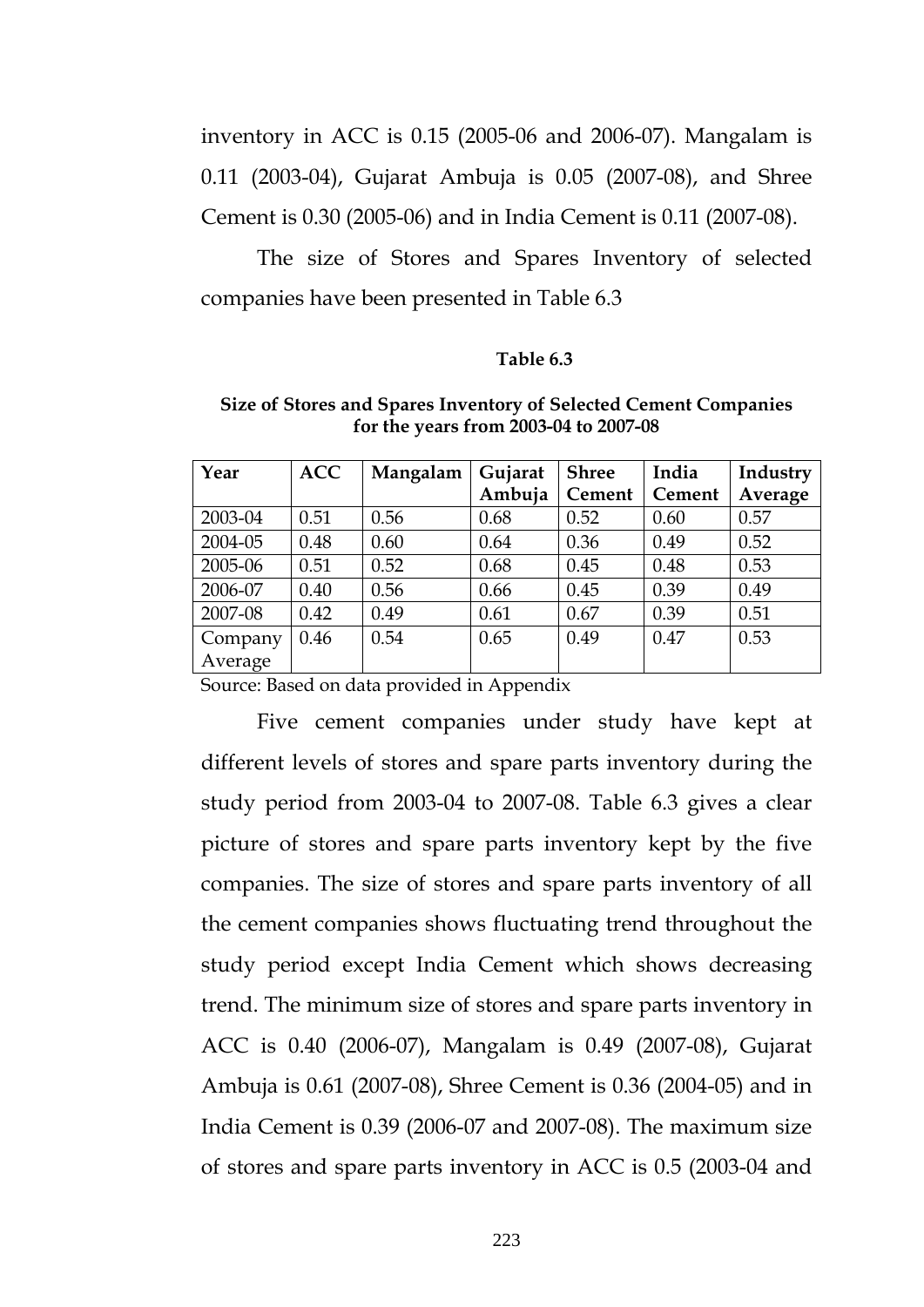2005-06), Mangalam is 0.60 (2004-05), Gujarat Ambuja is 0.68 (2003 04 and 2005-06) and Shree Cement is 0.67 (2007-08) and in India Cement is 0.60 (2003-04).

 The Size of Works of Process Inventory of Selected Companies has been given in Table 6.4.

| Table 6.4                                                      |
|----------------------------------------------------------------|
| Size of Work of Process Inventory of Selected Cement Companies |
| for the years from 2003-04 to 2007-08                          |

| Year    | <b>ACC</b> | Mangalam | Gujarat | <b>Shree</b>  | India  | Industry |
|---------|------------|----------|---------|---------------|--------|----------|
|         |            |          | Ambuja  | <b>Cement</b> | Cement | Average  |
| 2003-04 | 0.12       | 0.23     | 0.19    | 0.23          | 0.23   | 0.20     |
| 2004-05 | 0.17       | 0.26     | 0.22    | 0.15          | 0.31   | 0.22     |
| 2005-06 | 0.16       | 0.33     | 0.06    | 0.09          | 0.31   | 0.19     |
| 2006-07 | 0.22       | 0.21     | 0.18    | 0.20          | 0.26   | 0.21     |
| 2007-08 | 0.25       | 0.29     | 0.22    | 0.03          | 0.31   | 0.22     |
| Company | 0.18       | 0.26     | 0.17    | 0.14          | 0.28   | 0.21     |
| Average |            |          |         |               |        |          |

Source: Based on data provided in Appendix

 Five cement companies under study have kept at different levels of Work-in-Process inventory during the study period from 2003-04 to 2007-08. Table 6.4 gives a clear picture of Work in Process inventory kept by the five companies. The Work in Process inventory of all the cement companies shows fluctuating trend throughout the study period. The minimum Work-in-Process inventory in ACC is 0.12 (2003-04). Mangalam is 0.21 (2006-07), Gujarat Ambuja is 0.06 (2005-06), Shree Cement is 0.03 (2007-08) and in India Cement is 0.23 (2003-04). The maximum Work-in-Process inventory in ACC is 0.25 (2007- 08), Mangalam is 0.33 (2005-06), Gujarat Ambuja is 0.22 (2004- 05 and 2007-08), and Shree Cement is 0.23 (2003-04) and in India Cement is 0.31 (2004-05, 2005-06, and 2007-08).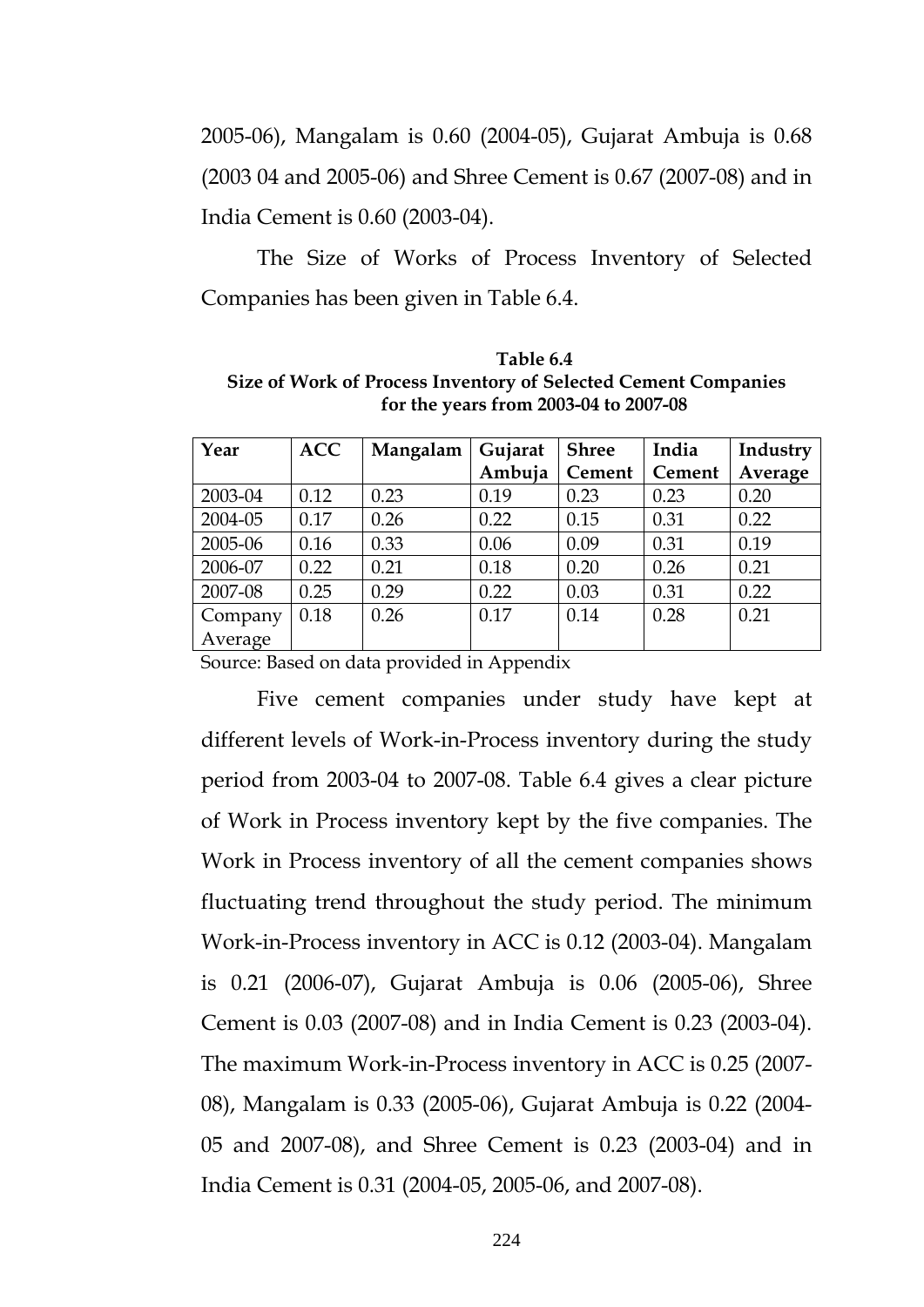Five cement companies under study have kept at different levels of finished goods inventory during the study period from 2003-04 to 2007-08 has been presented in Table 6.5.

#### **Table 6.5**

| Year    | <b>ACC</b> | Mangalam | Gujarat | <b>Shree</b> | India  | Industry |
|---------|------------|----------|---------|--------------|--------|----------|
|         |            |          | Ambuja  | Cement       | Cement | Average  |
| 2003-04 | 0.23       | 0.10     | 0.09    | 0.10         | 0.09   | 0.12     |
| 2004-05 | 0.23       | 0.07     | 0.09    | 0.26         | 0.12   | 0.15     |
| 2005-06 | 0.19       | 0.07     | 0.22    | 0.16         | 0.12   | 0.15     |
| 2006-07 | 0.24       | 0.18     | 0.12    | 0.11         | 0.24   | 0.18     |
| 2007-08 | 0.21       | 0.20     | 0.12    | 0.17         | 0.19   | 0.17     |
| Company | 0.22       | 0.12     | 0.13    | 0.16         | 0.15   | 0.16     |
| Average |            |          |         |              |        |          |

**Size of Finished Goods Inventory of Selected Cement Companies for the years from 2003-04 to 2007-08** 

Source: Based on data provided in Appendix

 Table 6.5 gives a clear picture of finished goods inventory kept by the five companies. The size of finished goods inventory of all the cement companies shows fluctuating trend throughout the study period. The minimum size of finished goods inventory in ACC is 0.19 (2005-06), Mangalam is 0.07 (2004-05 and 2005-06), Gujarat Ambuja is 0.09 (2003-04 and 2004-05), Shree Cement is 0.10 (2003-04) and in India Cement is 0.09 (2003-04). The maximum size of finished goods inventory in ACC is 0.24 (2006-07), Mangalam is 0.20 (2007-08).

 Five cement companies under study have kept at different levels of inventory holding period during the study period from 2003-04 to 2007-08 has been given in Table 6.6.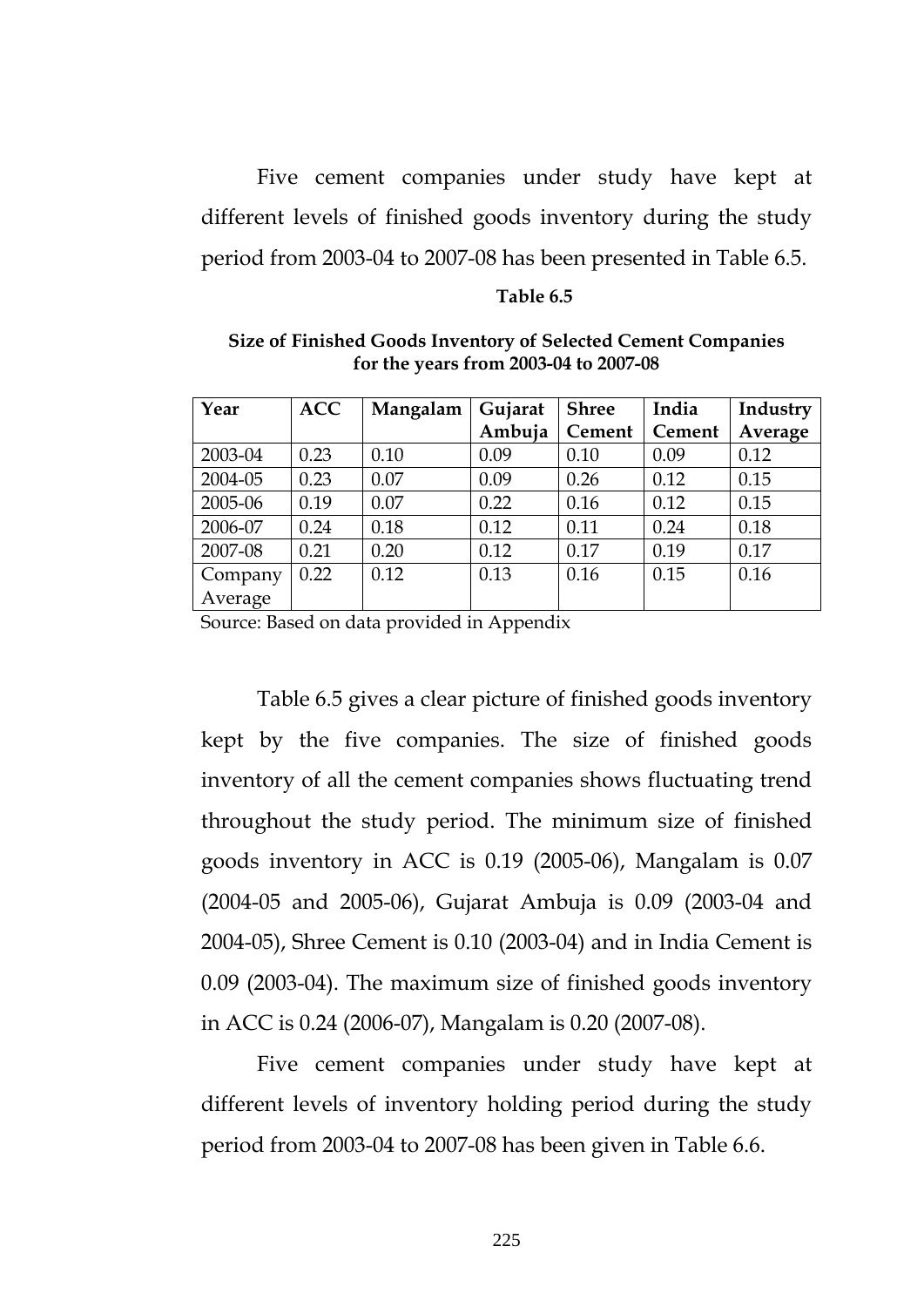|         |            |          |         |              |               | (In days) |
|---------|------------|----------|---------|--------------|---------------|-----------|
| Year    | <b>ACC</b> | Mangalam | Gujarat | <b>Shree</b> | India         | Industry  |
|         |            |          | Ambuja  | Cement       | <b>Cement</b> | Average   |
| 2003-04 | 84         | 52       | 153     | 136          | 125           | 110       |
| 2004-05 | 87         | 49       | 135     | 135          | 157           | 113       |
| 2005-06 | 75         | 49       | 113     | 99           | 119           | 91        |
| 2006-07 | 71         | 43       | 102     | 97           | 113           | 85        |
| 2007-08 | 79         | 62       | 106     | 78           | 121           | 89        |
| Company | 79         | 51       | 122     | 109          | 127           | 98        |
| Average |            |          |         |              |               |           |

**Table 6.6 Inventory holding period of Selected Cement Companies for the years from 2003-04 to 2007-08** 

Source: Based on data provided in Appendix

 Table 6.6 gives a clear picture of inventory holding period kept by the five companies. The inventory-holding period of all the cement companies shows fluctuating trend throughout the study period expect Shree Cement that shows decreasing trend. The minimum inventory holding period in ACC is 71 (2006-07), Mangalam is 43 (2006-07), Gujarat Ambuja is 102 (2006-07), Shree Cement is 78 (2007-08) and in India Cement is 85 (2006-07). The maximum inventory-holding period in ACC is 87 (2004-05), Mangalam is 62 (2007-08), Gujarat Ambuja is 106 (2007-08), and Shree Cement is 97 (2003- 04) and in India Cement is 113 (2004-05).

### **Inventory Turnover (Cost of Goods Sold/Average Inventory)**

 The ratio tells us the rapidity with which the inventory is turned over into receivables through sales. Generally, the higher the inventory turnover, the more efficient the management of a firm is. However, a relatively high inventory turnover ratio may be the result of too low a level of inventory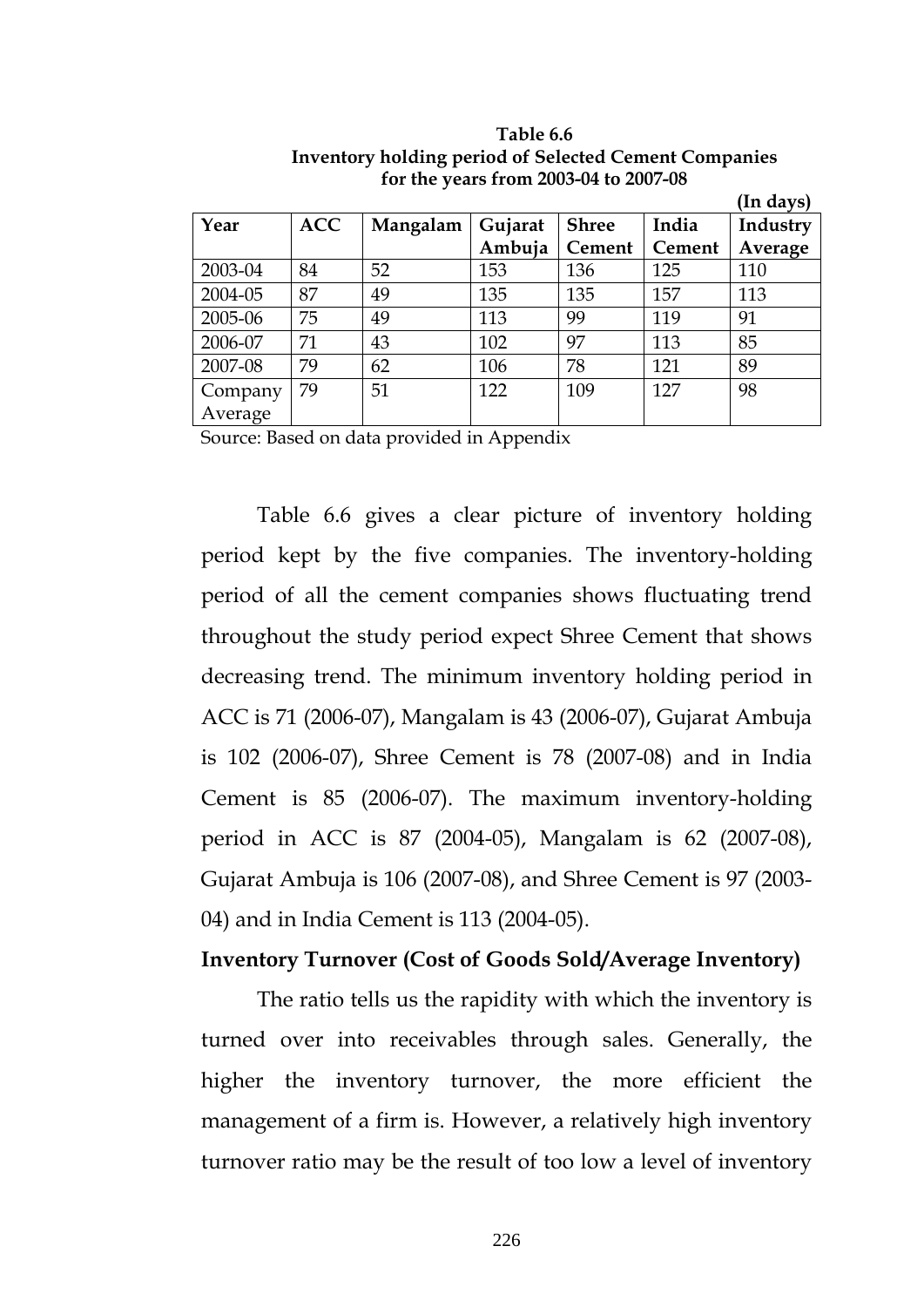and frequent stock outs. Therefore, the ratio must be judged in relation to the past and expected future ratios of the firm and in relations of similar firms or the industry average or both.

 Five cement companies under study have kept at different levels of inventory turnover during the study period from 2003-04 to 2007-08 has been given in Table 6.7.

| Year    | <b>ACC</b> | Mangalam | Gujarat | <b>Shree</b> | India  | Industry |
|---------|------------|----------|---------|--------------|--------|----------|
|         |            |          | Ambuja  | Cement       | Cement | Average  |
| 2003-04 | 4.34       | 7.03     | 2.39    | 2.69         | 2.92   | 3.87     |
| 2004-05 | 4.20       | 7.50     | 2.69    | 2.70         | 2.33   | 3.88     |
| 2005-06 | 4.86       | 7.46     | 3.22    | 3.70         | 3.08   | 4.46     |
| 2006-07 | 5.11       | 8.55     | 3.59    | 3.75         | 3.24   | 4.85     |
| 2007-08 | 4.63       | 5.93     | 3.44    | 4.67         | 3.01   | 4.34     |
| Company | 4.63       | 7.29     | 3.07    | 3.50         | 2.92   | 4.28     |
| Average |            |          |         |              |        |          |

**Table 6.7 Inventory Turnover of Selected Cement Companies for the years from 2003-04 to 2007-08** 

Source: Based on data provided in Appendix

 Table 6.7 gives a clear picture of inventory kept by the five companies. The inventory turnover of all the cement companies shows fluctuating trend throughout the study period expect Shree Cement that shows increasing trend. The minimum inventory turnover in ACC is 4.20 (2004-05), Mangalam is 5.93 (2007-08), Gujarat Ambuja is 2.39 (2003-04), Shree Cement is 2.69 (2003-04) and in India Cement is 2.33 (2004-05). The maximum inventory turnover in ACC is 5.11(2006-07), Mangalam is 8.55 (2006-07), Gujarat Ambuja is 3.59 (2006-07), and Shree Cement is 4.67 (2007-08) and in India Cement is 4.67 (2006-07).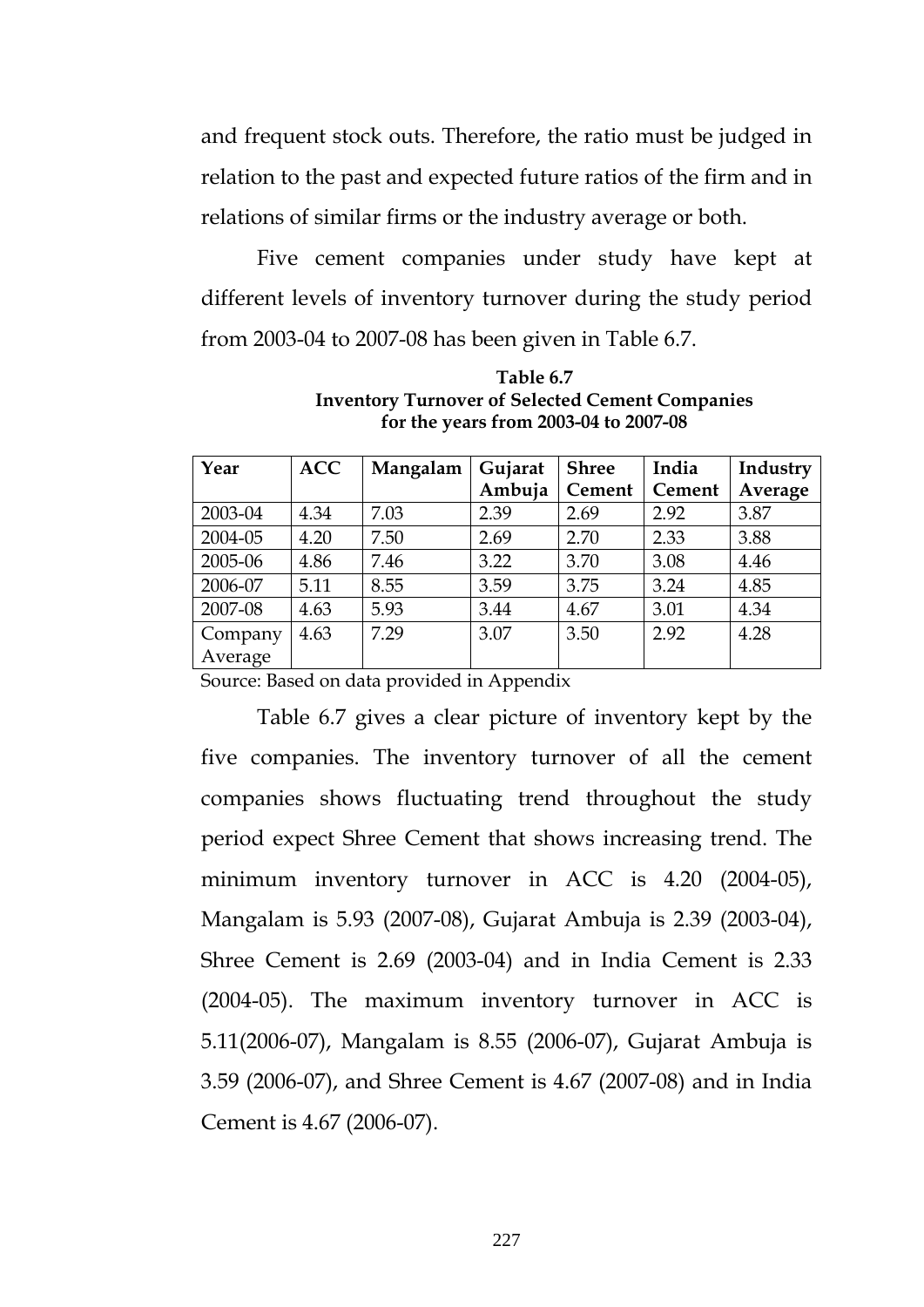## **Sales to Inventory (Annual Net Sales/Inventory at the End of Fiscal Period)**

 The ratio indicates the volume of sales in relation to the amount of capital invested in inventories. When inventory for a firm is larger in relation to sales (the condition which causes it to have a lower net sales to inventory ratio than other firms) the firm's rate of return is less since it has more working capital tied up in inventories than has the firm with a higher ratio.

 Five cement companies under study have kept at different levels of Sales to total inventory during the study period from 2003-04 to 2007-08 has been shown in Table 6.8.

#### **Table 6.8**

| Year    | <b>ACC</b> | Mangalam | Gujarat | <b>Shree</b> | India  | Industry |
|---------|------------|----------|---------|--------------|--------|----------|
|         |            |          | Ambuja  | Cement       | Cement | Average  |
| 2003-04 | 7.63       | 9.85     | 4.57    | 4.19         | 5.65   | 6.39     |
| 2004-05 | 7.37       | 8.58     | 6.57    | 5.41         | 4.90   | 6.57     |
| 2005-06 | 9.55       | 9.14     | 9.14    | 8.12         | 7.53   | 8.70     |
| 2006-07 | 8.10       | 9.49     | 7.57    | 6.12         | 7.36   | 7.73     |
| 2007-08 | 8.24       | 6.91     | 7.86    | 13.80        | 7.35   | 8.83     |
| Company | 8.18       | 8.79     | 7.14    | 7.53         | 6.56   | 7.64     |
| Average |            |          |         |              |        |          |

**Sales to Total Inventory of Selected Cement Companies for the years from 2003-04 to 2007-08** 

Source: Based on data provided in Appendix

 Table 6.8 gives a clear picture of Sales to Total inventory kept by the five companies. The Sales to Total inventory of all the cement companies shows fluctuating trend throughout the study period. The minimum Sales to Total Inventory in ACC is 7.37 (2004-05). Mangalam is 6.91 (2007-08), Gujarat Ambuja is 4.57 (2003-04), Shree Cement is 4.19 (2003-04) and in India Cement is 4.90 (2004-05). The maximum Sales to Total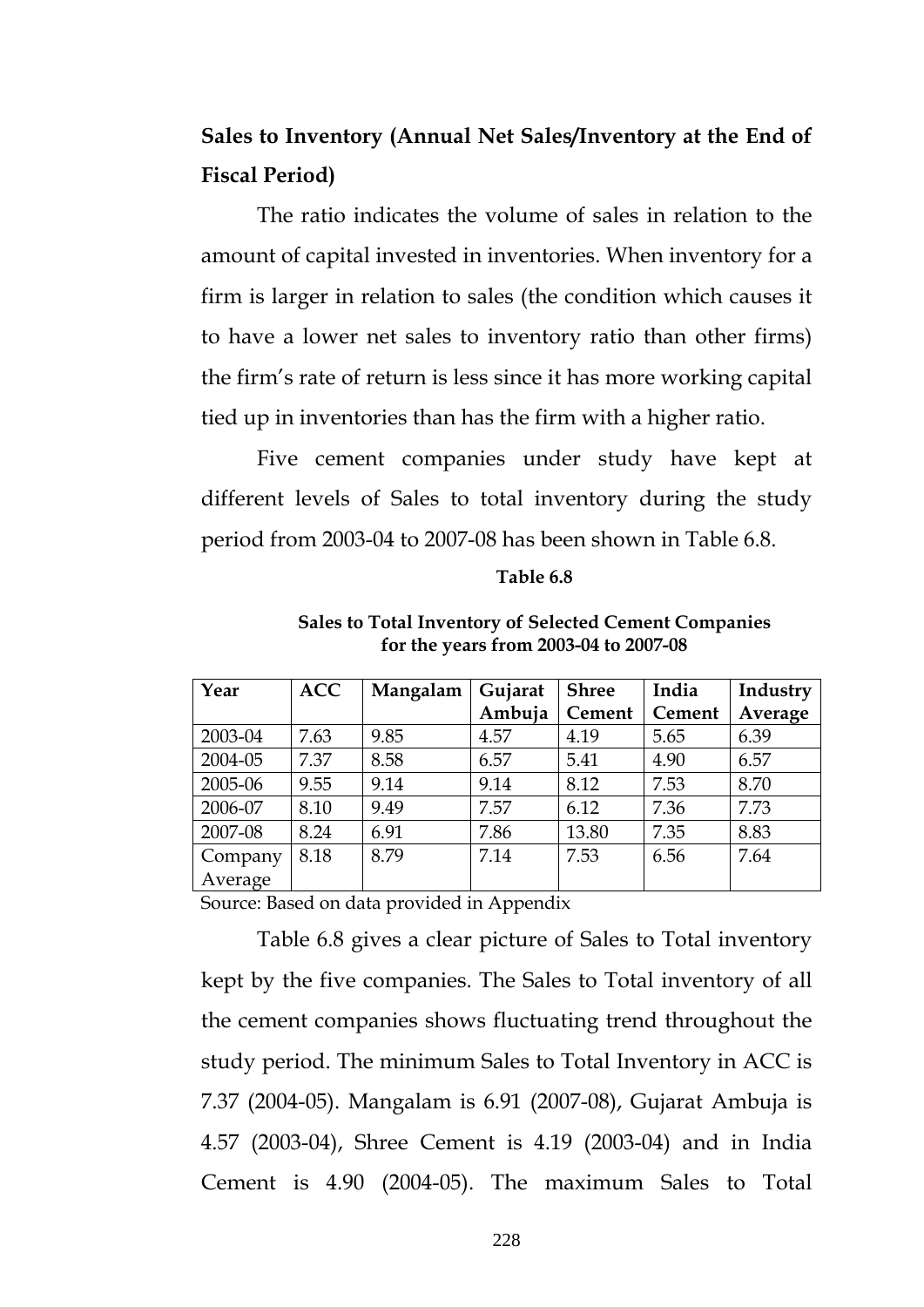Inventory in ACC is 9.55 (2005-06), Mangalam is 9.85 (2003-04), Gujarat Ambuja is 9.14 (2005-06), and Shree Cement is 13.80 (2007-08) and in India Cement is 7.53 (2005-06).

## **Inventory to Net Working Capital (Inventory/Net Working Capital)**

 The ratio explains the amount of inventory per rupee of equity/long-term financed portion of current assets. A higher ratio may mean greater amount of net working capital investment in inventory.

 The Inventory of net Working Capital of selected cement companies has been given in table 6.9.

| Table 6.9                                                            |
|----------------------------------------------------------------------|
| <b>Inventory to net Working Capital of Selected Cement Companies</b> |
| for the years from 2003-04 to 2007-08                                |

| Year    | <b>ACC</b> | Mangalam | Gujarat | <b>Shree</b> | India  | Industry |
|---------|------------|----------|---------|--------------|--------|----------|
|         |            |          | Ambuja  | Cement       | Cement | Average  |
| 2003-04 | 0.85       | 0.55     | 0.74    | 0.69         | 0.66   | 0.70     |
| 2004-05 | 0.66       | 0.70     | 0.47    | 0.64         | 0.35   | 0.56     |
| 2005-06 | 0.63       | 0.71     | 0.54    | 0.46         | 0.28   | 0.52     |
| 2006-07 | 0.91       | 1.13     | 0.66    | 0.48         | 0.20   | 0.71     |
| 2007-08 | 0.97       | $-2.09$  | 0.86    | 0.35         | 0.16   | 0.25     |
| Company | 0.80       | 0.24     | 0.86    | 0.52         | 0.33   | 0.55     |
| Average |            |          |         |              |        |          |

Source: Based on data provided in Appendix

 The inventory of net working capital of all the cement companies shows fluctuating trend throughout the study period except India Cement, which shows decreasing trend. The minimum value of inventory in net working capital in ACC is 0.63 (2005-06), Mangalam is -2.09 (2007-08), Gujarat Ambuja is 0.47 (2004-05), Shree Cement is 0.35 (2007-08) and in India Cement is 0.16 (2007-08). The maximum value of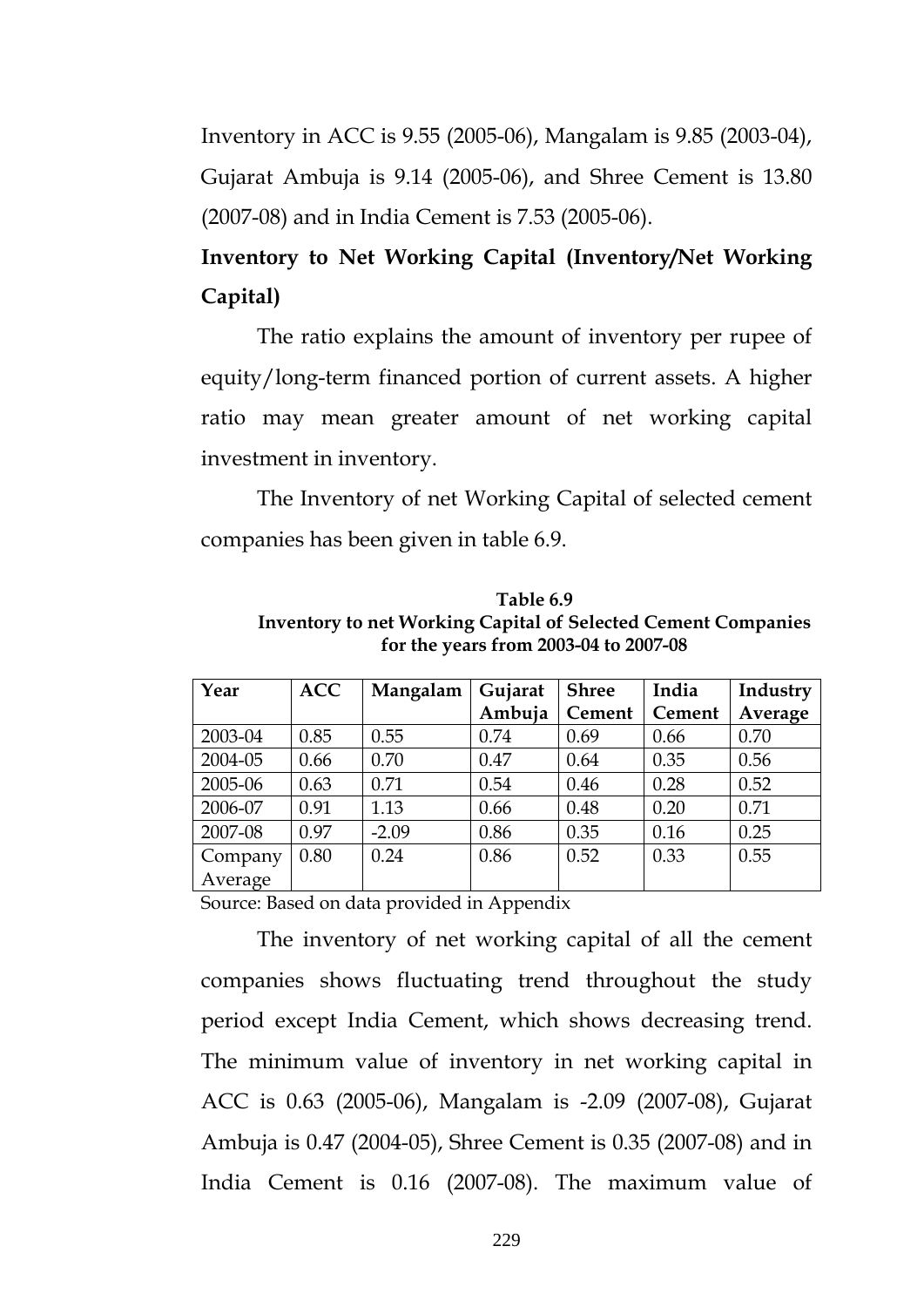inventory to net working capital in ACC is 0.97 (2007-08), Mangalam is 1.13 (2006-07), Gujarat Ambuja is 1.86 (2007-08), and Shree Cement is 0.69 (2003-04) and in India Cement is 0.66 (2003-04).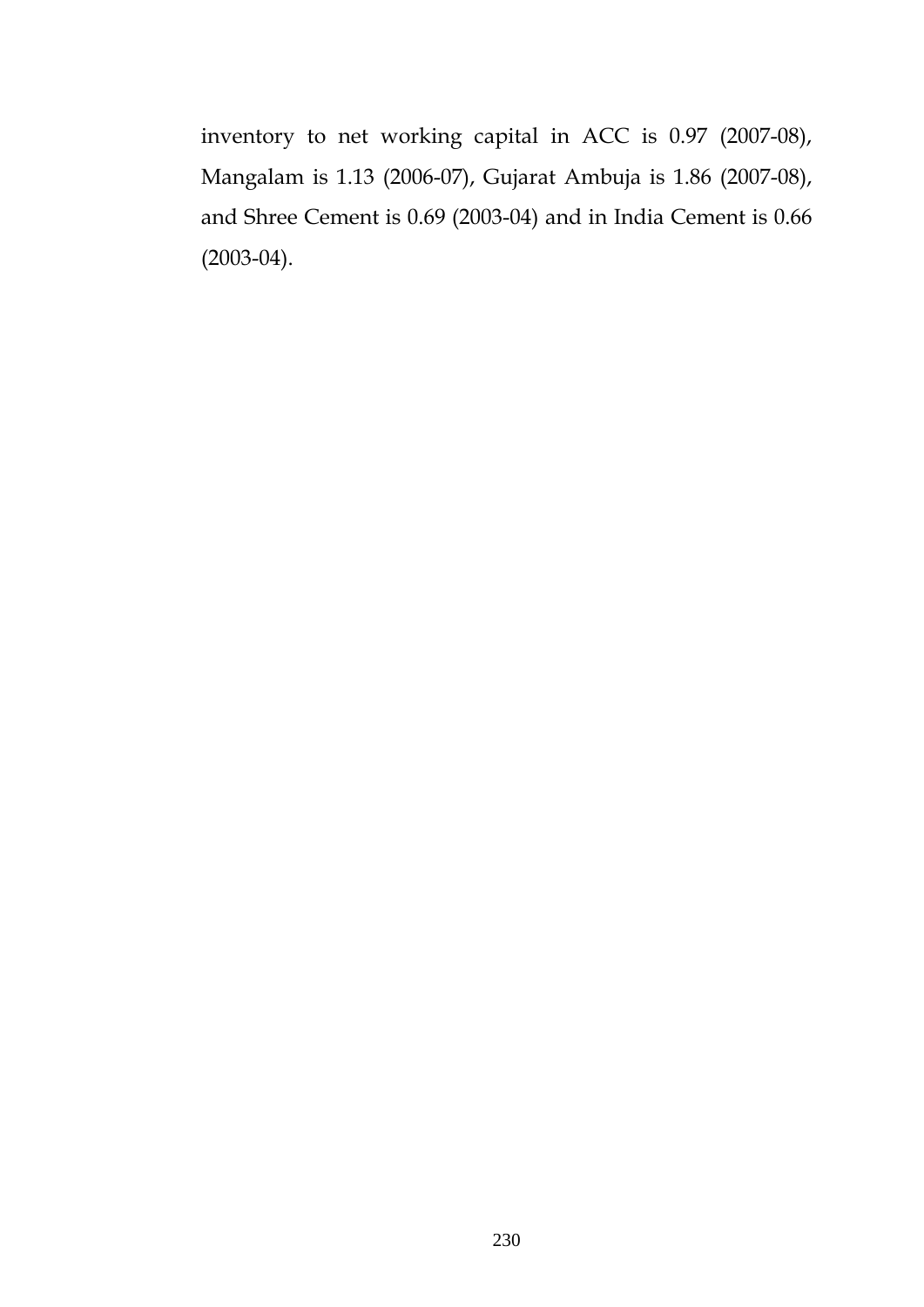## **Select References:**

S.E. Bolter, *Managerial Finance*, (Boston: Hovyhlon Mifflin Co., 1976).

American Institute of Certified Public Accounts: According *Research and Terminology Bullet* New York (1961).

Black Champion U. Miller, *Accounting in Business Decisiions-Theory Method and Use,* Englewood Cliffs New Jersey, Prentice Hall, Inc., (1961).

S. Venu, *Lokudyog* (1972).

Howard Leslie R., *Working Capital: Its Management and Control,* London MacDonald and Evan Ltd., 1971.

L.R. Howard, *Working Capital – Its Management and Control,* (London : Macdonald & Evan Ltd., 1971).

R.S. Chadda, *Inventory Management in India,* (Mumbai Allied Publishes, 1971).

Martin K. Star and David W. Miller, *Inventory Control,* (NJ, Jheary and Phensice, Englewood cliffs, Prentice Hall, 1962).

P.K. Ghosh and G.S. Gupta, *Fundaments of Management Accounting,* (New Delhi: National Publishing House, 1979).

R.S. Chadda provides the following useful guidelines for selective control (Chadda R.S.: Inventory Management in India).

P. Hopal Prishan L.M. Sundersan, *Material Management-An Integrated Approach*, (New Delhi): Prentice Hall and India 1984.